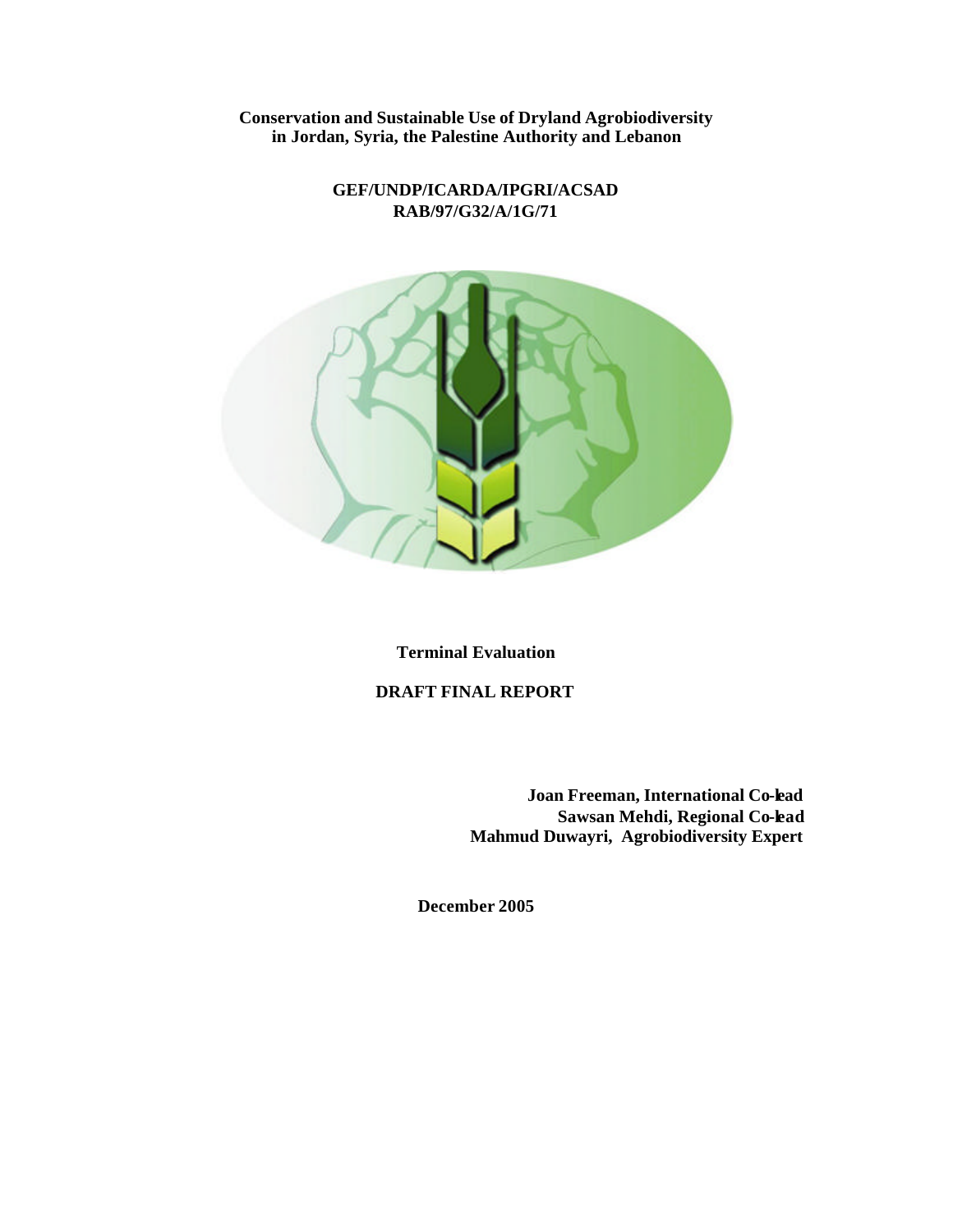#### **Acknowledgement**

The regional coordinator, Dr. Ahmed Amri, coordinated the overall evaluation in collaboration with UNDP, the UNDP GEF regional coordinator and the national project managers for each country. In addition, Dr. Amri provided numerous insights, information and candid observations and accommodated the evaluators' detailed and wide-ranging requests for documents, reports and data. Manager of all of the project implementing and executing agencies took an active interest in the evaluation, they were very open and generous with their time and arrange the itinerary for the evaluator's visits to each country. Tim Clairs, UNDP/GEF regional coordinator, played a senior advisory role in the evaluation, and UNDP managers from each country assisted with field visit logistics and most participated in meetings in their country. The Agrobiodiversity project was primarily a learning project, and we appreciate the enthusiasm and insights shared by the many scientists, consultants and project participants that we met. We learned a lot about agrobiodiversity, *in situ* conservation and the 16 target species through this evaluation. Submission of the final report was delayed by several months because the comments on the draft report were extensive and required much more time than budgeted or than the evaluators had available. We thank everyone for their patience, it was important to address the comments properly as conservation of agrobiodiversity in the Fertile Crescent is of such global significance.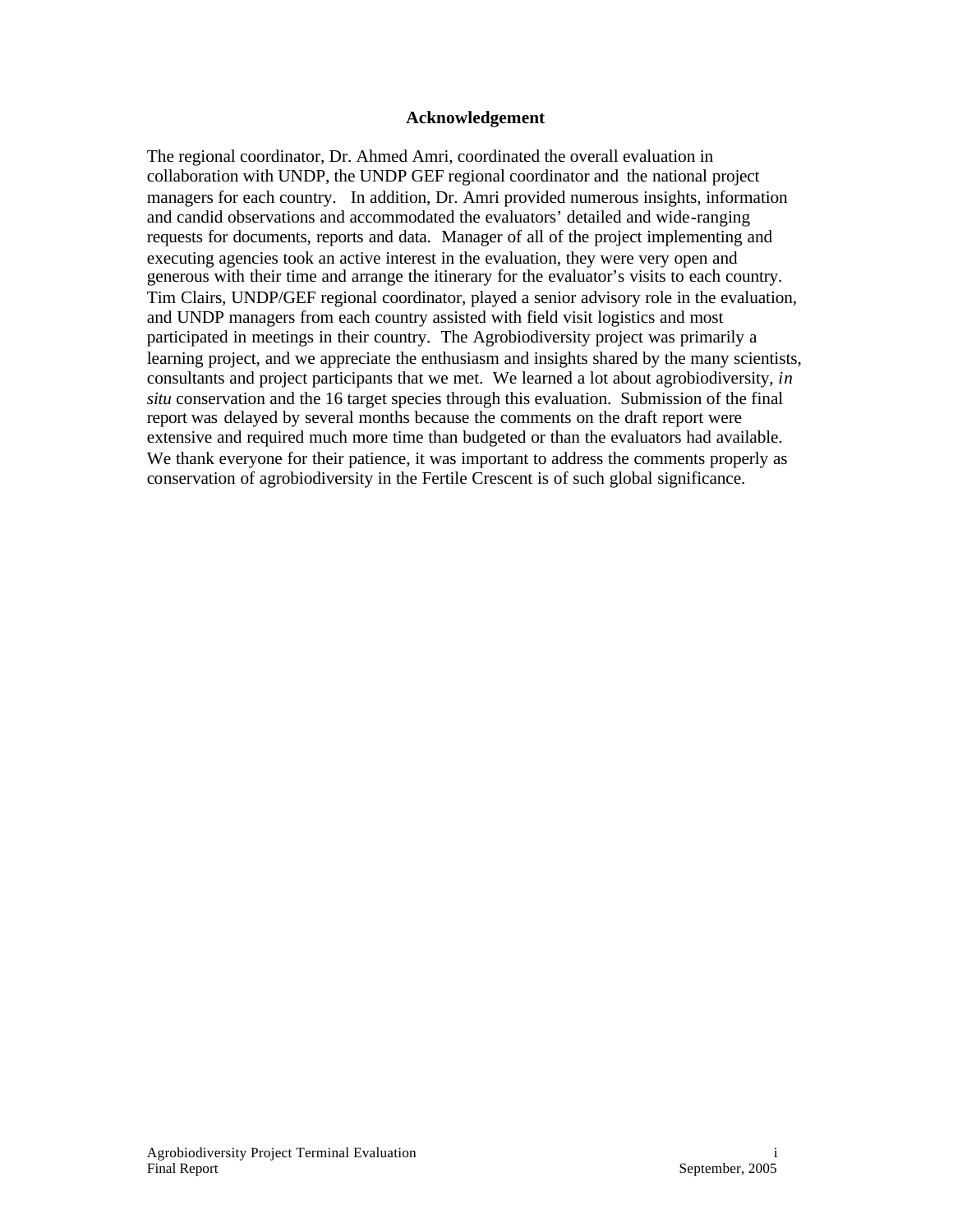# **Glossary of Acronyms and Abbreviations**

| <b>ACSAD</b>  | Arab Center for the Studies of Arid Zones and Dry Lands           |
|---------------|-------------------------------------------------------------------|
| <b>APR</b>    | Annual Progress Report (for UNDP)                                 |
| <b>CBD</b>    | Convention on Biological Diversity                                |
| <b>FAO</b>    | Food and Agriculture Organization                                 |
| <b>GCASR</b>  | General Commission for Agricultural Scientific Research           |
| <b>GEF</b>    | Global Environment Facility                                       |
| <b>GIS</b>    | Geographical Information Systems                                  |
| <b>ICARDA</b> | International Center for Agricultural Research in the Dry Areas   |
| <b>IPGRI</b>  | <b>International Plant Genetic Resources Institute</b>            |
| <b>JES</b>    | Jordan Environment Society                                        |
| <b>LARI</b>   | Lebanese Agricultural Research Institute                          |
| <b>LFA</b>    | <b>Logical Framework Analysis</b>                                 |
| M&E           | Monitoring and Evaluation                                         |
| <b>NCARTT</b> | National Center for Agricultural Research and Technology Transfer |
| <b>NGOs</b>   | Non-Governmental Organizations                                    |
| <b>PAPP</b>   | Programme for Assistance to the Palestinian People                |
| <b>PARC</b>   | Palestinian Agricultural Relief Committee                         |
| <b>PIR</b>    | Project Implementation Report (for GEF)                           |
| RC            | <b>Regional Coordinator</b>                                       |
| <b>RSCN</b>   | Royal Society for the Conservation of Nature                      |
| <b>UNDP</b>   | United Nations Development Programme                              |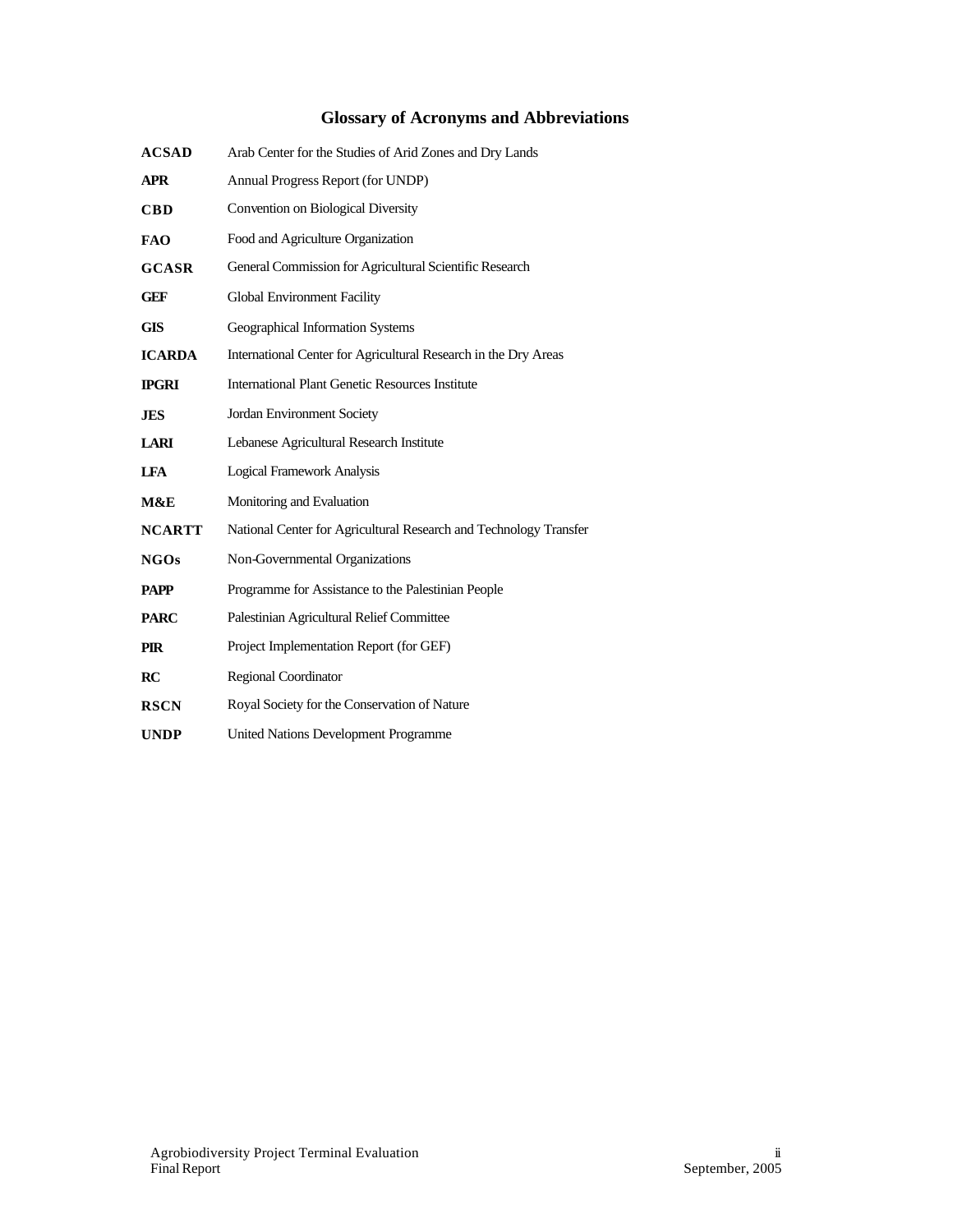| $\mathbf{1}$ . |                                                                       |  |
|----------------|-----------------------------------------------------------------------|--|
| 2.             |                                                                       |  |
| 2.1            |                                                                       |  |
| 2.2            |                                                                       |  |
| 2.3            |                                                                       |  |
| 2.4            |                                                                       |  |
| 2.5            |                                                                       |  |
| 2.6            |                                                                       |  |
| 2.7            |                                                                       |  |
| 2.8            |                                                                       |  |
| 2.9            |                                                                       |  |
| 2.10           |                                                                       |  |
| 3.             |                                                                       |  |
| 3.1            |                                                                       |  |
| 3.1.1          |                                                                       |  |
| 3.1.2          |                                                                       |  |
| 3.1.3          |                                                                       |  |
| 3.1.4          |                                                                       |  |
| 3.2            |                                                                       |  |
| 3.2.1          |                                                                       |  |
| 3.2.2          |                                                                       |  |
| 3.2.3          |                                                                       |  |
| 3.2.4          | Access and Benefit-Sharing for Agrobiodiversity Genetic Resources  16 |  |
| 3.2.5          |                                                                       |  |
| 3.2.6          |                                                                       |  |
| 3.2.7          |                                                                       |  |
| 3.2.8          |                                                                       |  |
| 3.2.9          |                                                                       |  |
| 4.             |                                                                       |  |
| 4.1            |                                                                       |  |
|                |                                                                       |  |
| 4.1.2          |                                                                       |  |
| 4.1.3          |                                                                       |  |
| 4.1.4          |                                                                       |  |
|                |                                                                       |  |
| 4.1.6          |                                                                       |  |
| 4.2            |                                                                       |  |
| 4.2.1          |                                                                       |  |
| 4.2.2          |                                                                       |  |
| 4.2.3          |                                                                       |  |
| 4.2.4          |                                                                       |  |

# **Table of Contents**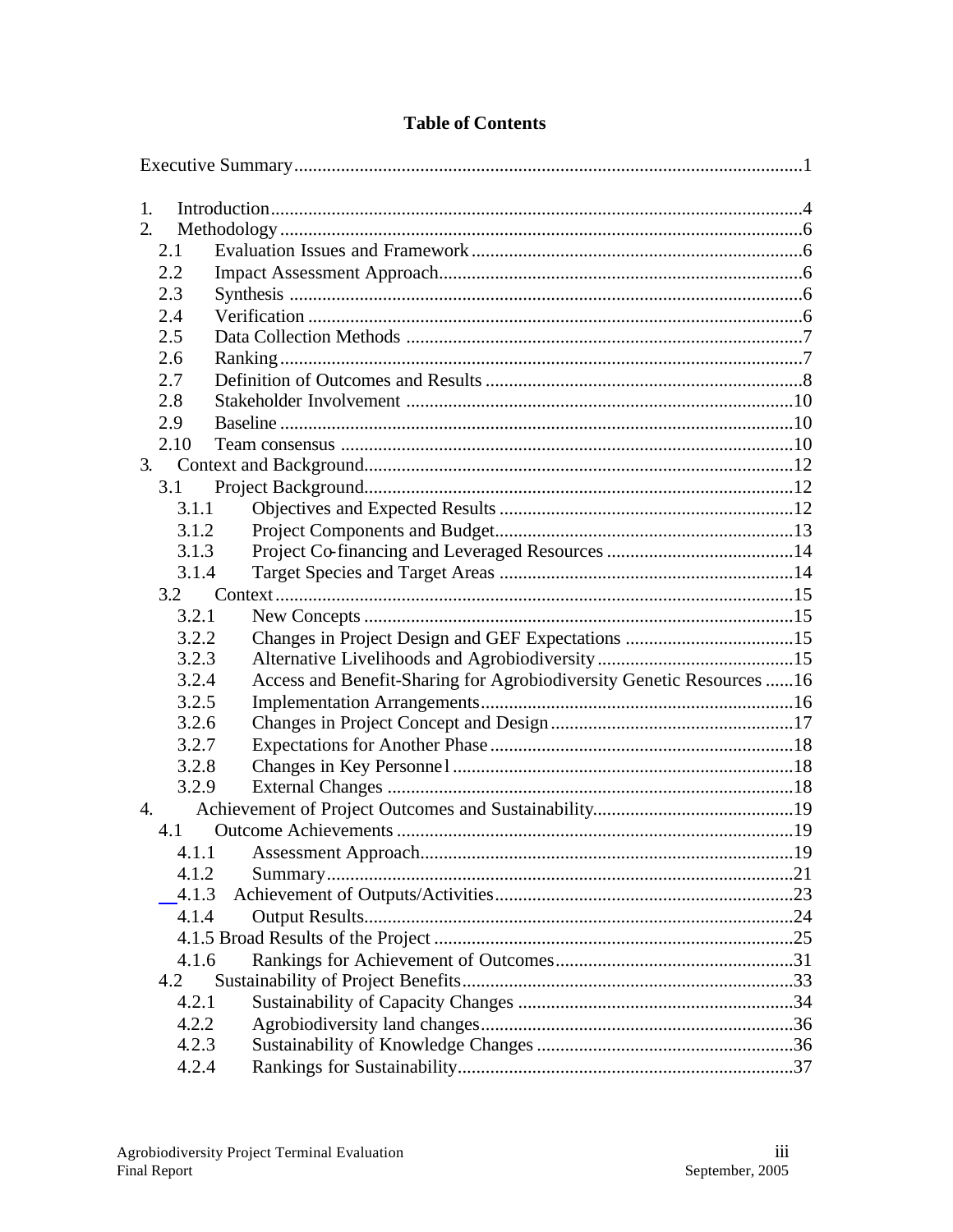| 5. |       |                                                                             |  |
|----|-------|-----------------------------------------------------------------------------|--|
|    | 5.1   |                                                                             |  |
|    | 5.2   |                                                                             |  |
| 6. |       |                                                                             |  |
|    | 6.1   |                                                                             |  |
|    | 6.2   |                                                                             |  |
|    | 6.2.1 |                                                                             |  |
|    | 6.2.2 |                                                                             |  |
|    | 6.2.3 |                                                                             |  |
|    | 6.2.4 |                                                                             |  |
|    | 6.3   |                                                                             |  |
|    | 6.3.1 | Project concept, management and implementation arrangements need to         |  |
|    |       |                                                                             |  |
|    | 6.3.2 |                                                                             |  |
|    | 6.3.3 | Projects expected to build project management capacity need to include      |  |
|    |       |                                                                             |  |
|    | 6.3.4 |                                                                             |  |
|    | 6.3.5 |                                                                             |  |
|    |       |                                                                             |  |
|    | 6.4.1 |                                                                             |  |
|    | 6.4.2 |                                                                             |  |
|    | 6.4.3 |                                                                             |  |
|    | 6.4.4 |                                                                             |  |
|    | 6.4.5 |                                                                             |  |
|    | 6.4.6 | Generation of Knowledge, Information and Replication of Approaches 54       |  |
|    |       | 6.5 In Situ Conservation of Agrobiodiversity in drylands: Understanding and |  |
|    |       |                                                                             |  |
|    | 6.5.1 |                                                                             |  |
|    | 6.5.2 |                                                                             |  |
|    | 6.5.3 | Working with Communities to Improve Land Use Practices (Rangelands          |  |
|    |       |                                                                             |  |
|    | 6.5.4 |                                                                             |  |
|    | 6.5.6 |                                                                             |  |
|    | 6.5.7 |                                                                             |  |
|    | 6.5.8 |                                                                             |  |
| 7. |       |                                                                             |  |
|    | 7.1   |                                                                             |  |
|    | 7.1.1 |                                                                             |  |
|    | 7.1.2 |                                                                             |  |
|    | 7.1.3 |                                                                             |  |
|    | 7.1.4 |                                                                             |  |
|    | 7.1.5 |                                                                             |  |
|    | 7.1.6 |                                                                             |  |
|    | 7.1.7 |                                                                             |  |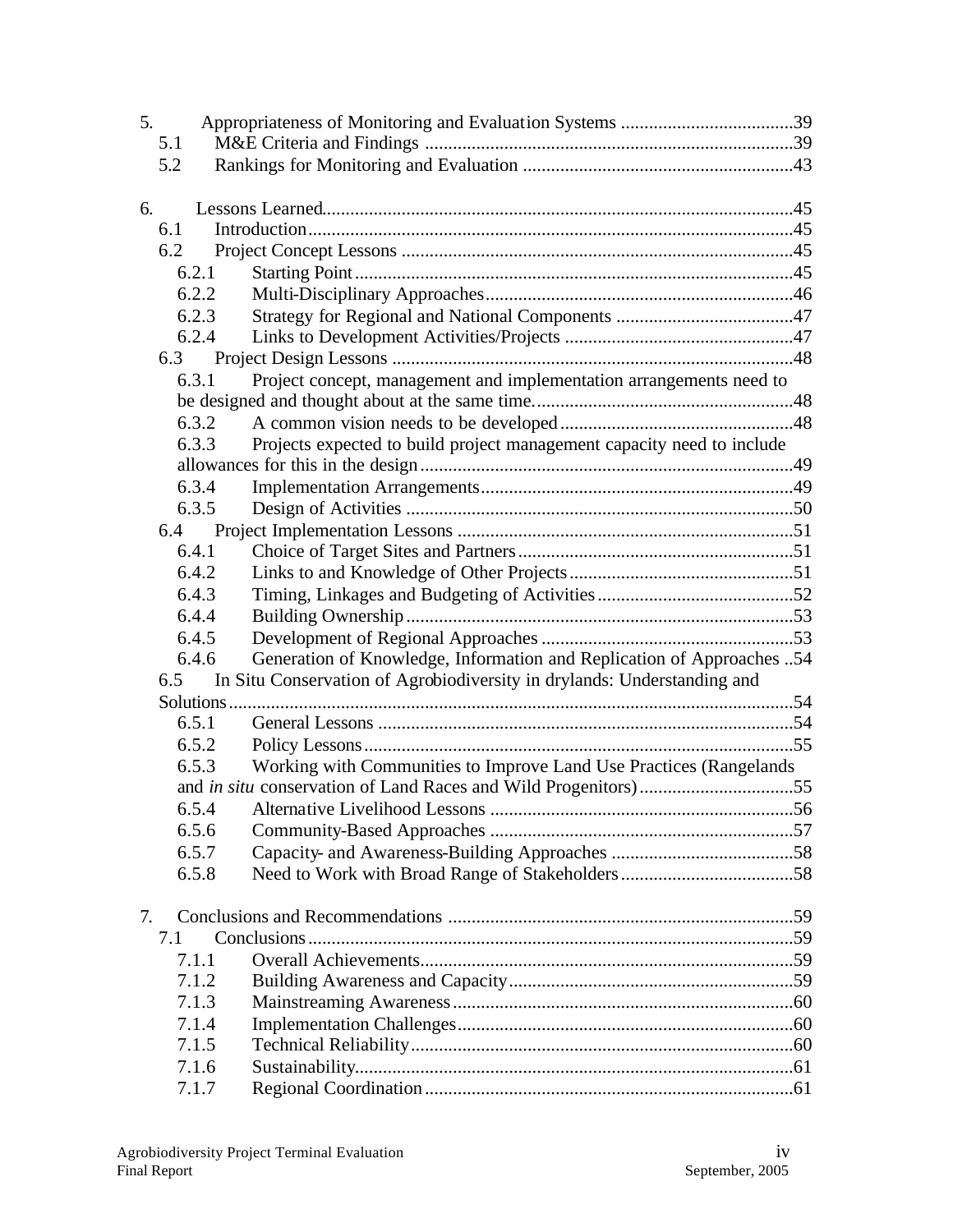#### **Annexes**

- 1. Terms of Reference
- 2. Work Plan
- 3. Project Objectives and Results from Project Documents and LFA
- 4. Output Achievement Tables by County
- 5. Co-financing Tables by Component
- 6. Completed Tracking Tools by Country
- 7. Country-specific Findings Palestine
- 8. Country-specific Findings Lebanon
- 9. Country-specific Findings Jordan
- 10. Country-specific Findings Syria
- 11. Difference in Views between Evaluators and UNDP Reviewer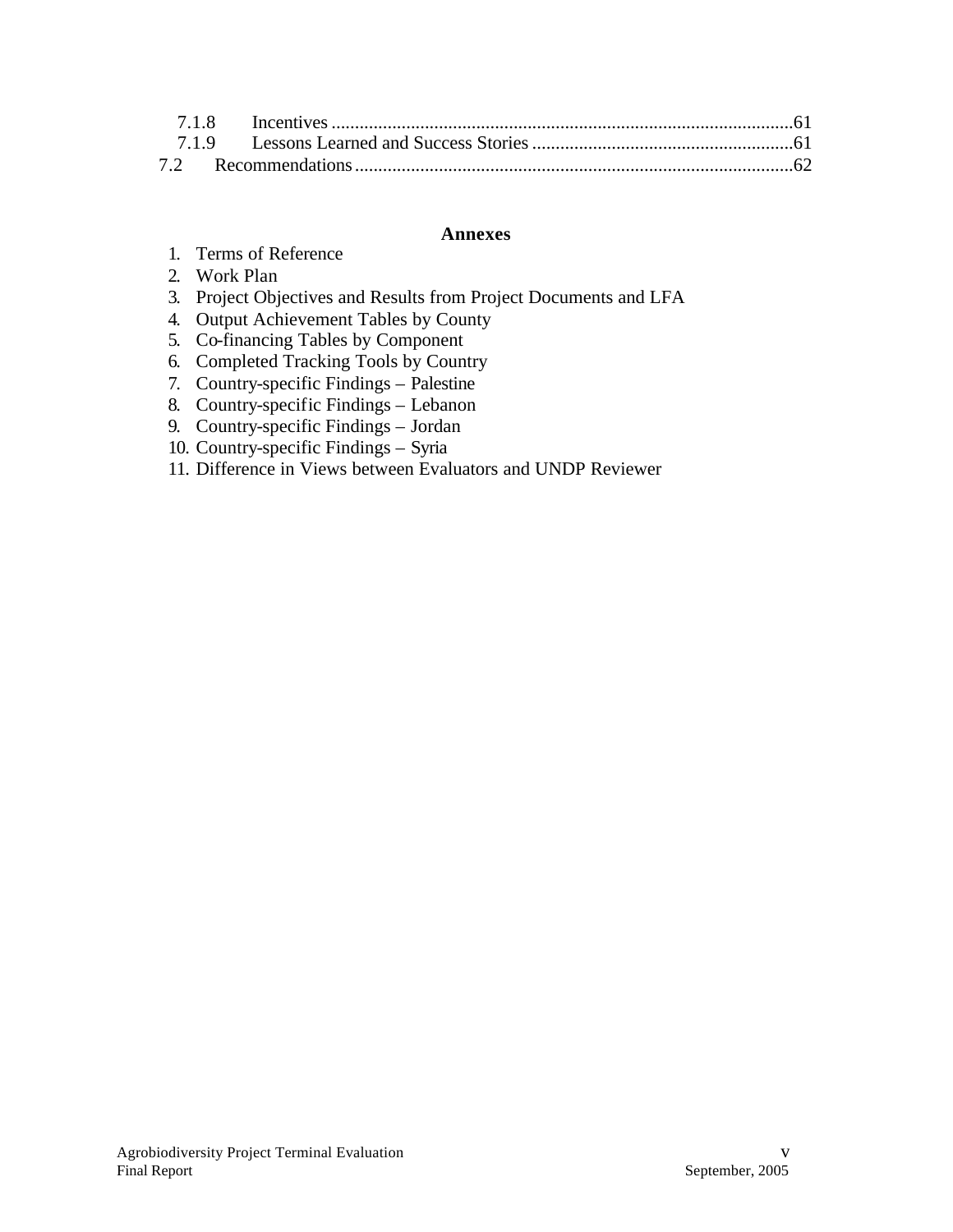# **Executive Summary**

## **Introduction**

The objectives of this final evaluation were to investigate:

- achievement of project outcomes both successes and weaknesses
- sustainability of the project's initiatives
- appropriateness of the project's monitoring and evaluation systems (M&E)
- lessons learned related to design and implementation of the project.

The evaluation was designed to conform to GEF M&E guidance for terminal evaluations<sup>1</sup>, which asks evaluator to concentrate on: project achievements and shortcomings regarding outcomes, sustainability, and project M&E systems. Lessons learned were investigated to inform the GEF body of knowledge about project lessons and also to help with design of a follow-up project to the agrobiodiversity project.

## **Achievement of Project Outcomes**

Almost all the project objectives and outputs as defined in the approved LFA have been achieved or overachieved. The evaluators however, investigated more than the LFA to establish the project's achievements because the LFA did not identify properly the project's outcome results. We concluded that progress, generally speaking, has been more than moderately satisfactory, and the project promises over the long term to have a positive effect on agrobiodiversity in the region.

The project focused on the issues and the solutions to agrobiodiversity threats for 16 target species and was mainly a learning project. Its primary results and objectives were awareness raising, capacity building and knowledge creation. For these objectives, good results have been achieved and the foundation has been laid to make more substantial progress in both capacity and on the ground in the next few years. The secondary objectives of the project related to achieving some material on-the-ground changes in land use practices of farmers and ranchers (by adopting new technical and management practices), and changes in income and usage of certain target species by community groups, women and farmers (by supporting alternative livelihood enterprises/community groups and promoting local production and processing of medicinal, herbal and food products). Although there are early indications of success in some areas (related to reforestation and land races for crops), in general not a great deal of concrete progress is evident so far. Many of the alternative livelihood initiatives and land use methods were introduced in the last two years of the project, and it is too early to know whether they will succeed or not. We estimate that it will take at least five more years of effort to achieve noticeable impacts on the ground in land use and conservation of some target species.

Using GEF's six point ranking system, we ranked the project's achievement of outcomes as 4.5 out of six, or moderately satisfactory to satisfactory. We base this

<sup>&</sup>lt;sup>1</sup> See Annex 3 of "GEF Guidelines to Implementing Agencies for Conducting Terminal Evaluations", which contains the most recent guidance from GEF.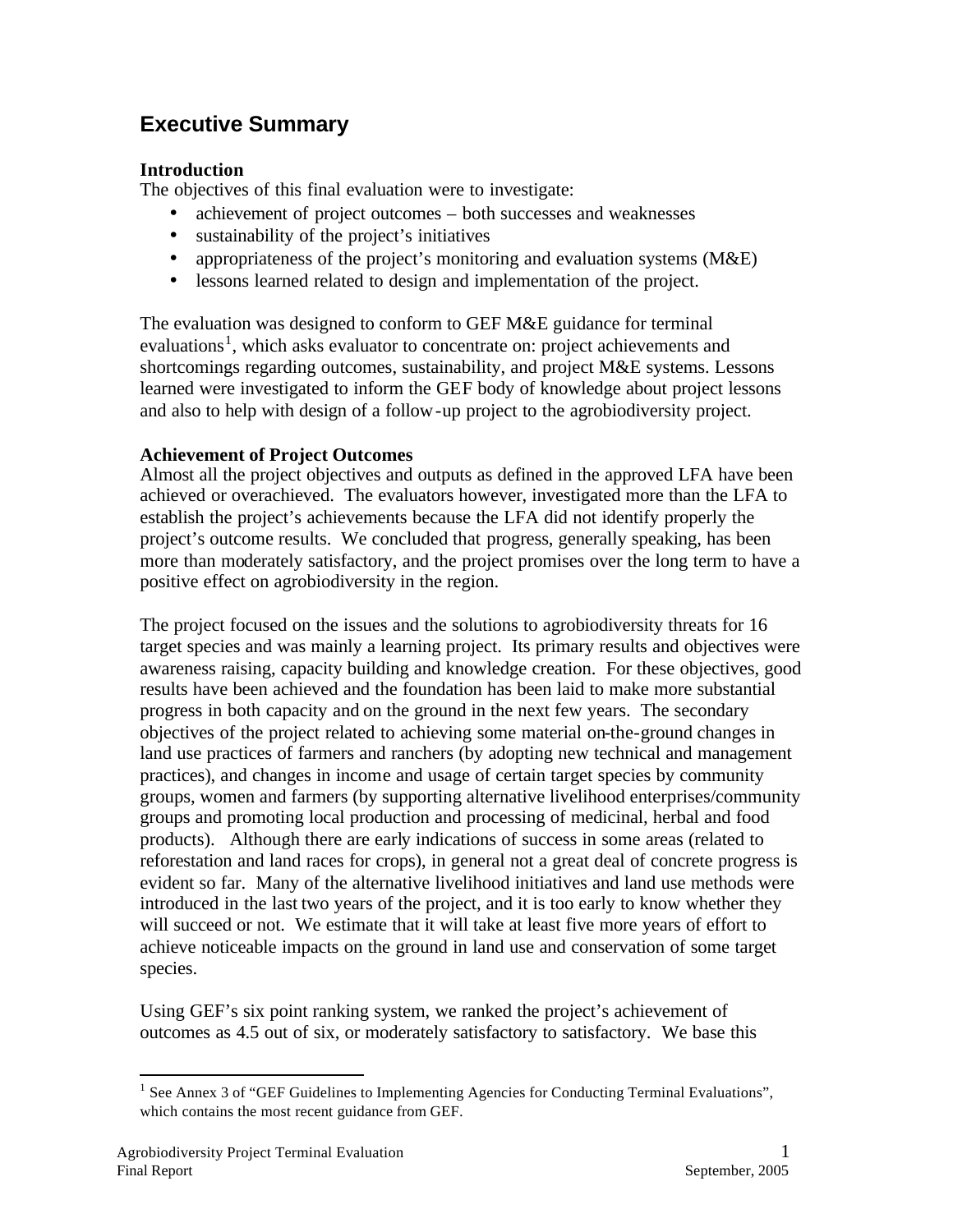assessment on:

- the achievement of outputs, output results and broad changes; we assessed the achievement of all three of these to get a full picture of outcome achievement;
- the fact that the project already has four major results noticeable at the country and regional level (awareness, capacity building knowledge building and raising of commitment);
- the fact that in the context of a long-term program this project has laid a solid foundation;
- the fact that almost all the output indicators as planned have been achieved, and despite the complexity of the project the activities have been implemented largely within the project timeframe and budget;
- the fact that although this was primarily a learning project, the research and demonstration work undertaken has not produced adequate solutions for wild races and overgrazing, both of which were foci of the project;
- the finding that the project had largely achieved its primary objectives which relate to capacity building and awareness raising; and
- the finding that the secondary objectives of the project have only been partially achieved. The secondary objectives relate to achievement of some real changes on the ground (i.e. development results).

#### **Sustainability**

The existence of considerable co-financing and the project's success in raising awareness suggest that some of the research, institutional development and policy work will continue. Moreover, staff has been trained and the value in regional networks has been established. In all countries, the concept of agrobiodiversity has been or will soon be introduced to academic programs in schools where it will continue to inform future generations of workers and decision-makers. Also, agrobiodiversity is now being included in some university courses in the region (especially Jordan). Very little of the project's efforts at the community and farm level are likely to be sustainable without continuing support, though there are some encouraging achievements in this area. The demonstrations to promote use of land races of field crops in drought conditions have succeeded in the target areas and have registered with farmers. Some work was done to promote alternative livelihoods (e.g., bee-keeping, nurseries, medicinal plants). However, generally speaking, progress was not sufficient at project's end to support sustainability in that area. Only in a few areas, where very strong markets exist and the products are exceptionally viable, will the new businesses survive without further support. Overall, our ranking for sustainability was moderately satisfactory.

#### **Lessons Learned**

The project has the potential to provide lessons and models of success for other areas where GEF is active and to provide guidance for other national governments. Numerous lessons have been learned through the project about *in situ* conservation of agrobiodiversity in drylands. Some key lessons are:

• *in situ* conservation of genetic agricultural resources needs to be looked at in the context of sustainable development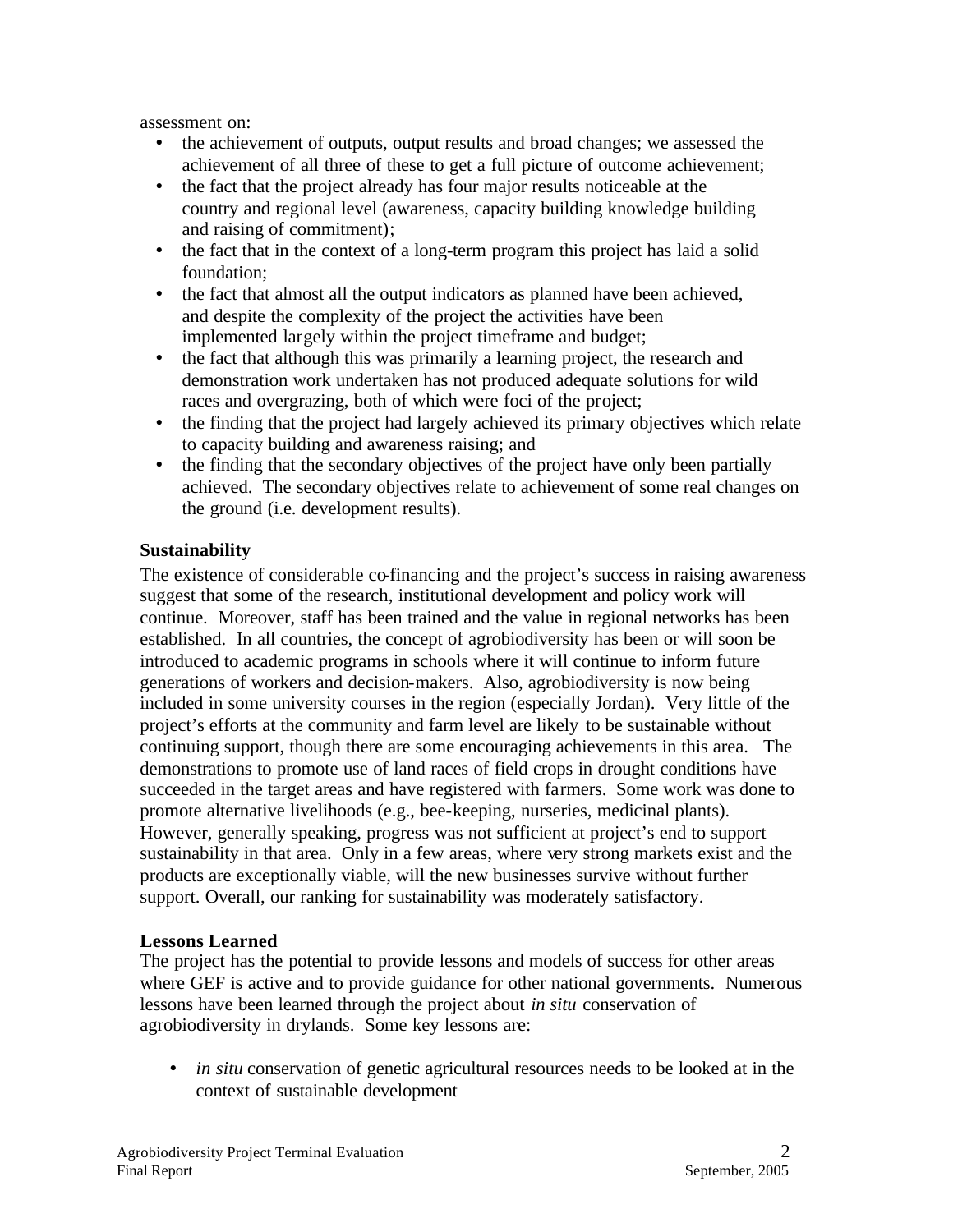- the objectives of alternative livelihood and agrobiodiversity are not always win:win
- Where agrobiodiversity does not immediately improve the welfare of participants, incentives beyond knowledge and advice will be needed to promote conservation practices
- Conservation of genetic resources must take a community-based approach and be managed in the context of overall human/natural system.

#### **Recommendations**

- 1. The successful agrobiodiversity initiatives started by the project should continue, the long-term program started by the project is only one-third done and it is critical to build on the momentum generated by the project. GEF, UNDP and the national governments all need to continue supporting agrobiodiversity work to achieve long-term benefits from the project.
- 2. National governments or regional institutions should find ways to continue to support and spread demonstration activities that show promise (e.g. demos related to landraces for field crops, local species for reforestation and to alternative livelihood enterprises for medicinal and herbal plants that have market viability).
- 3. Work to solve the following agrobiodiversity issues should continue: degradation of grazing and forestlands and *in situ* conservation of wild relatives of food crops.
- 4. The policy work initiated by the project needs to be continued and adopted by National governments.
- 5. Further investigation of incentives and the link between incentives and agrobiodiversity benefits is needed.
- 6. The role of UNDP and the nature of future implementation arrangements should be re-considered. In particular, a way must be found to make UNDP country offices more able to collectively support and benefit from regional projects.
- 7. Partners should develop a strategy for finishing, sharing, distributing, financing and accessing the knowledge developed by the project.
- 8. Project partners should consolidate lessons learned from the project that have potential applications for national governments and GEF.
- 9. Lebanon and the Palestine Authority need to provide funding for professional staff at a level attractive enough to ensure the recruitment and retention of expert personnel.
- 10.The implementation arrangements for evaluations of GEF/UNDP regional projects in future should be reconsidered.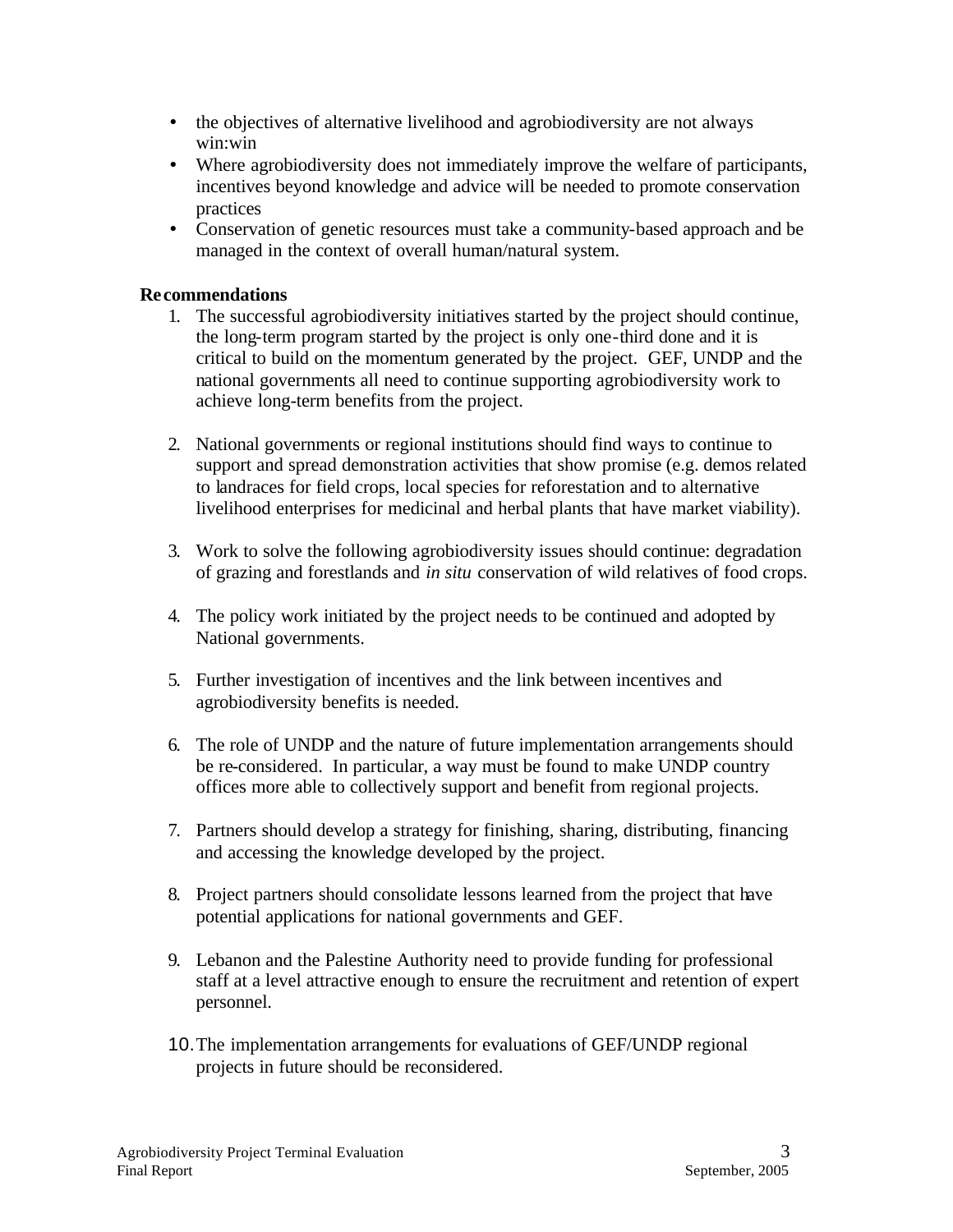# **1. Introduction**

## **Objectives**

In accordance with GEF M&E policies, a final evaluation of the Agrobiodiversity project was required. The objectives of the evaluation were to investigate the following:

- Achievement of project outcomes both successes and weaknesses
- Sustainability of the project's initiatives
- Appropriateness of the project's monitoring and evaluation systems (M&E)
- Lessons learned related to design and implementation of the project.

The evaluation was designed to conform to GEF M&E guidance for terminal evaluations<sup>2</sup>, which asks evaluator to concentrate on: project achievements and shortcomings regarding outcomes, sustainability, and project M&E systems. Lessons learned are being investigated to inform the GEF body of knowledge about project lessons and also to help with design of a follow-up project to the agrobiodiversity project.

## **Work Plan and Terms of Reference**

The final approved work plan and terms of reference (TOR) for the evaluation have been appended to this report (Annexes 1 and 2). Also included with the TORs is the addendum to the TORs developed by the evaluation team to specify details not included in the TORs, including the specific roles and responsibilities of each team member. The actual work done by each team member varied from his or her TORs as explained below.

## **Project Team**

Three individuals carried out the evaluation, each did the following:

*Joan Freeman, International Co-lead***,** designed the evaluation project, developed the methodology and work plan, guided the team during the implementation phase and did the bulk of the synthesis and report writing.

**Sawsan Mehdi, Regional Co-lead**, reviewed the work plan, collaborated in development of preliminary findings and provided the inputs for the general lessons section of the report as well as the country reports for Jordan, Lebanon and Syria contained in the annexes.

*M Duwayri, Senior Advisor and Agrobiodiversity Expert*, reviewed all preliminary drafts of evaluation findings and reports and provided technical assessment of project reports, databases and methodologies. He also provided inputs and comments for the Jordan case study.

## **Scope**

The evaluation focused on outcomes or the overall effects of the project rather than the specific effects related to particular activities or outputs.

 $\overline{a}$ <sup>2</sup> See Annex 3 of "GEF Guidelines to Implementing Agencies for Conducting Terminal Evaluations", which contains the most recent guidance from GEF.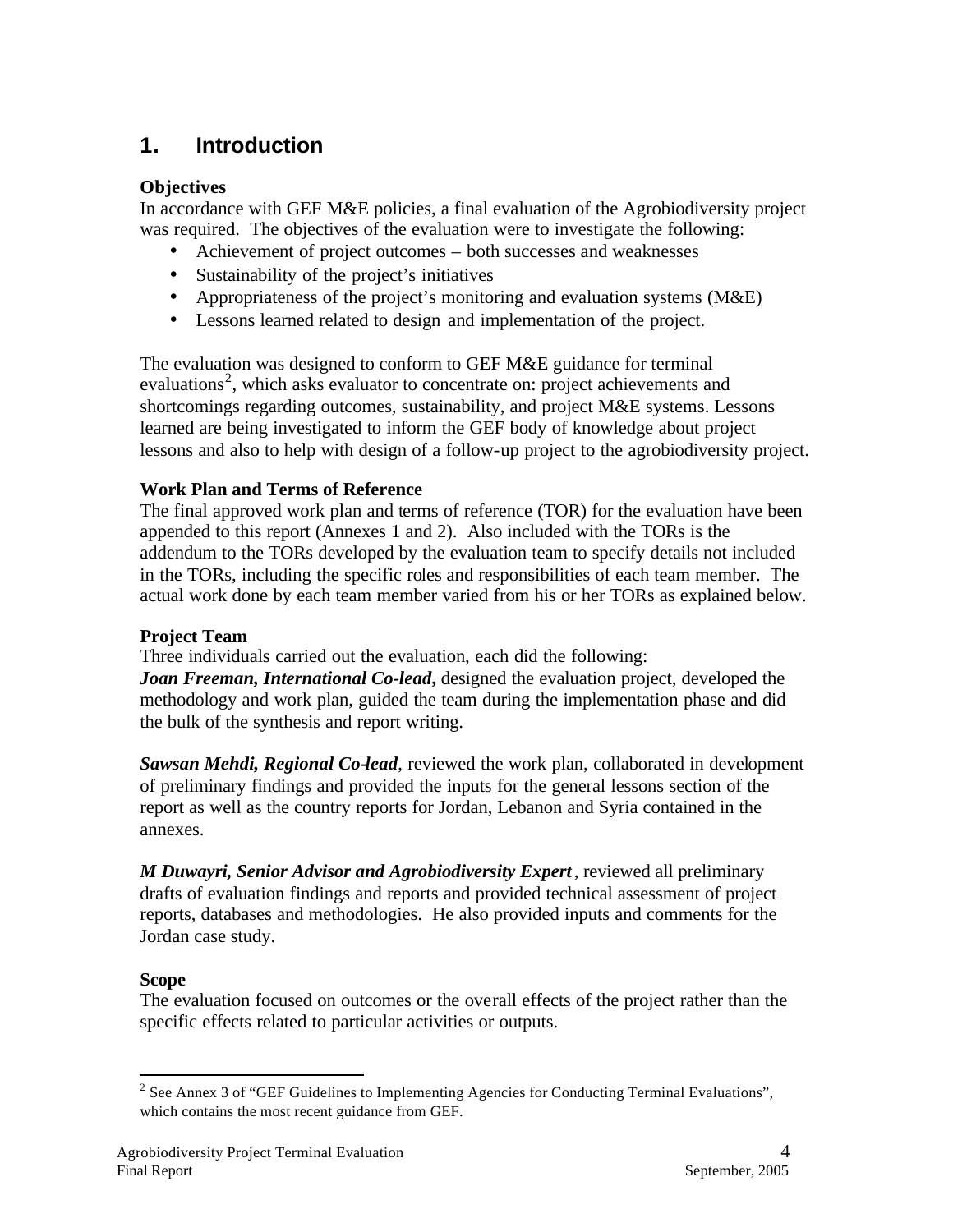In keeping with good evaluation practice, the TORs for the evaluation specified that the evaluation be broken into thirds, with the front third for work planning, document review and preparation, the middle third for data collection and the back third for analysis and report preparation. Unfortunately, the late start of the evaluation, and the need for UNDP to have preliminary evaluation findings by May  $30<sup>th</sup>$  prevented the first third of the work from happening before country visits started. The initial evaluation mission was held between April 18 and 28, during which the TORs and contracts for the consultants were finalized, the consultants attended an international conference on the project<sup>3</sup> and visited project activities in two countries – Syria and Jordan. The country visit for Lebanon and Palestine were held May 3-7, and May 17 to 20 respectively. Between May 22 and 30, the regional work was reviewed, gaps in the data were identified and preliminary findings by component were developed. Data verification and review of the preliminary findings by component was done with component project managers, UNDP task managers and GEF/UNDP representative at a debriefing in Amman on May  $30<sup>th</sup>$ .

Because work planning was done at the same time as the team visited Syria and Jordan, the evaluation findings for these two countries were less detailed and focused than for they are for the Lebanon and Palestine, which were visited later. Another constraint the evaluator faced was that that the initial 1/3 time allocated for document review largely was cut. As a result, document review was limited to what could be done at the same time as the country visits are ongoing.

The evaluators were asked to use the GEF Tracking  $Tool<sup>4</sup>$  to the extent possible, given that this is a new tool and it should be completed at the beginning, mid-point and end of projects. The tracking tool was to be completed by the ICARDA/National Project Directors and UNDP. The tracking tools data for each country was unavailable during the evaluators' visits to the countries, so these were not verified by the evaluation but are appended.

The evaluators were asked by M&E unit of UNDP/GEF (NY) to include a table on cofinancing in the final evaluation. This table was to be completed by the Project Managers, these arrived to late to be analyzed or verified by the evaluation but are appended.

#### **Organization of the Evaluation Report**

Section 3 outlines the background and context for the project. The overall outcome and sustainability findings for the entire project are presented in Section 4 (detailed findings by country are provided in Annexes). Section 5 discusses the appropriateness and quality of M&E systems, and Section 6 details general lessons learned (as opposed to lessons from specific countries, which are provided in country reports in Annexes. Finally, conclusions related to findings are summarized along with resulting recommendations in Section 7.

<sup>&</sup>lt;sup>3</sup> International Conference on Promoting Community-driven Conservation and Sustainable Use of Dryland Agrobiodiversity.ICARDA, Aleppo, Syria, April 15-21, 2005. 4 Tracking Tool for GEF Biodiversity Focal Area Strategic Priority Two: "Mainstreaming Biodiversity into

Production Landscapes and Sectors.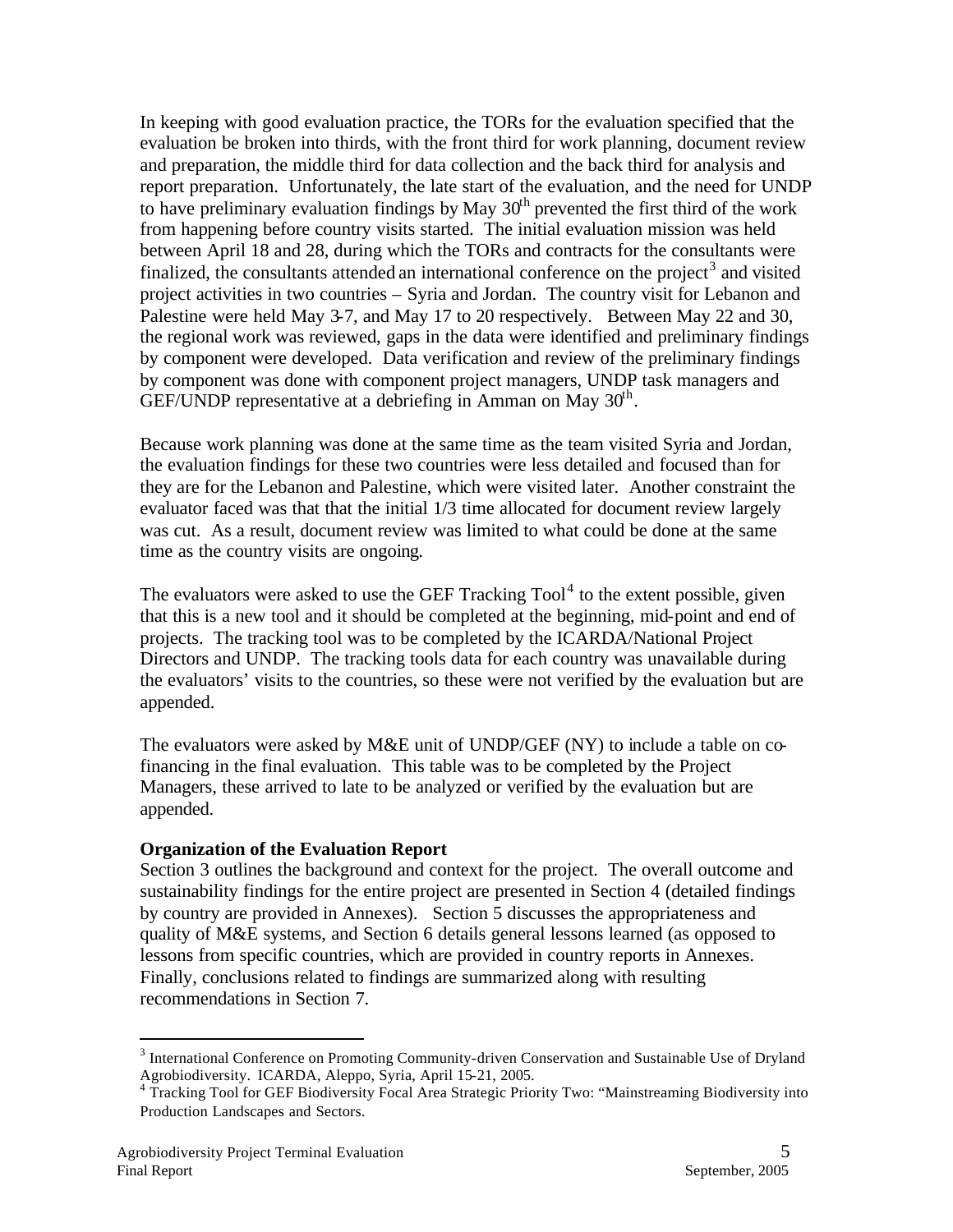# **2. Methodology**

# **2.1 Evaluation Issues and Framework**

As explained above, the evaluation focused on four issues (outcome achievement, sustainability, monitoring and evaluation, lessons learned). The analytical framework we used to investigate these issues is provided in the workplan in Annex 2, along with the interview guides and the general agenda for country visits.

## **2.2 Impact Assessment Approach**

The project relied on an impact assessment methodology to address outcomes and sustainability. A full assessment of impact begins with a thorough understanding of the project and of local or national conditions related to the project. Following this, assessment focuses on identifying the changes/impacts caused by the project and their importance. In this case, time and budget did not allow for an in-depth review of project details or its context. Instead, the evaluation team relied on project documentation and briefings by participants to gain an overview, and it concentrated its efforts on:

- (i) identifying noticeable changes (or results) at local, national and regional levels; and
- (ii) determining the values to use to understand the importance of these changes.

In addressing sustainability, the main question was this: are the enabling conditions in place to lead to the desired long-term impact?

# **2.3 Synthesis**

The evaluation relied on "synthesis" (i.e., the integration of information from many sources) rather than "analysis" (i.e., the breaking down of a broad picture into component parts for detailed examination). This approach is valuable in that it allows many different kinds of data (including opinions gleaned from interviews) to be knitted together to provide a broad and realistic overview of achievements, sustainability and lessons learned. In addition, spot-checking of outputs was performed, to ensure accuracy of the documentation. The challenge of synthesis lies in the balancing of numerous perspectives and data from various disciplines. The way this was achieved was through group discussion, verification of facts and reviewing our preliminary findings with the key partners.

# **2.4 Verification**

The project is supported by a great deal of documentation (e.g., PIRs, APRs, a mid-term evaluation, a related evaluation by DFID (the genetic resources unit of ICARDA), as well as regular monthly progress reports. Although the focus was on outcomes, the evaluation team investigated outputs to the extent needed to confirm the accuracy of the reports and to identify output results. Data for output indicators was found to have numerous inaccuracies for some countries (especially Syria and Jordan); as a result the evaluators had to spend considerable effort checking and confirming indicator data.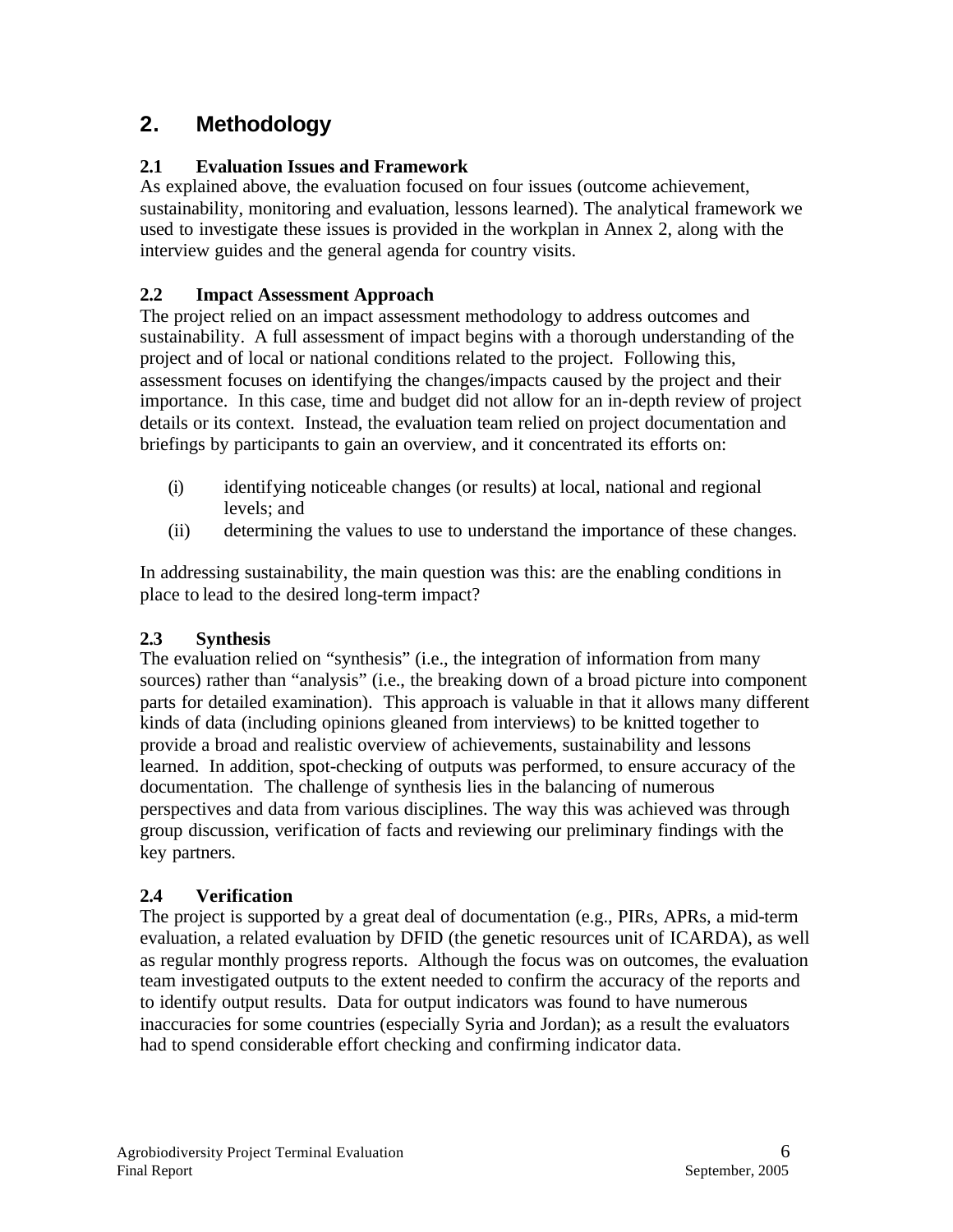## **2.5 Data Collection Methods**

The following data collection methods were adopted for the evaluation:

- (i) rapid appraisal (including stakeholder consultation, key informant interviews, document review, site and activity observation in each country and small group meetings);
- (ii) technical review of documentation (to investigate quality of key documents);
- (iii) review of GEF/UNDP policies and practices for agrobiodiversity;
- (iv) use of GEF Tracking Tool (completed by project coordinator/national project manager and UNDP);
- (v) Literature review and email communications (to identify best practices and to obtain insight from technical experts – many of whom attended the Aleppo<sup>5</sup> conference); and
- (vi) Team work and brainstorming (for the sharing of information and refinement of thinking as the evaluation progressed).

## **2.6 Ranking**

 $\overline{a}$ 

GEF required the evaluation team to rank outcomes for achievements, sustainability and quality of M&E systems according to six values (i.e., Highly Satisfactory, Satisfactory, Moderately Satisfactory, Moderately Unsatisfactory, Unsatisfactory and Highly Unsatisfactory). In light of the lack of guidance from GEF on the specific criteria to use to rank outcome achievement, sustainability and M&E, the team developed projectspecific criteria for the rankings, taking the following into consideration:

- (i) the general considerations given in GEF guidance for assessing outcomes sustainability and M&E systems<sup>6</sup>
- (ii) a wide range of stakeholder opinions;
- (iii) varying contexts and delivery challenges from country to country;
- (iv) relevant information from project documentation (including the GEF Tracking Tool);
- (v) best practices documentation; and
- (vi) project team experience.

Details on the criteria used for rankings are given in Sections 4.3 and 5.2.

<sup>&</sup>lt;sup>5</sup> International Conference on Promoting Community-driven Conservation and Sustainable Use of Dryland Agrobiodiversity.ICARDA, Aleppo, Syria, April 15-21, 2005.

<sup>&</sup>lt;sup>6</sup> The GEF guidance for assessment of outcomes is to consider the focal area questions for biodiversity, which are based on biodiversity program indicators as well as the tracking tool. GEF guidance for assessment of sustainability is to consider the key conditions that are likely to contribute to the continuation or detraction of benefits after the project ends, including financial resources, stakeholder ownership and institutional framework and governance. GEF guidance for assessment of M&E is to consider the appropriateness of the M&E system including whether it allows for tracking progress towards objectives, it includes a baseline, clear/practical indicators and data analysis systems/studies for assessing planned results, the capacity and resources are in place to implement the M&E system and whether the M&E system was used for project management. See Annex 3 of "GEF Guidelines to Implementing A gencies for Conducting Terminal Evaluations" for further details.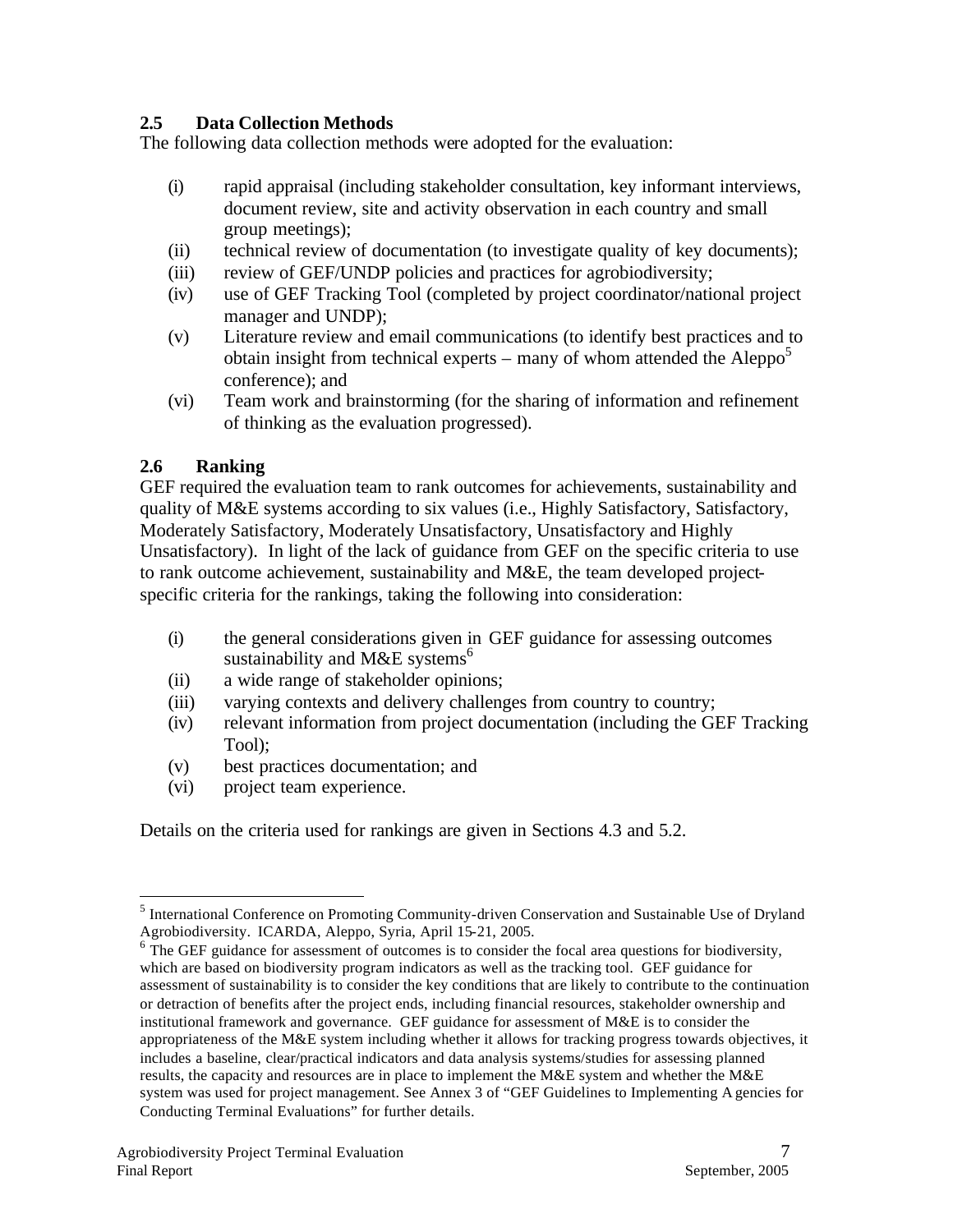## **2.7 Definition of Outcomes and Results**

The agrobiodiversity project was designed before Logical Framework Analysis (LFA) or specification of results was required. Consequently, in the project documents the outcomes were not defined nor was a LFA developed. Instead, one broad development objective was defined, along with eight immediate objectives (five related to the national level and three to the regional level). Also, the anticipated end-of-project situation and the broad categories of beneficiaries were identified. (See Annex 3 for further details).

An LFA was developed for the project in 2001, after the first year of implementation. Although the LFA did not define outcomes, it specified nine outputs and accompanying indicators that were used for the remainder of the project<sup>7</sup>. The LFA is provided in Annex 3. Essentially the immediate objectives were converted into outputs, seven of which are national and two are regional. The indicator and activity level of the LFA was very detailed for some outputs (i.e. output 4), but not others and the reach for the outputs was not defined. Consequently, we clarified the reach and intended scope for each output, as is shown in Table 2.1. We used this table as well as the specific indicators developed for each output to review achievement of outputs. The output indicators are too numerous to include in table 2.1, but a full listing of them is provided in the Summary Output Achievement Tables in Annex 4.

Weaknesses in the LFA are described in Section 5, however, one weaknesses in particular caused challenges for the evaluation: the lack of focus on results (not only were outcomes undefined, many of the output indicators did not relate to results). These weaknesses were not surprising given the vintage and retrofit nature of the LFA; nevertheless the difficulties in identifying outcome results for the first time at the end of the project should be recognized.

Outcomes are the broad results caused by the project on society and the environment<sup>8</sup>. In terms of the LFA, outcomes are the results associated with the project objectives, which are the second highest level of the LFA. As outcomes were not defined in either the project documents or LFA, and the evaluation was required to assess outcomes, the evaluators identified and assessed outcome achievement on the basis of the following:

- achievement of the nine project outputs and their results<sup>9</sup>
- identification of the overall changes of the project to date on the environment and society at the country or regional level. The evaluators identified these broad results during the mission through a variety of methods (document review, stakeholder interviews, site observation, technical document review, etc.).

For further details on the methods used to identify and assess outcomes see Sections 4.1 and 4.3.

 $<sup>7</sup>$  The indicators were slightly sharpened in 2004 for the PIR, but the expected targets/outputs were</sup>

generally not changed.<br><sup>8</sup> A more precise definition for outcomes is: the proposed changes to and effects on the environment and

society caused by the project.<br><sup>9</sup> Although the outputs were at the third level in the LFA we investigating them because output results should lead to achievement of higher order results – if the LFA is correct.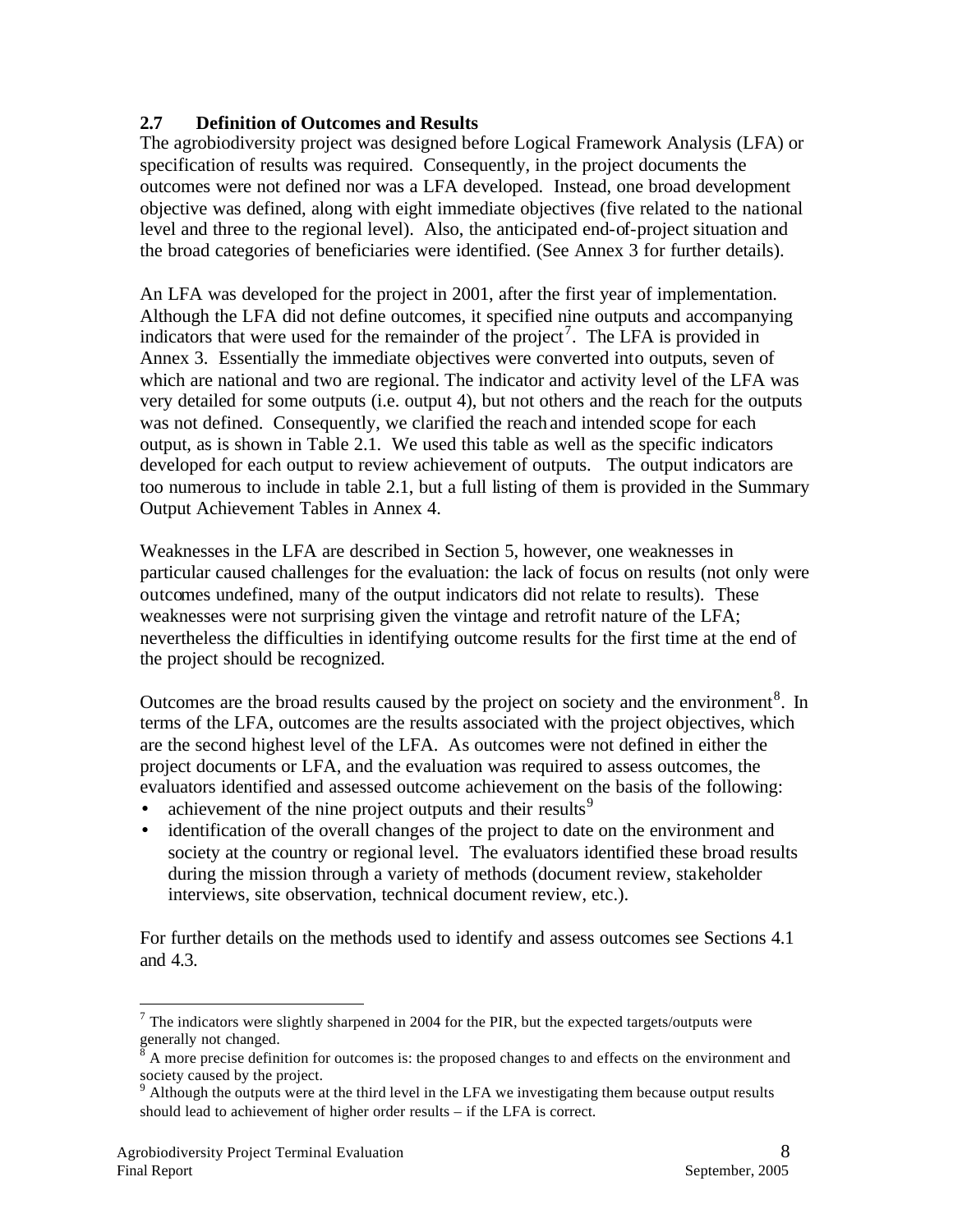| <b>Table 2.1: Outputs for National Components</b>                             |                                                                                                                                  |                                                                                                                                                                                                                                                                            |  |  |  |
|-------------------------------------------------------------------------------|----------------------------------------------------------------------------------------------------------------------------------|----------------------------------------------------------------------------------------------------------------------------------------------------------------------------------------------------------------------------------------------------------------------------|--|--|--|
|                                                                               |                                                                                                                                  | (Description Used for the Evaluation)                                                                                                                                                                                                                                      |  |  |  |
| Output                                                                        | Reach                                                                                                                            | <b>Key Initiatives Planned</b>                                                                                                                                                                                                                                             |  |  |  |
| 1. Causes of<br>agrobiodiversity                                              | Key targets: project team,<br>national/regional                                                                                  | Develop standard survey methodology.<br>Conduct annual eco-geographical, botanical surveys.                                                                                                                                                                                |  |  |  |
| degradation of target<br>species in the project                               | implementing agencies.<br>Others: farmers on site,                                                                               | Develop national and regional databases, GIS for botanical,<br>eco-geographical data.                                                                                                                                                                                      |  |  |  |
| sites are better<br>understood.                                               | individuals and<br>consultants hired from                                                                                        | Conduct socio-economic surveys of target farmers,<br>communities.                                                                                                                                                                                                          |  |  |  |
|                                                                               | NGOs and universities.                                                                                                           | Conduct surveys of local knowledge of target species,<br>livestock grazing patterns.                                                                                                                                                                                       |  |  |  |
| 2. Monitoring and<br>impact assessment<br>are established.                    | Key targets $-$<br>implementing agencies<br>Others - UNDP/GEF,                                                                   | Develop standard indicators, methodology for impact<br>monitoring.<br>Train staff from implementing agencies in impact monitoring                                                                                                                                          |  |  |  |
|                                                                               | project teams                                                                                                                    | methodology.<br>Establish impact monitoring system (2002).<br>Conduct mid-term and final impact assessments.                                                                                                                                                               |  |  |  |
|                                                                               |                                                                                                                                  | Monitor and review project progress.                                                                                                                                                                                                                                       |  |  |  |
| 3. National capacity<br>for human resource<br>development is<br>strengthened. | Key targets - project<br>team, staff from national<br>implementing agencies,<br>university graduate<br>students, school teachers | Train farmers, technicians on agrobiodiversity survey<br>methods, plant breeding, water harvesting, nursery<br>development, rangeland management, alternative livelihoods,<br>policies and legislation, etc.<br>Develop resource materials for teachers, school curriculum |  |  |  |
|                                                                               | and students<br>Others – farmers and<br>extension workers                                                                        | for elementary and high school students.<br>Conduct scientific research (e.g. taxonomy).<br>Develop technical manuals (e.g., water harvesting).                                                                                                                            |  |  |  |
|                                                                               |                                                                                                                                  | Finance PhD, MSc students in agrobiodiversity.<br>Involve NGOs, universities in project activities.                                                                                                                                                                        |  |  |  |
| 4. Current land use<br>practices are<br>improved.                             | Key targets: farmers,<br>herders.<br>Others: staff of project,<br>NGOs, implementing                                             | Develop, demonstrate practices that conserve land races of<br>field crops and fruit trees, conserve wild relatives of field,<br>forage and fruit tree crops, improve quality of rangelands.<br>Promote these practices to other farmers, herders to increase               |  |  |  |
|                                                                               | agencies, universities.                                                                                                          | area planted with land races to 10%.                                                                                                                                                                                                                                       |  |  |  |
| 5.Relevant<br>policy/legislation is<br>proposed to                            | Key targets: agriculture<br>and environment<br>decision-makers of                                                                | Develop common framework for policy development of<br>analysis, options identification, option selection and<br>promotion of recommendations to government authorities.                                                                                                    |  |  |  |
| government for<br>consideration and<br>adoption.                              | national governments.<br>Others: individuals hired<br>to do the work.                                                            | Test policies with local communities and include "bottom-up"<br>community issues/realities in policy development.<br>Develop policy and legislation options and submit these to                                                                                            |  |  |  |
|                                                                               |                                                                                                                                  | decision-makers.                                                                                                                                                                                                                                                           |  |  |  |
| 6. Public awareness<br>is raised.                                             | Key targets: public,<br>farmers, school children.                                                                                | Increase awareness of agrobiodiversity issues among the<br>public and farmers.                                                                                                                                                                                             |  |  |  |
|                                                                               | Others: extension<br>workers, NGO staff,<br>university consultants and<br>government personnel.                                  | Introduce agrobiodiversity into education system.<br>Develop range of media releases (television, newspaper,<br>radio, films, newsletters, rural theatre, etc.).                                                                                                           |  |  |  |
| 7. Additional<br>sources of income<br>are identified and                      | Key targets: women's<br>groups, farmers.<br>Others: project staff,                                                               | Identify potential alternative livelihoods (e.g., bee-keeping,<br>food processing, medicinal/herbal plant production, eco-<br>tourism, etc.).                                                                                                                              |  |  |  |
| promoted.                                                                     | NGO staff, implementing<br>agencies                                                                                              | Mobilize resources for income generation activities.<br>Establish links, agreements with NGOs and other local groups<br>to work on alternative livelihoods.<br>Assess financial feasibility of at least two alternative                                                    |  |  |  |
|                                                                               |                                                                                                                                  | livelihoods.                                                                                                                                                                                                                                                               |  |  |  |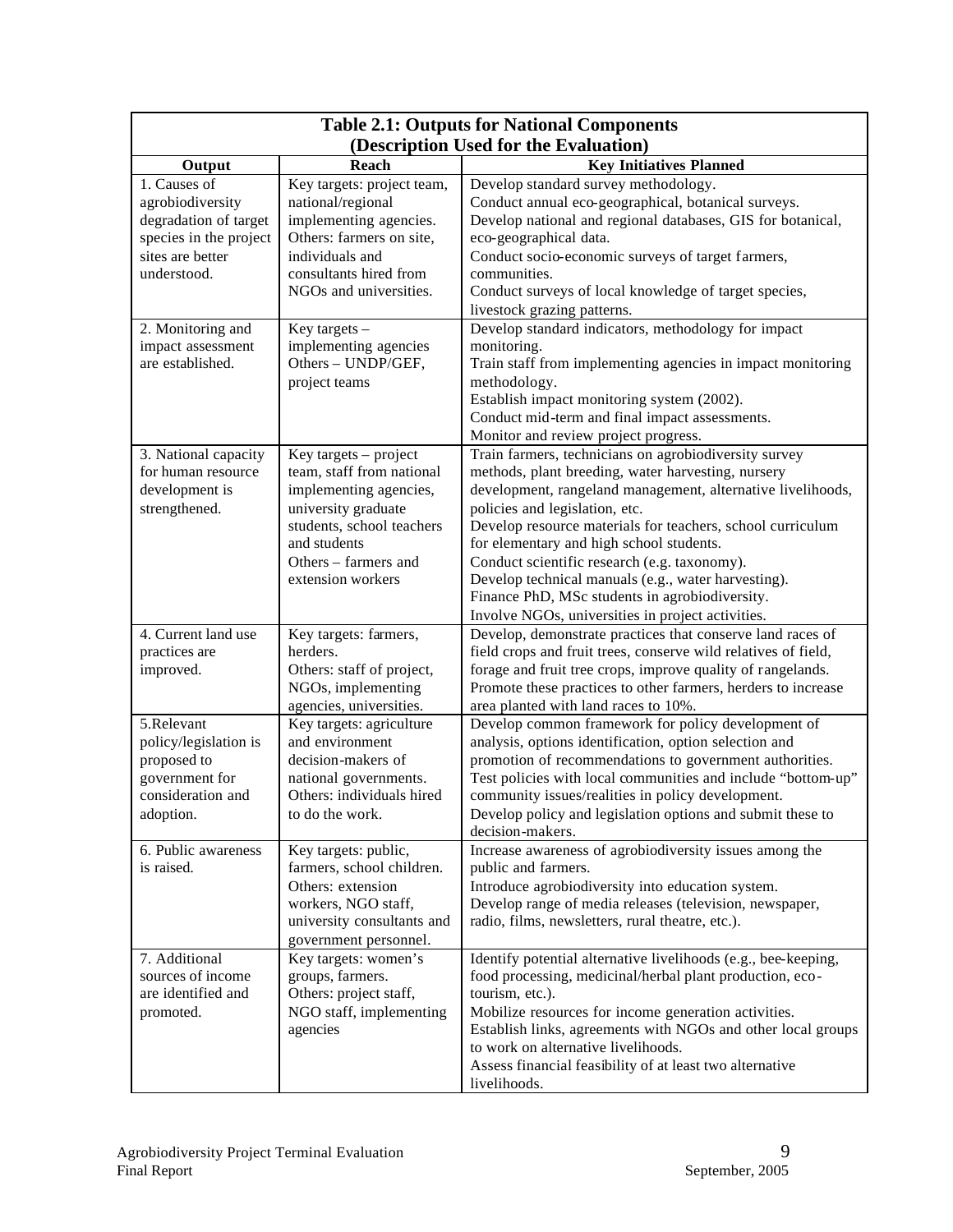| <b>Table 2.1 continued: Outputs for Regional Components</b>                    |                                                                                                                                                                                                             |                                                                                                                                                                                                                                                                                                                                                                                                                   |  |  |  |  |  |
|--------------------------------------------------------------------------------|-------------------------------------------------------------------------------------------------------------------------------------------------------------------------------------------------------------|-------------------------------------------------------------------------------------------------------------------------------------------------------------------------------------------------------------------------------------------------------------------------------------------------------------------------------------------------------------------------------------------------------------------|--|--|--|--|--|
|                                                                                | (Description Used for the Evaluation)                                                                                                                                                                       |                                                                                                                                                                                                                                                                                                                                                                                                                   |  |  |  |  |  |
| Output                                                                         | <b>Reach</b>                                                                                                                                                                                                | <b>Key Initiatives Planned</b>                                                                                                                                                                                                                                                                                                                                                                                    |  |  |  |  |  |
| 8. Regional<br>coordination,<br>integration and<br>networking are<br>enhanced. | Key targets: national<br>implementing agencies,<br>project staff.<br>Others: participants in<br>regional meetings, UNDP<br>and GEF personnel.                                                               | Coordinate regional work plans, APRs/PIRs, regional steering<br>committee meetings.<br>Coordinate regional meetings on methodologies, approaches,<br>analysis.<br>Coordinate visits, exchanges of information and germ plasm<br>between countries.<br>Develop regional databases from available national data.<br>Prepare regional analysis for GIS, agrobiodiversity status,<br>threats and socio-economic data. |  |  |  |  |  |
| 9. Technical<br>backstopping and<br>training are provided<br>on request.       | Key targets: national<br>implementing agencies,<br>project staff.<br>Others: participants in<br>regional training courses<br>including government<br>and NGO staff, farmers,<br>university professors, etc. | Organize regional training courses.<br>Recruit qualified international, regional specialists in response<br>to needs of national partners.                                                                                                                                                                                                                                                                        |  |  |  |  |  |

## **2.8 Stakeholder Involvement**

In addition to interviewing the major national and regional stakeholders, the evaluators consulted with them to verify data (mainly output information), to review preliminary findings and to comment on the draft report. In addition, the evaluators provided a short briefing note (4 pages) of the preliminary findings before the draft report was done for the final steering committee meeting on June 26. The evaluation team synthesized the many disparate views provided by stakeholders and to the best of our ability balanced these views to provide a realistic picture. Much of the assessment information and almost all the lessons come directly from stakeholder interviews and consultations (lessons were identified by stakeholders suggesting what they would change "next time").

#### **2.9 Baseline**

The initial conditions were established for the botanical and ecological conditions in the target areas in 1999 and 2000. In addition, socio-economic surveys were undertaken of targeted farmers and rapid appraisals were done at the household level for targeted community groups, early in the project as well, although the quality of this early socioeconomic data was variable. Thus baseline was available for some outputs (e.g. 1, 2 and 4). The starting point for capacity building, awareness raising and policy development was not defined, but during the mission, the evaluators developed a general understanding of the levels for these through discussions with stakeholders and reviews of technical documents.

#### **2.10 Team consensus**

This evaluation report is a team report; it reflects the views of the three evaluation team members. Although the international consultant wrote the main text of the draft final report, the other team members reviewed, corrected and agreed with the draft report. The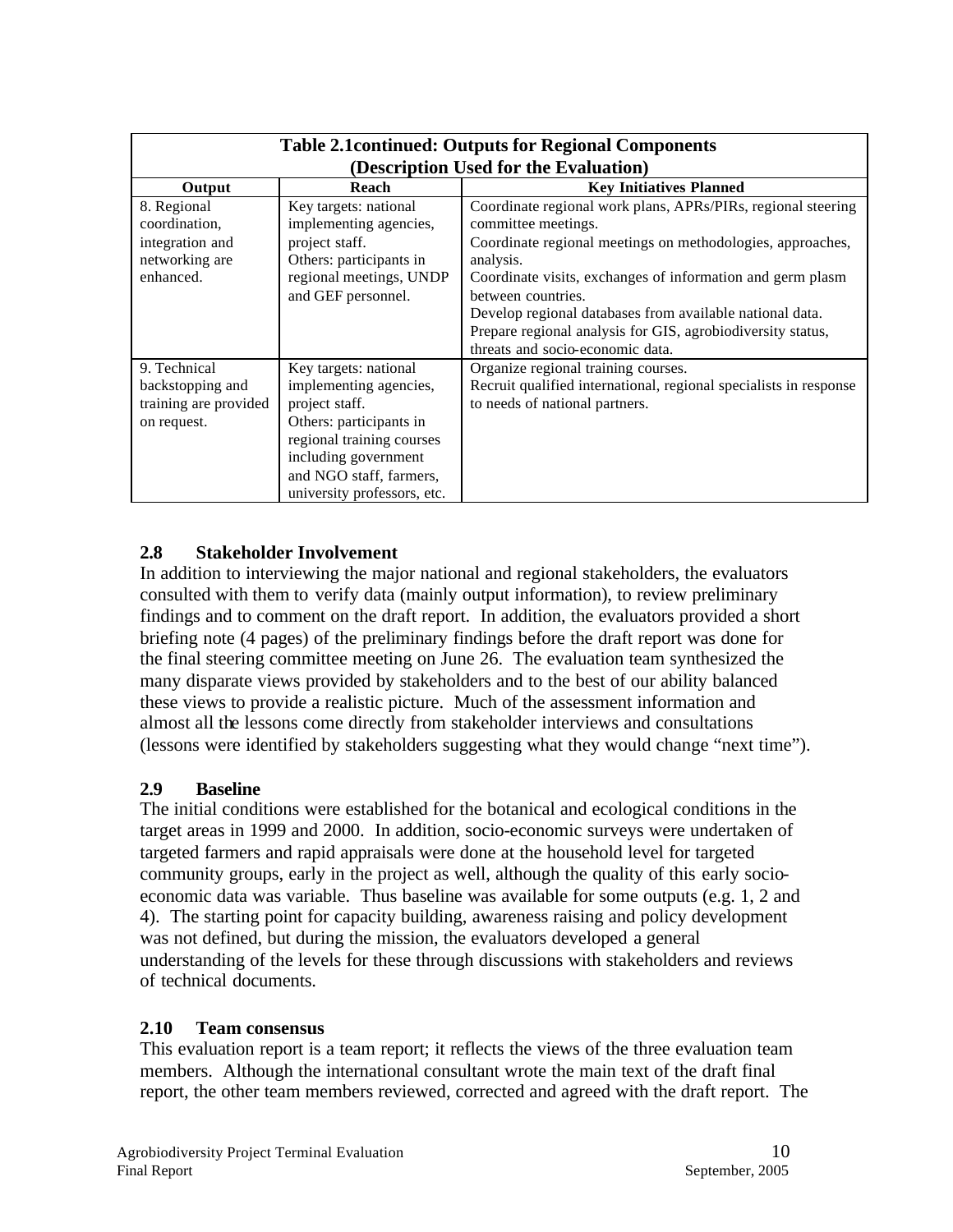International Consultants prepared this revised and final report in response to review comments, but due to time and budget constraints, the report was not reviewed by the other evaluation team members before submission. Nevertheless, the responses of other evaluation team members to the comments on the draft were taken into account in the final revisions.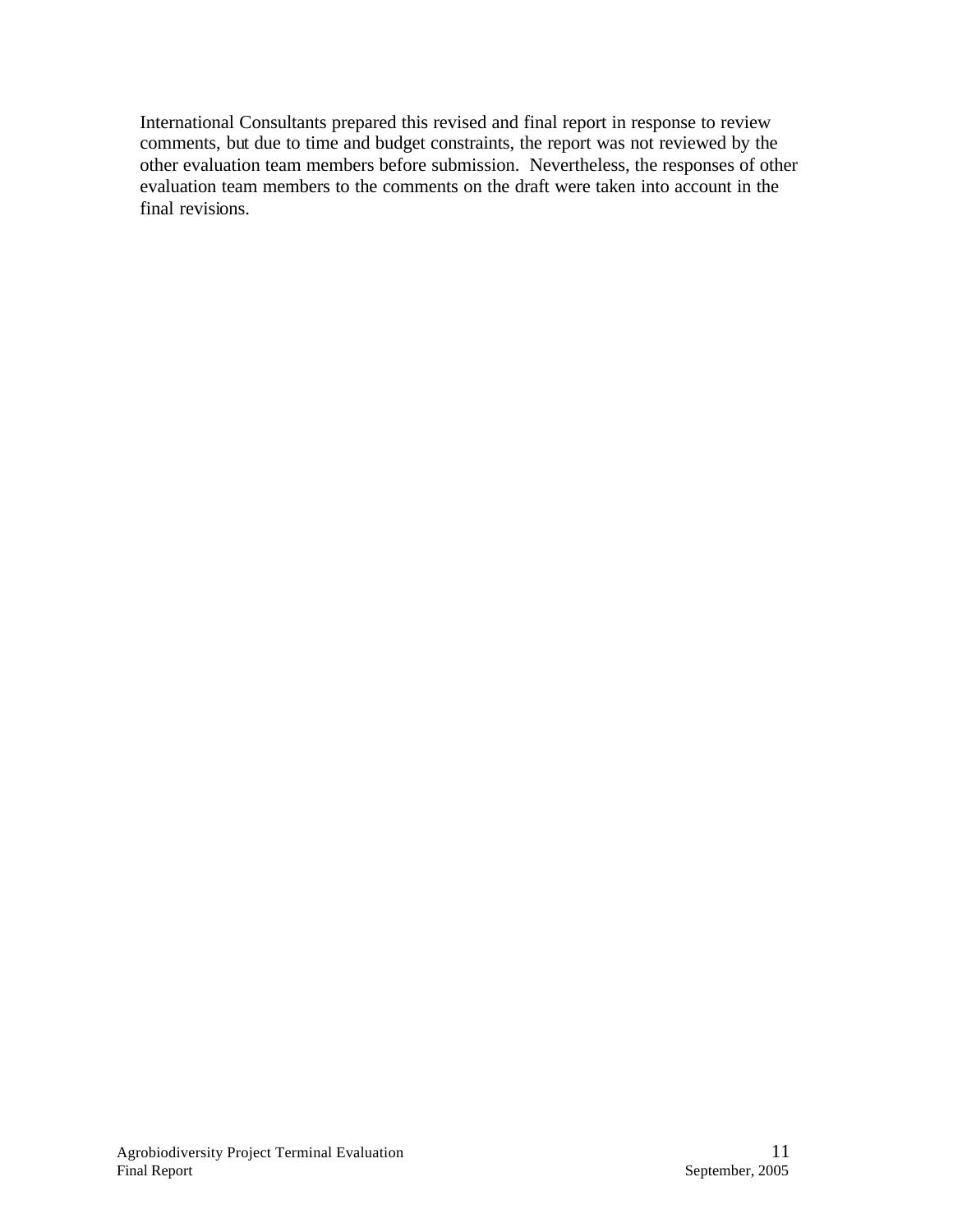# **3. Context and Background**

# **3.1 Project Background**

The agrobiodiversity project was approved by GEF in November 1997 and implementation started in July 1999. This  $$8.18$  million USD project<sup>10</sup> was originally designed as a five -year project to end June 2004, but was extended for one extra year at no additional cost to end June 30, 2005. The project aims to promote community-driven in situ/on-farm conservation and sustainable use of landraces and wild progenitors of 16 agricultural crop species of global/regional importance which have their centers of diversity in the Western Asia region.

The project has applied a holistic approach across a broad spectrum of issues and stakeholders in the four countries. It has involved: development of the scientific aspects of *in situ* conservation of agrobiodiversity, participation of major stakeholders in project activities, building of national capacity, legislation and policies to support agrobiodiversity conservation, integration of ecological factors into farmland management practices, raising of public awareness, use of alternative livelihood approaches and coordination and sharing of learning across the region.

# **3.1.1 Objectives and Expected Results**

As described in Section 2, the agrobiodiversity project documents did not include an LFA but did define the following broad development objective for the project:

*The promotion and sustainable conservation and utilization of agrobiodiversity in the Near East through farmer based in-situ conservation of significant endemic wild relatives and land races.*

When the LFA was developed in 2001, this development objective was modified slightly and became known as the Global Objective. The LFA contains four levels: 1) Global Objective, 2) Immediate Objective (which we take to be the project objective), 3) Outputs, and 4) Activities. The project objective (second level of LFA) for the four countries is the same and is:

*Globally significant agrobiodiversity is conserved in situ in Syria/Lebanon/Jordan or the Palestinian Authority.*

The expected results for the project are not explicitly defined in either the project document or the LFA. The project document, however, describes 15 conditions anticipated for the end-of-project situation and also defines eight immediate objectives, both of which provide a sense of the expected results. The LFA on the other hand, defines specific indicators for both the project objectives and the outputs. In our view

 $10$  \$8.18 million is GEF financing; in addition the project has financing from all four governments and also co-financing from UNDP and the regional implementing agencies (ICARDA, IPGRI and ACSAD).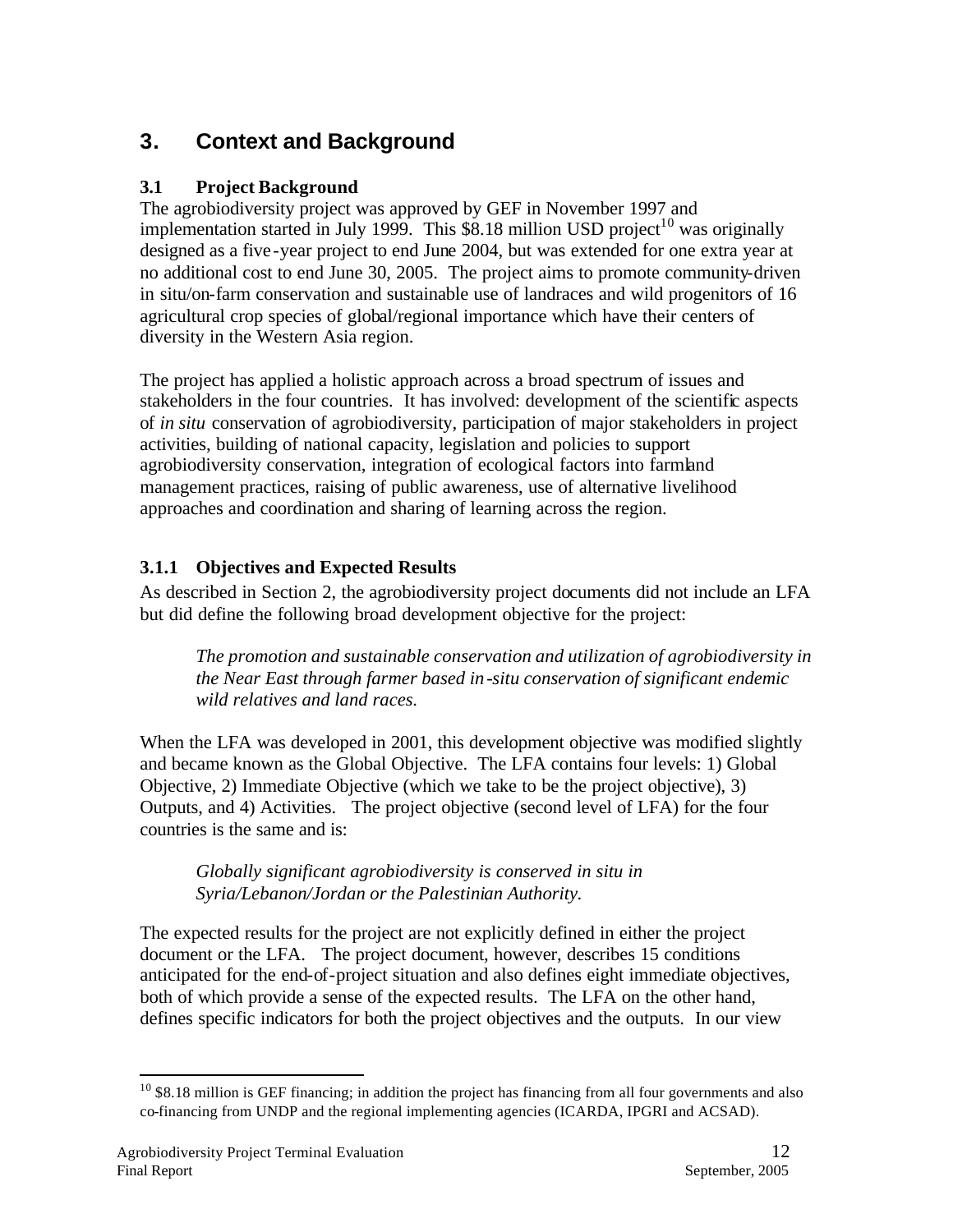some of these indicators relate to results and some do not, (e.g. many output indicators relate to activities or products). For the project objective, two indicators are defined:

- Diversity of all wild species of the 16 target species is at least maintained *in situ* in the two target areas
- Acreage of all farmer names varieties (landraces) enhanced by 10% in the two target areas by the end of the project.

See Annex 3 for further details about the objectives and the results contained in the project documents and LFA.

Although project documents and the LFA do not identify the expected results well, the project was clearly intended to focus primarily on understanding agrobiodiversity issues and solutions better and on capacity building. However, the project also secondarily encompassed certain pilot approaches designed to effect real change (i.e., development results), though the specific type and extent of these results were not defined.

## **3.1.2 Project Components and Budget**

The agrobiodiversity project is divided into five components – four nationally executed components and one regional one – each executed under a separate UNDP project documents and contract. (See Table 3.1.) Four components are the nationally executed components for Jordan, Lebanon, Syria and the Palestinian Authority, one component is a regional component executed by ICARDA. Because of Palestine's unique situation, UNDP undertook a more direct execution role in the Palestine components. Also, UNDP has been involved in implementation of the Lebanon component. UNDP's role for the other components is typical of UNDP office involvement in nationally executed projects and involves finances and reporting.

| <b>Table 3.1 Executing and Implementing Agencies</b> |                                               |                     |                     |  |  |  |  |
|------------------------------------------------------|-----------------------------------------------|---------------------|---------------------|--|--|--|--|
| Project                                              | <b>Agencies</b>                               | <b>GEF/UNDP</b>     | In-kind             |  |  |  |  |
| Component                                            |                                               | <b>Contribution</b> | <b>Contribution</b> |  |  |  |  |
|                                                      |                                               | $US($ \$ $)$        | $US($ \$ $)$        |  |  |  |  |
| Lebanon                                              | Agricultural Research Institute (LARI)        | 1,500,000           | 571,800             |  |  |  |  |
| Jordan                                               | National Center for Agricultural Research and | 1,500,000           | 1,000,000           |  |  |  |  |
|                                                      | Technology Transfer (NCARTT)                  |                     |                     |  |  |  |  |
| Syria                                                | Scientific Agricultural Research Directorate  | 1,998,960           | 585,302             |  |  |  |  |
|                                                      | (SARD), later the General Commission for      |                     |                     |  |  |  |  |
|                                                      | Scientific and Agricultural Research          |                     |                     |  |  |  |  |
|                                                      | (GCSAR)                                       |                     |                     |  |  |  |  |
| Palestinian                                          | UNDP/PAPP and the Ministry of Agriculture,    | 2,000,000           | 646,800             |  |  |  |  |
| Authority                                            | the Palestine Authority                       |                     |                     |  |  |  |  |
| Regional                                             | ICARDA in cooperation with IPGRI and          | 1,123,979           | 5,809,829           |  |  |  |  |
| Component                                            | <b>ACSAD</b>                                  |                     |                     |  |  |  |  |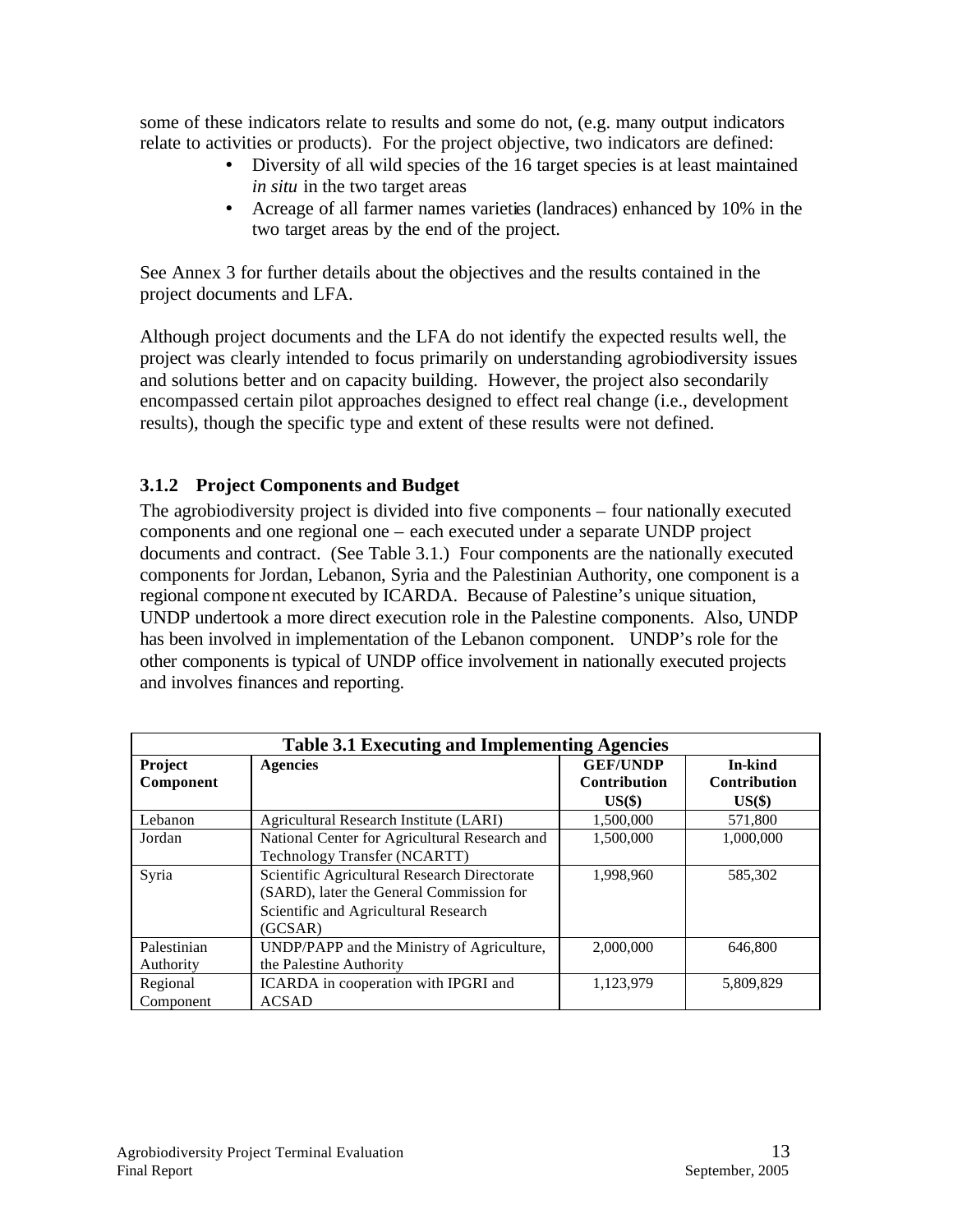## **3.1.3 Project Co-financing and Leveraged Resources**

Co-financing tables for each component of the project are provided in Annex 5. In addition, information on resources leveraged is provided for Palestine, Lebanon and the Regional components. As can be seen by comparing the tables with the expected in kindcontribution in Table 3.1, all components have received substantial in-kind contributions and the in-kind funding provided for the four countries has met or exceeded what was originally promised<sup>11</sup>. The co-financing provided for the regional component by ICARDA, IPGRI and ACSAD was less than originally budgeted, but very substantial and exceeds the budget provided by GEF for the regional component. We believe that the original in-kind budget of \$5,809,829 for the regional component was overly ambitious relates to the total in-kind contribution intended for the entire \$8.18 million project<sup>12</sup>. Although we did not verify these financial numbers<sup>13</sup>, it is clear that this project has received considerable co-financing support as well as leveraged resources – both of which have contributed to its success.

## **3.1.4 Target Species and Target Areas**

The project focused on 16 target crops (or crop groups) of global or regional significance and their wild relatives. All target species originated long ago in the Near East or Central Asian region and all are suffering significant loss in genetic diversity. In each country, all activities except the policy work were implemented in two areas. These target areas were selected for the variety of target species present, the representation of major ecosystems and their suitability for work. The target species and their distribution within the each target area are shown in Table 3.2.

| Table 3:2: Targeted Plant Species by Target Area |                   |        |          |         |                |        |                                 |          |              |  |
|--------------------------------------------------|-------------------|--------|----------|---------|----------------|--------|---------------------------------|----------|--------------|--|
| Crop                                             | <b>Germ Plasm</b> | Jordan |          | Lebanon |                |        | Palestinian<br><b>Authority</b> |          | <b>Syria</b> |  |
|                                                  |                   | Ajloun | Muwaqqar | Aarsal  | <b>Baalbek</b> | Jennin | Hebron                          | Al-haffe | Sweida       |  |
| Wheat                                            | Wild Triticum     | X      |          |         | X              | X      | X                               |          | X            |  |
|                                                  | Aegilops spp.     | X      | X        | X       | X              | X      | X                               | X        | X            |  |
|                                                  | <b>Land Races</b> | X      |          | X       | X              |        | X                               | X        | X            |  |
| <b>Barley</b>                                    | H. spontaneum     | X      | X        |         | X              | X      | X                               | X        | X            |  |
|                                                  | <b>Land Races</b> | X      |          |         | X              |        | X                               | X        | X            |  |
| <b>Lentils</b>                                   | Wild Lens         | X      |          |         | X              |        |                                 |          | X            |  |
|                                                  | <b>Land Races</b> | X      |          |         | X              |        |                                 |          | X            |  |
| <b>Vetch</b>                                     | Wild Vicia        | X      | X        | X       | X              | X      | X                               | X        | X            |  |
| Lathyrus                                         | Wild Lathyrus     | X      |          | X       | X              | X      | X                               | X        | X            |  |
| <b>Medics</b>                                    | Wild Medicago     | X      | X        | X       | X              | X      | X                               | X        | X            |  |
| <b>Clovers</b>                                   | Wild Trifolium    | X      |          | X       | X              | X      | X                               | X        | X            |  |
|                                                  |                   |        |          |         |                |        |                                 |          |              |  |

 $11$  Note that the Jordan co-financing table understates the amount of co-financing received. In addition to the \$806,500 US reported in the table as the in-kind contribution from NCARTT, the project also received substantial in-kind contributions from the University of Jordan (JU) and the Jordan University of Science and Technology (JUST). When the contributions of JU and JUST are included, we believe that the initial co-financing commitment of \$1 million US would have been met.

 $12$  From our meetings during the mission we were led to believe that the regional in-kind budget was not reduced when the project was broken into 5 separate contracts.

 $13$  Co-financing information was not available until after the country visits were over.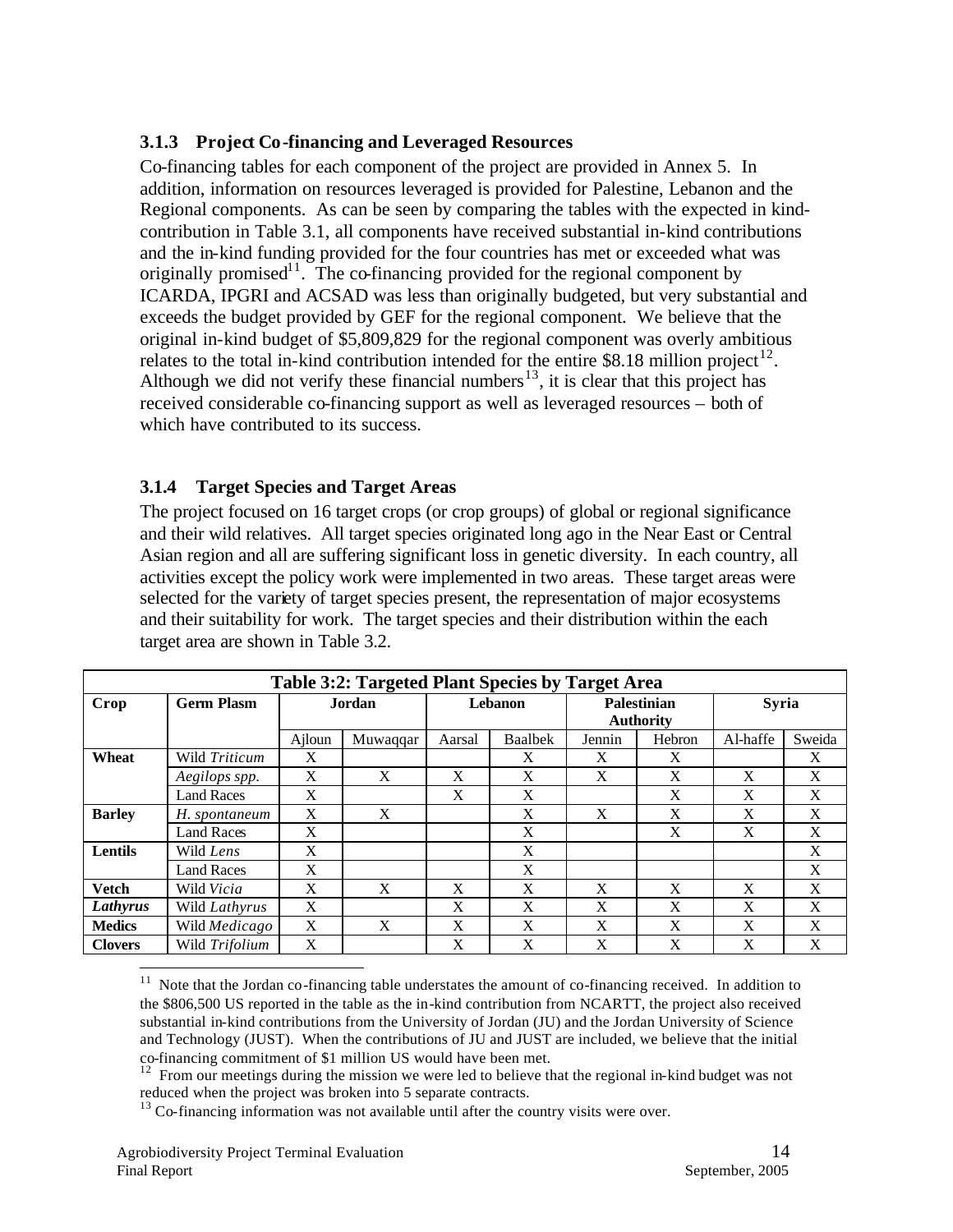| <b>Olives</b>     | Olea oleaster          |   |   |   |   |   |   |   | X           |
|-------------------|------------------------|---|---|---|---|---|---|---|-------------|
|                   | <b>Local Varieties</b> | X | X |   |   |   | X | X | $\mathbf X$ |
| <b>Apricots</b>   | <b>Local Varieties</b> | X |   | X |   |   |   | X | X           |
| <b>Cherries</b>   | <b>Local Varieties</b> |   |   | X |   |   |   | X | X           |
| <b>Plums</b>      | <b>Local Varieties</b> |   |   |   |   |   | X | X |             |
| <b>Almonds</b>    | Wild Prunus            |   |   | X |   |   | X | X | X           |
|                   | <b>Local Varieties</b> | X |   | X |   |   | X | X | X           |
| <b>Pears</b>      | Wild Pyrus             |   |   | X | X |   | X | X |             |
|                   | <b>Local Varieties</b> |   |   | X |   |   | X | X | X           |
| <b>Pistachios</b> | Wild Pistachio         | X |   | X |   | X | X |   | X           |
|                   | <b>Local Varieties</b> |   |   | X |   |   |   | X |             |
| <b>Figs</b>       | <b>Local Varieties</b> | X |   | X | X |   | X | X | X           |
| <b>Allium</b>     | Wild Allium            |   |   |   | X |   |   | X |             |
|                   | <b>Local Varieties</b> | X | X | X |   |   |   | X | X           |

## **3.2 Context**

#### **3.2.1 New Concepts**

When the project started, the concepts of managing dryland agrobiodiversity and mainstreaming were new to GEF and UNDP. The idea of conservation of agrobiodiversity *in situ* was also new to the national implementing agencies and to many project partners in the four countries. This was one of the first such projects at GEF, and the international donor community (including GEF) was unclear about the meaning of agrobiodiversity in drylands and how to implement an agrobiodiversity conservation project for genetic resources in the agricultural sector.

## **3.2.2 Changes in Project Design and GEF Expectations**

The concept and design process for this project began in 1993. At the time, there was no requirement for or general understanding of the importance of including the following elements in project designs (all of which are now required for GEF projects):

- (i) LFA and specification of results
- (ii) policy work should produce policy changes
- (iii) alternative livelihood and community development proposals should address financial feasibility, market analysis and viability
- (iv) biodiversity projects should produce changes in behavior of targeted communities and changes in land area for biodiversity by the end of the project
- (v) projects should achieve sustainability, on-the-ground impacts and replication of activities by the end of the project, and
- (vi) outcomes of biodiversity projects should be evaluated in terms of GEF's biodiversity program indicators.

## **3.2.3 Alternative Livelihoods and Agrobiodiversity**

For the past ten years, alternative livelihood approaches have been included in biodiversity projects, the assumption being that farmers, herders and forest users who are over-exploiting biodiversity resources will, if given alternatives, reduce pressure on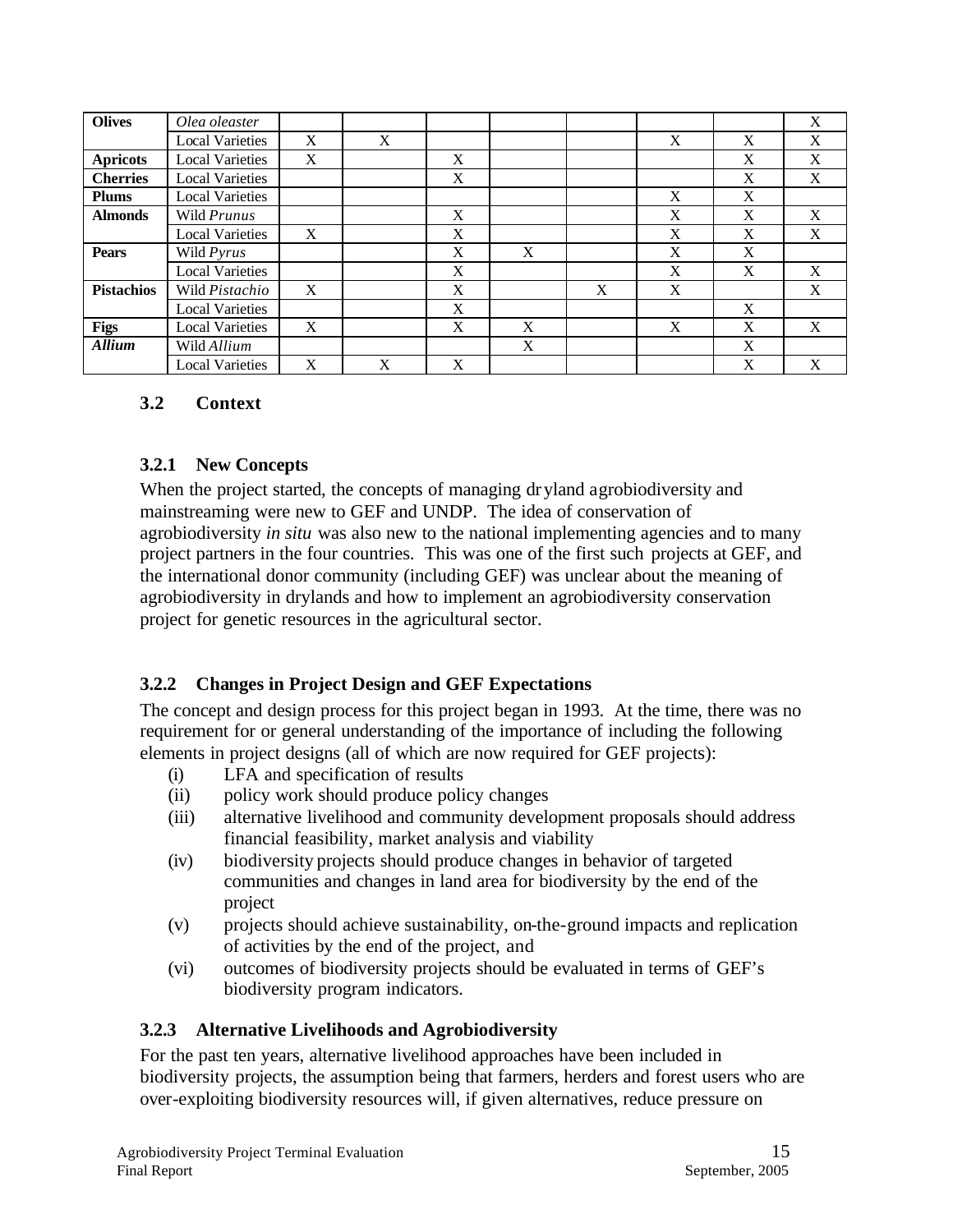biodiversity. Until recently, GEF/UNDP considered that alternative livelihood approaches created a win-win situation for people and biodiversity. This thinking has started to change, and in the past six months some GEF/UNDP articles have suggested that there may be trade-offs involved between alternative livelihoods and biodiversity. In terms of agrobiodiversity, the issues of financial compensation and benefit sharing for farmers have not yet been included in donor policy and guidance documents.<sup>14</sup>

# **3.2.4 Access and Benefit-Sharing for Agrobiodiversity Genetic Resources**

The 2004 FAO International Treaty on Plant Genetic Resources for Food and Agriculture includes financial compensation for local users to encourage conservation. However, some senior officials estimate that it will take ten years to establish mechanisms needed for transferring money to farmers.

# **3.2.5 Implementation Arrangements**

The national implementing agencies designated a national coordinator, responsible for overall implementation, and selected a project manager responsible for day-to-day conduct of the work. However, the work was implemented differently for each component, specifically:

- (i) Syria: GCASR headquarters and staff in the project target areas implemented many of the project activities, in cooperation with the agricultural directorates in the two target areas. In cases where GCASR lacked expertise, it relied mainly on international expertise, especially from ICARDA, which is located in Syria (e.g. GIS was sub-contracted to ICARDA). Some national experts from universities have also been involved. The project is managed by GCASR staff.
- (ii) Jordan: the implementing agency, NCARTT, sub-contracted almost all activities to University of Jordan or Jordan University of Science and Technology (JUST), except for public awareness, which was sub-contracted to a NGO (Jordan Environment Society). However, project activities, particularly fieldwork, were done in collaboration with NCARTT staff. A project manager and two assistants were hired to manage the project and also were actively involved in the alternative livelihood, public awareness and training activities.
- (iii) Palestinian Authority: A project manager and seven-member project team were established within the implementing agency (Ministry of Agriculture) to implement the project. Four of the seven project team members are MOA staff who were seconded to the project, also the National focal point is from MOA. Salaries of all project staff are paid by the project. Some technical project activities were sub-contracted to national institutions and NGOs. The project team did many of the training and field activities and worked together with the sub-contractors to implement others.

 $14$  The evaluators reviewed the recent literature on links between agrobiodiversity and alternative livelihood in policy and guidance for GEF, UNDP and other donors.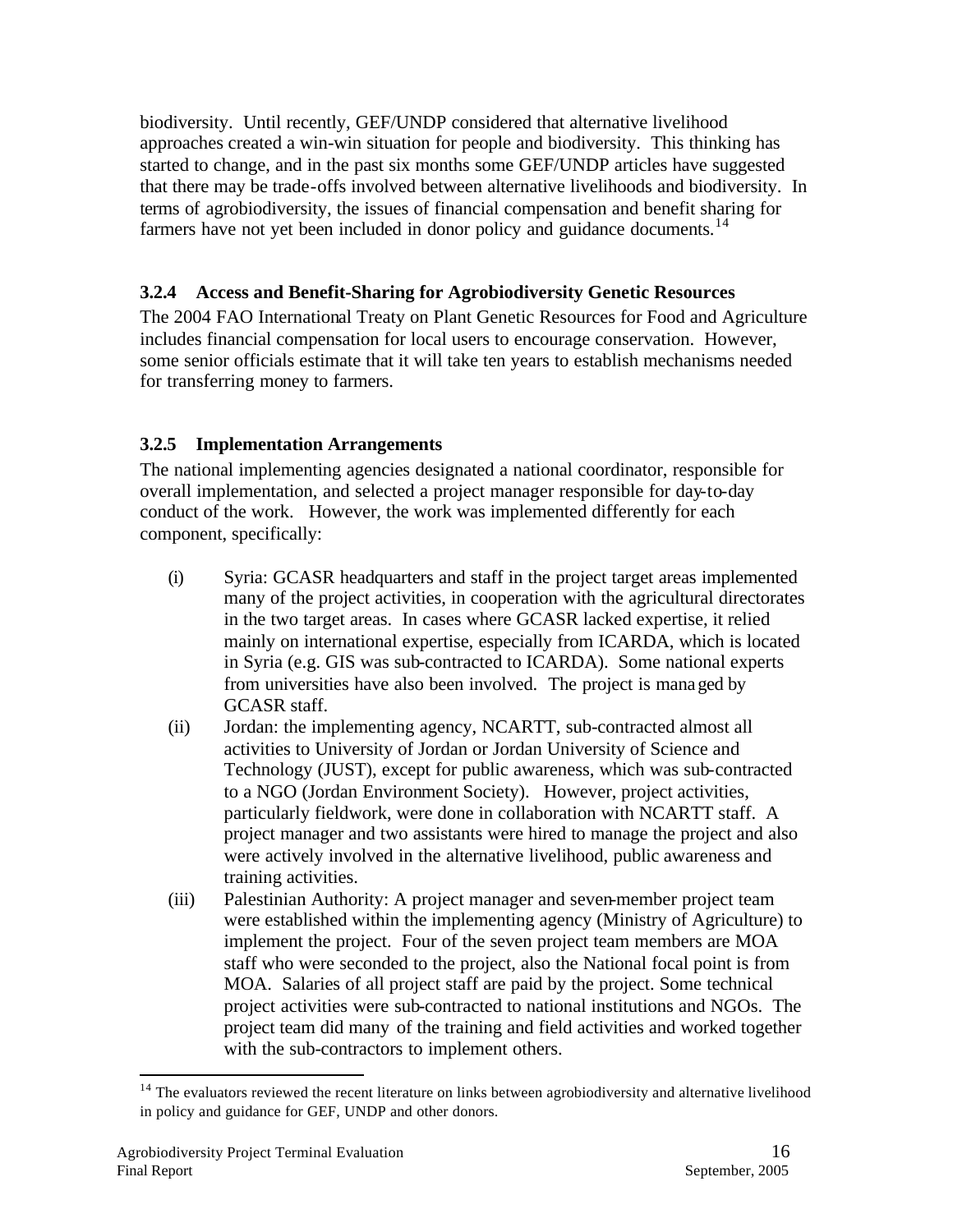- (iv) Lebanon: the project manager and four-person project team that was established within the implementing agency (LARI) did most of the work, but some activities (e.g., GIS/RS, policy and legislation) were sub-contracted to national institutions and national experts. Salaries of the project team were paid for by the project.
- (v) Regional: ICARDA implemented the regional component in cooperation with IPGRI and ACSAD. ICARDA's regional coordinator both managed the component and provided technical assistance. ICARDA did most of the regional coordination work; IPGRI coordinated two regional technical groups (on policy and public awareness) while ACSAD provided trainers on request, mainly related to fruit trees.

# **3.2.6 Changes in Project Concept and Design**

From the time the project idea was initiated in the mid-1990s, the concept and design evolved considerably in terms of scope and type of final results possible. The five most important design changes were:

- (i) The original design focused on wild relatives of field crops (especially wild progenitors of wheat) and at the level of habitat and farming systems (i.e., community). Also, the initial concept covered the entire Fertile Crescent and included Turkey, Iran and Iraq. At the request of GEF and UNDP, early in the design stage these three countries were dropped and the concept was shifted to 16 specific crops <sup>15</sup>, and included landraces and wild relatives of fodder and fruit trees as well as field crops. In addition the scope was narrowed to the level of field and farm.
- (ii) During development of the project document, the original single project was broken into five separate components (four countries and one region), each contracted separately, and the regional role was reduced to coordination and technical backstopping.
- (iii) No results were originally defined for the project. An LFA was developed in the second year of the project, but it lacked outcome and output results, and the indicators focused on activities and products more than results. Thus, the project has no commonly agreed upon expected outcome results.
- (iv) The budget for national components was reallocated in 2003 to include local incentives for demonstration activities.
- (v) The project was extended for a sixth year at no additional cost. This allowed for completion of certain demonstrations, database development and preparation of project final reports for each country. Also, a few pilot community and management plans were started.

 $\overline{a}$ <sup>15</sup> Some of the target species are of regional rather than global significance.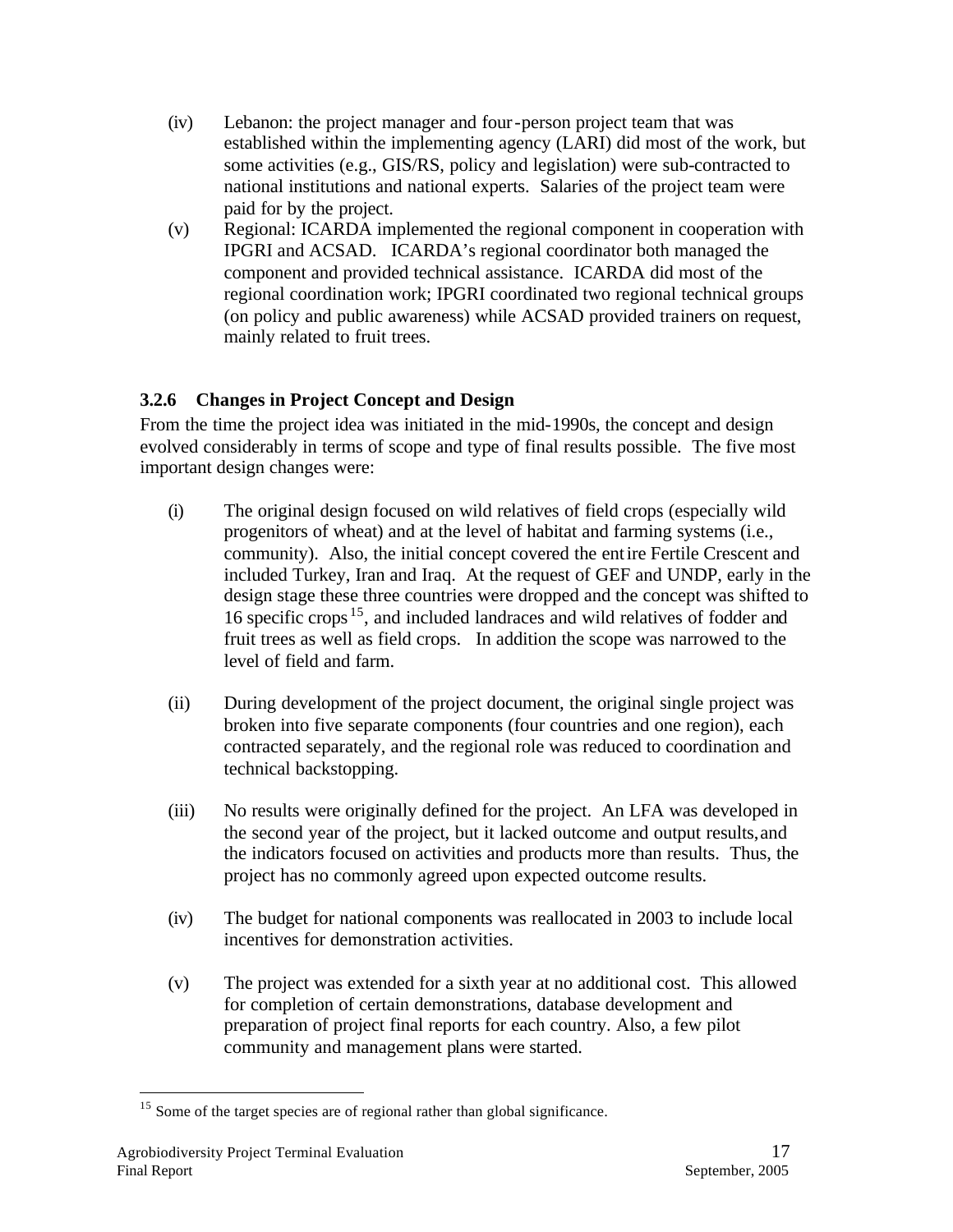## **3.2.7 Expectations for Another Phase**

Up until the last year of the project, most implementing agencies expected the project to have a second phase that would closely follow and continue the work started by this project. In 2003 a preliminary proposal for a second phase was discussed and developed by the GEF regional coordinator, ICARDA and the national implementing agencies. This proposal has not gone further due to changes in GEF priorities, the untimely death of the UNDP-GEF regional coordinator, Dr. Daraghma, and lack of GEF funds for a project of this type. However, a new regional project titled "Applying agrobiodiversity knowledge for effective up-take in the Near East" is in preparation now. This project is expected to focus mainly at the regional level and on making material changes related to policies and alternative livelihoods.

# **3.2.8 Changes in Key Personnel**

|                                             | Table 3.4: Changes in Key Project Personnel |                                              |                                            |                |                  |  |
|---------------------------------------------|---------------------------------------------|----------------------------------------------|--------------------------------------------|----------------|------------------|--|
| Number of                                   |                                             |                                              | <b>Number of Incumbents (by Component)</b> |                |                  |  |
| <b>Personnel in Key</b><br><b>Positions</b> | Jordan                                      | Lebanon                                      | <b>Palestine</b><br><b>Authority</b>       | <b>Syria</b>   | <b>Region</b>    |  |
| Project Manager                             |                                             | 2 (with gap of<br>several months<br>between) |                                            | 4              |                  |  |
| National/Regional<br>Coordinator            |                                             | $\overline{c}$                               | $\overline{c}$                             | $\overline{c}$ | 2                |  |
| <b>UNDP</b> National task<br>manager        | $\mathcal{D}_{\mathcal{L}}$                 | $\overline{c}$                               | 3                                          | $\overline{c}$ | 2(Syria<br>UNDP) |  |
| UNDP-GEF<br>Regional<br>Coordinator         |                                             | 2 (with gap of several months between)       |                                            |                |                  |  |

Changes in key project personal (see Table 3.4) also affected results through changes to implementation priorities and schedule.

## **3.2.9 External Changes**

The project took place in a period of structural adjustment in the region, with WTO negotiations affecting Jordan, and agricultural sector reforms underway in the Palestine Authority and Jordan. Conflict between Israel and the Palestine Authority since October 2000 have resulted in restrictions in movement, water usage and market access.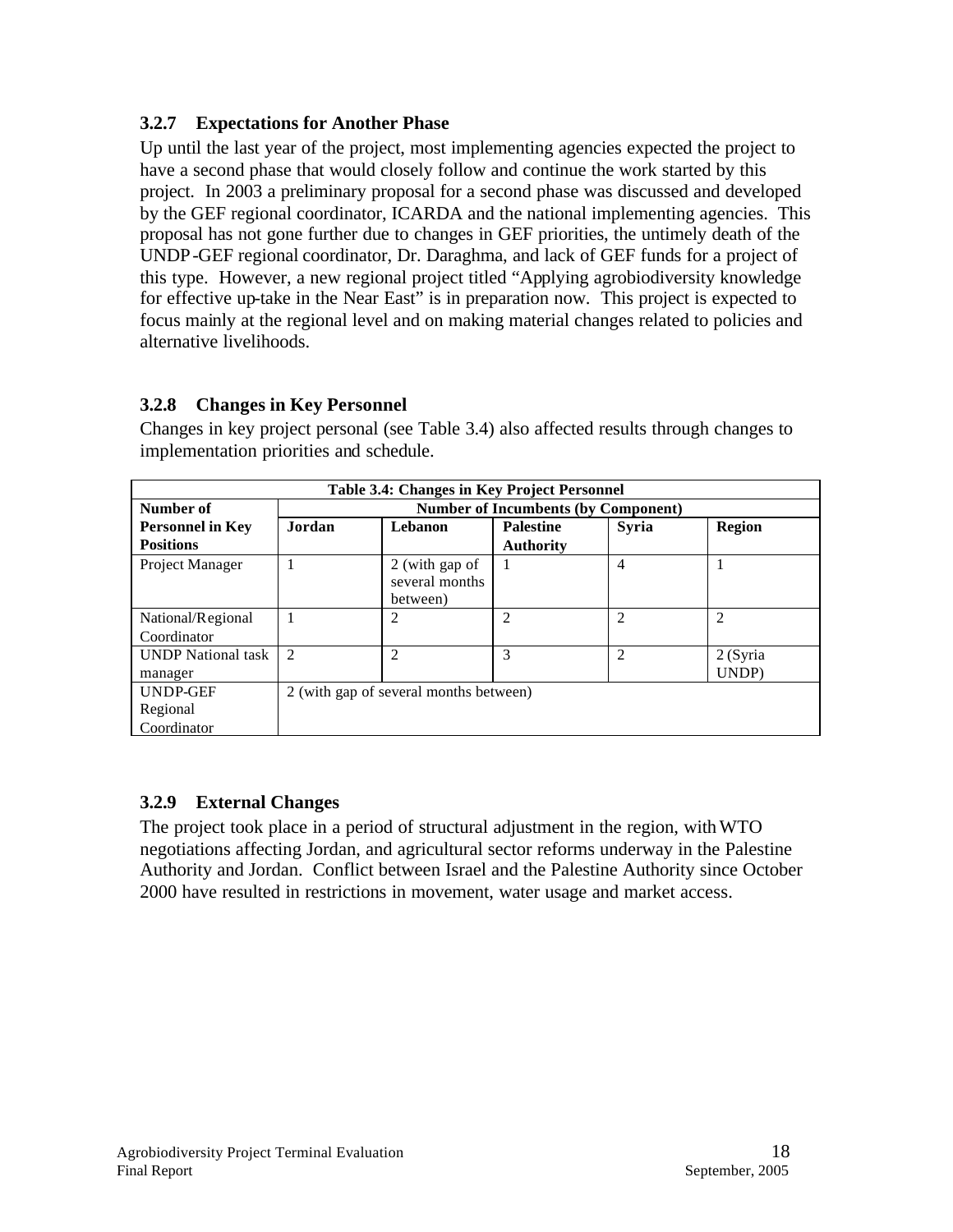# **4. Achievement of Project Outcomes and Sustainability**

This section presents our findings for the overall project for outcome achievement and sustainability. As many findings are common to all countries, the analysis focused on overall findings. The overall findings presented in this section are based on detailed analysis by country and component. The detailed analysis is presented in annexes 7-10.

## **4.1 Outcome Achievements**

#### **4.1.1 Assessment Approach**

Assessment of outcomes required the evaluators to identify the outcomes to review and also the standards to use to evaluate outcome achievement. Both of these tasks were challenging and interrelated, as explained below.

## **Outcomes Evaluated**

As explained previously, the expected outcomes of the project were was not defined in any documentation. Also, stakeholders' views about what the outcomes were varied; some considered the outputs to be outcomes, some felt that outcomes had never been defined, and some felt that it was too early to assess outcomes or the changes caused by the project, as this was the first phase of what should be a much longer project. We reviewed the project documents, LFA, PIR/APR and GEF guidance for M&E carefully and concluded the following:

- Although outcome results were not initially defined, project documentation makes it clear that the project was intended mainly as a capacity-building exercise (i.e., training, development of information and organizations, development of technical tools and approaches). However, as a secondary objective, it also expected to pilot approaches to effect some real changes (i.e., development results) on the ground, though their specific type and extent is unclear.
- During the design phase, the original project intended to be a single integrated project – was broken into five components with reduced scope and budget. It seems that the original objectives and expected end-ofproject situation were not properly modified to reflect these changes. In our view, the immediate objectives and projected end-of-project situation provided in the project documents are unrealistic for a five-year project (later extended to six years) of this scope. Evaluating the project's achievements against the end-of-project situation given in the project documents would be unreasonable.
- The project outputs and their indicators as specified in the LFA do not represent outcomes. Although some stakeholders felt that the outputs could be considered outcomes<sup>16</sup> we do not agree. The indicators for outputs tell specifically how the project's outputs were viewed and implemented by the project partners – and these indicators mainly relate to

<sup>&</sup>lt;sup>16</sup> It was suggested by the UNDP/GEF regional coordinator and UNDP/GEF M&E advisor (NY) after the draft report was submitted that the lack of outcome results was simply a matter of confused LFA terminology and we should evaluate outcomes using the LFA outputs and indicators.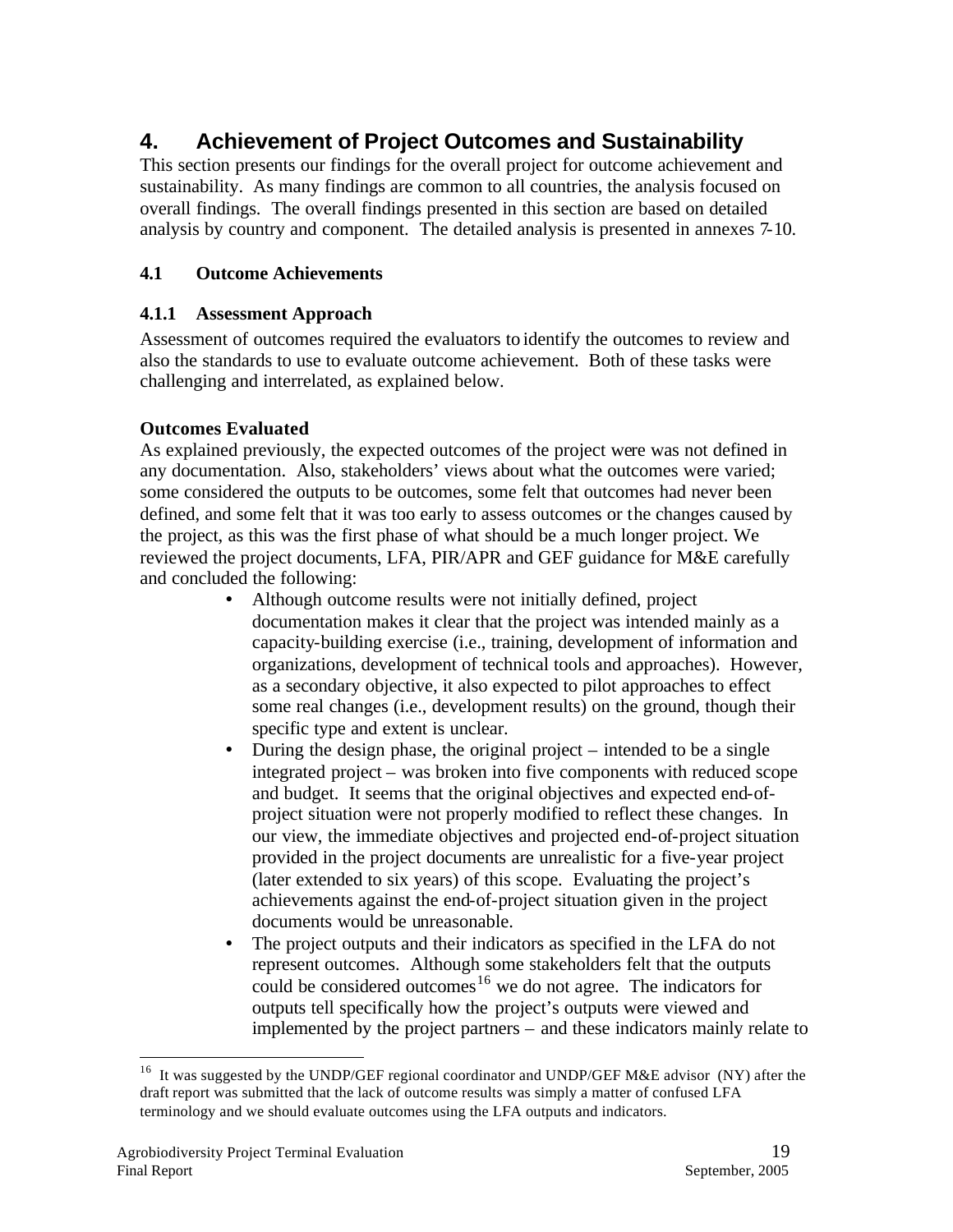activities and deliverables, few focus on results and even less focus on changes beyond the project. If the indicators had focused on results and especially enabling results beyond the project then yes the outputs could have been considered outcomes, and the evaluation could have focused on them. But they do not, and evaluating using the LFA outputs and indicators as they are would provide little information about the project's results or changes caused by the project.

- If the results and enabling changes caused by some of the outputs were known, this would provide outcome level information. However, such information was not available in existing progress reports.
- The two indicators for the project objective given in the LFA (see Section 3.1.1 for these) do not capture the full range of changes the project was expected to achieve (as described in the project documents). Focusing on these two indicators only for outcomes would be a mistake – many significant achievements of the project would be missed.
- Project managers began discussing and identifying impacts of the project at project management meetings starting in 2004. Although called impacts information, in our view, it is similar to outcome information. This information was preliminary and not comprehensive.

Accordingly, to identify and assess outcomes we looked at:

- (i) Output achievement since outputs are expected to lead eventually to broader changes in society and the environment, it was essential to establish what outputs had been achieved. This was done by spot-checking and verifying the reported data for the output indicators given in the LFA.
- (ii) Output results since the output indicators did not provide adequate information about results it was necessary to identify the results associated with outputs. As explained above some of these results could be considered outcomes (i.e. any enabling changes that have happened that are beyond those directly funded by the project). Collection of this result information was done during the mission<sup>17</sup> and consequently it is not as detailed as it would be if it had been collected as part of regular progress reporting by the project.
- (iii) Overall changes, or "impacts" of the project to date at the country or regional level – since these broad changes are clearly outcomes. As with the output results, this information was collected during the mission<sup>18</sup> and is therefore not as detailed as it would be if it had been collected as part of regular progress reporting by the project.

By combining the information from these three sources we believe we have identified properly both the intended and unexpected outcome results of the project. This complete picture of outcome results was needed to provide a realistic evaluation of the project's

 $17$  This data was collected through stakeholder interviews, technical review of documents and site observation.

<sup>&</sup>lt;sup>18</sup> This data was collected from documentation of project managers, stakeholder interviews, site observation and the tracking tool.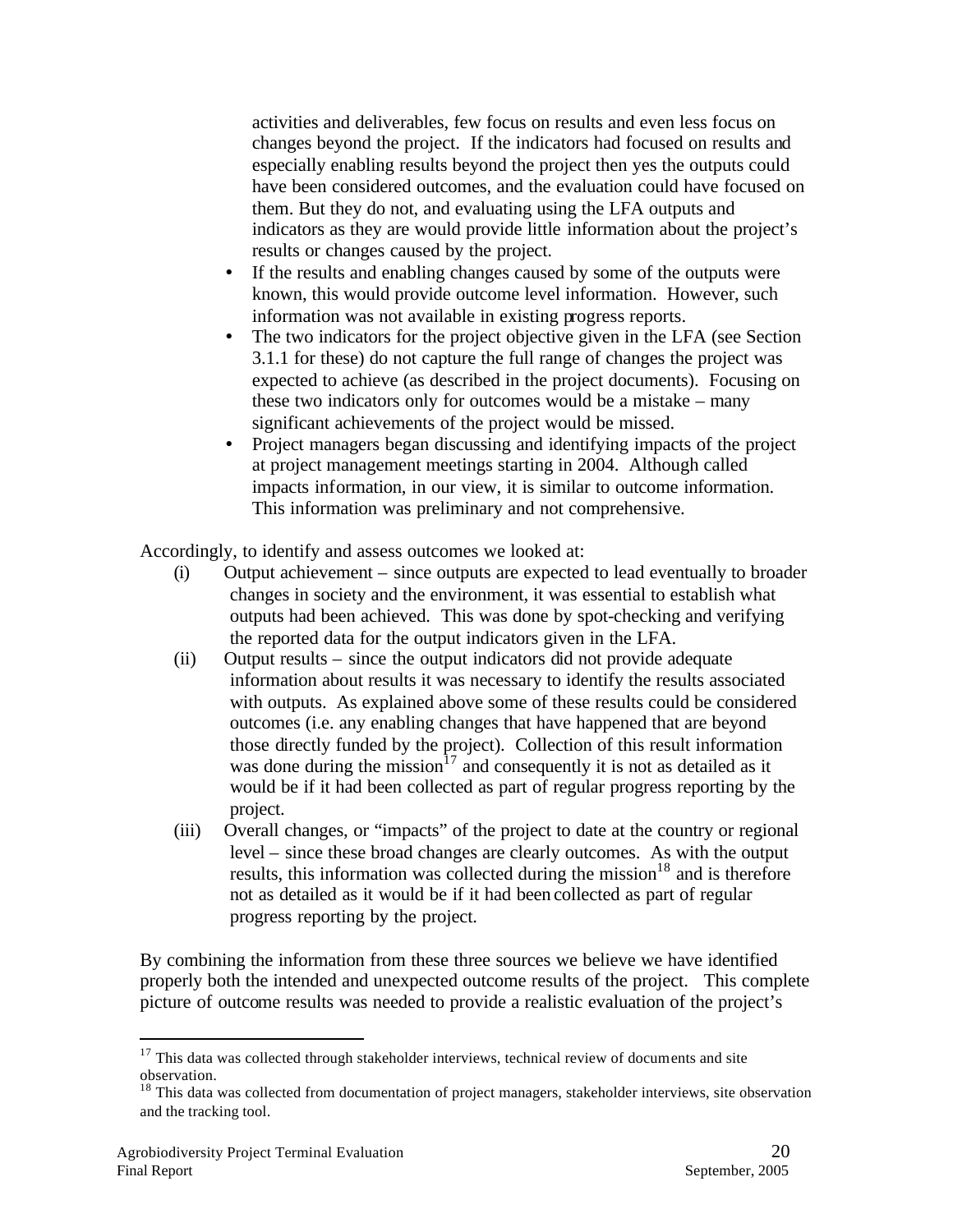results and how satisfactory the progress has been. Section 4.1.2 summarizes our findings from these three sources; Section 4.1.3 presents findings for output achievement, Section 4.1.4 presents findings for output results and Section 4.1.4 presents findings for overall changes to date, or the broad outcomes/impacts of the project.

#### **Evaluation of Outcome Achievement**

The GEF guidelines for terminal evaluations expect evaluators to consider the following questions when evaluating outcomes for biodiversity projects:

- 1. How has the project contributed to establish and extend protected areas, and improve their management?
- 2. How has the project contributed to conserve and ensure sustainable use of biological resources in the production environment (landscapes and seascapes)?
- 3. Has the project contributed to improve the enabling environment through effective policies, institutional capacity building, increased public awareness, appropriate stakeholder involvement, promoting conservation and sustainable use research, leveraging resources and providing incentives for conservation? Explain.
- 4. How has the project facilitated fair and equitable sharing of the benefits arising from the use of genetic resources?
- 5. What is the project contribution to replication or scaling up of innovative practices or mechanisms that support the project objectives?

These questions are based on GEF's biodiversity program indicators and except for enabling results (question 3 above), in our view they relate to results that are largely beyond the scope and timeframe of this project. But to fulfill the GEF guideline requirements we have ranked the project using criteria related to these questions, we refer to these as "GEF Criteria for Ranking".

We also developed criteria for evaluating the project's achievement's against its planned objectives and results – as they were given in project documents (including the LFA), revised during implementation and clarified during the evaluation. We ranked the project using these criteria as well, and refer to them as "Stakeholder Criteria for Ranking".

Both rankings are presented in Section 4.1.5.

#### **4.1.2 Summary**

In terms of capacity building, the project has had a noticeable impact nationally and regionally (see Sections 4.1.4 and 4.1.3) in terms of:

- awareness-raising;
- capacity of individuals and organizations to understand and solve agrobiodiversity problems;
- knowledge: and
- commitment.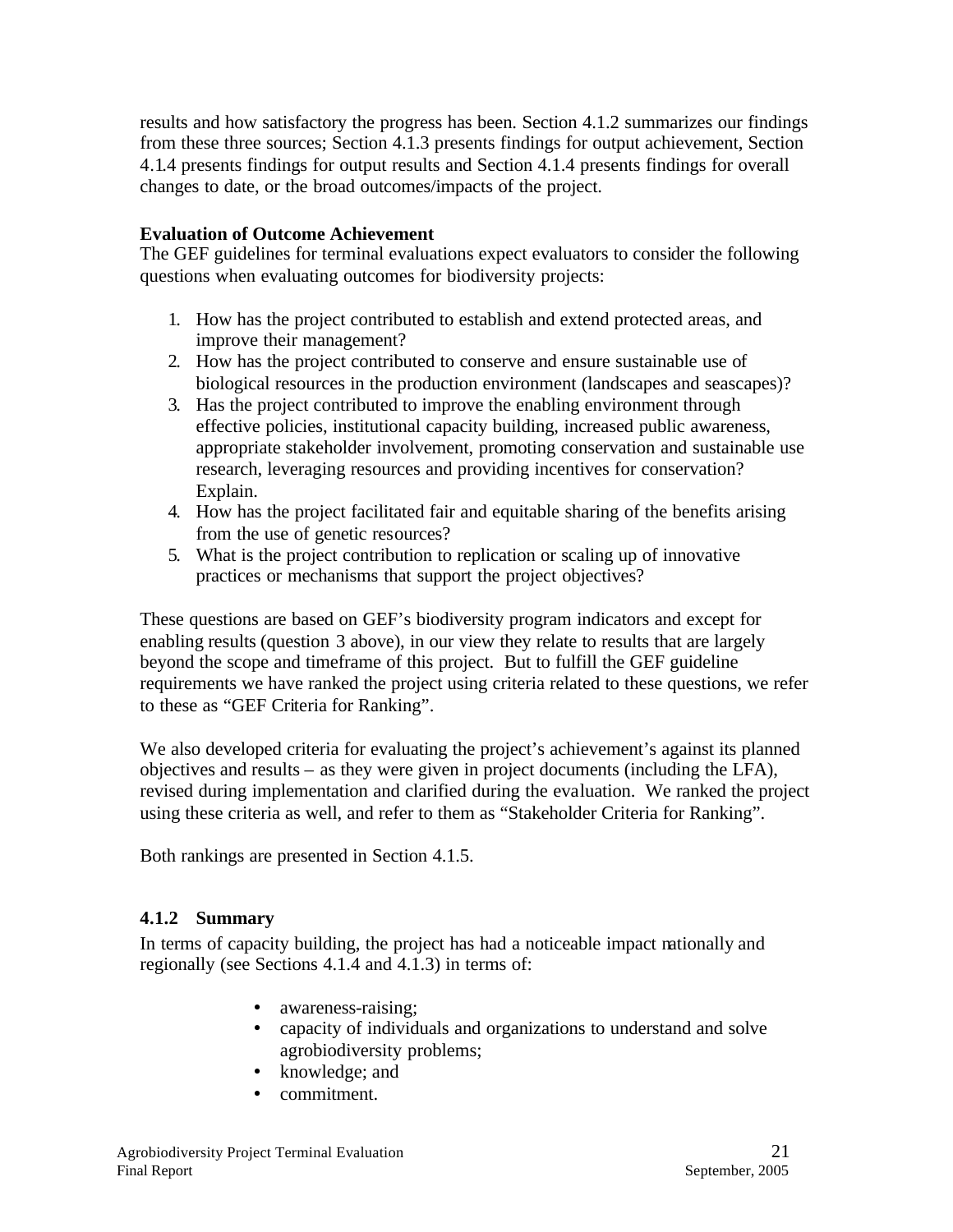The agrobiodiversity project should not be considered just a project; it should be viewed as the start of a 15-20 year program. Viewed in the context of a long-term program, the agrobiodiversity project has made satisfactory progress, in the areas of capacity development generally (i.e., training, development of information and organizations, development of technical tools and approaches). However, in terms of on-the-ground development changes (i.e. the secondary objectives of the project), very little impact is noticeable to date in light of the following considerations:

- 1. It is too early to see the results of many community-based initiatives: trees take five to ten years to grow before guaranteeing real change in land use. Many of the alternative livelihood demonstrations are still in the start-up phase, and their viability is unknown.
- 2. More work is needed to improve rangelands and *in situ* conservation of wild species, and the technical solutions piloted address only part of the problem. Issues that remain to be faced include poverty, inequitable land ownership, destructive land reclamation, inappropriate herd sizes and a lack of community empowerment and necessary policies.
- 3. Changes in land races for field crops are succeeding in target areas in the Palestine Authority and may eventually be adopted by farmers outside the target areas. (Similar work for field crops landraces was initiated in Lebanon during 2004)
- 4. None of countries have enacted policy and legislative changes so far, and additional work is needed.
- 5. The countries or UNDP offices sofar has made limited changes to their land reclamation projects and policies to reflect agrobiodiversity considerations<sup>19</sup>. However, agrobiodiversity is now taken into consideration in national reforestation programs of Syria as well as the other countries (e.g. Syria has decided to include 20% of the target species in the National Reforestation Plan). .
- 6. Project documents are often in draft form, and these need to be finalized for distribution to policy-makers, extension workers, farmers, community groups, NGO staff, academics and donors.

<sup>&</sup>lt;sup>19</sup> Some policy changes are starting in UNDP. For example, in Palestine, the Food Security project funded by the Government in Spain in Tubas only used local landraces. The new project on Land Development has included Agrobiodiversity considerations on the set of criteria to select intervention area. Also in Lebanon, the UNDP officers stated "Maybe not all the projects/portfolio have changed but the project has definitely contributed to change some policies and design of project".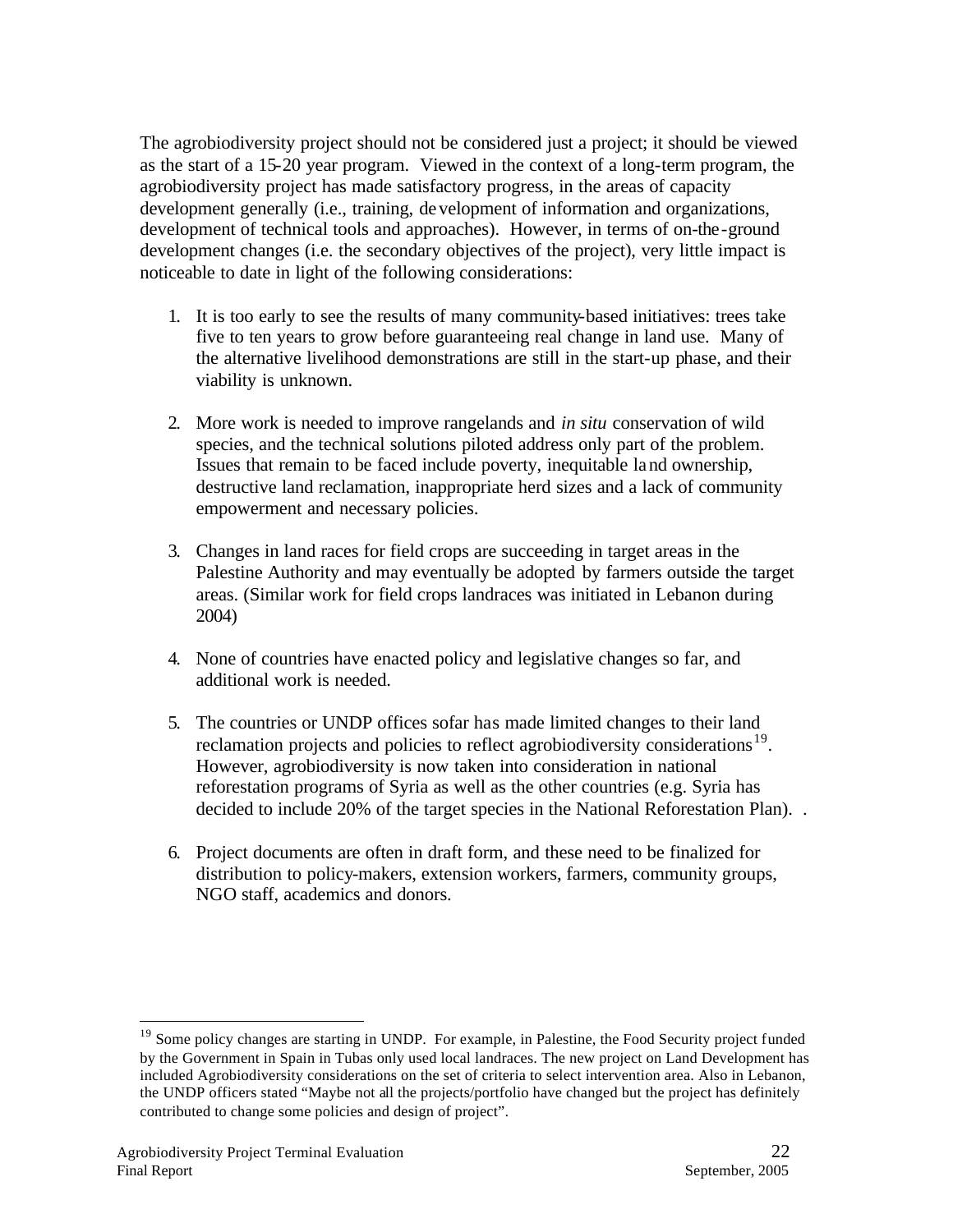#### **4.1.3 Achievement of Outputs/Activities**

Annex 4 contains detailed tables of the output achievements by country. The information in these tables was provided by project managers and verified by the evaluators<sup>20</sup>. As can be seen from these tables, almost all of the planned output indicators and activities of the project have been achieved or over-achieved. However, the outputs and output indicators in the Logical Framework Analysis (LFA) have weaknesses and do not properly identify the type and range of output results. Specifically, most of the indicators are activities or products rather than results<sup>21</sup>. (See Section 5, for further discussion of the LFA and other monitoring tools and for detailed specification of the weaknesses in the LFA see the Gaps section of the outputs tables in Annex 4). Thus, we concluded from these tables that most of the planned activities have been implemented, and indeed a number of extra activities not included in the LFA have also been implemented. Implementing the number and range of activities involved within the timeframe and budget is an impressive accomplishment; this is a complex project and nothing was in place when it started – all the managers and management arrangements had to be established.

Some of the outputs indicators relate to results (e.g. At least 10% of farmers in target areas adopt the technical packages offered by the end of project) and generally speaking the tables confirm that these results have been achieved, with some exceptions. The shortcomings in achievement of activities and results, as defined by the output tables and their indicators were:

- Adoption of technical packages for grazing and water harvesting are uncertain at present
- Work on patches and borders to conserve wild races has not gone as far as intended (e.g. sites not designated as protected yet). On the other hand, conservation of wild races is very challenging; more work than what was planned will be needed to solve this issue.
- Adoption of management plans by collaborating farmers and herders has not happened because draft plans were only recently developed and several additional years would be needed to implement these properly.
- Financial and market analysis for alternative livelihood options (some studies have been done, but generally fewer than intended and most of these studies do not provide cost-benefit evaluations of options, as was intended).

Generally, the output indicators do not provide information about results or provide an understandable picture of the output achievements for the full six years of the project. Thus we identified the results associated with these outputs, to the extent possible during the evaluation mission. These findings follow.

<sup>&</sup>lt;sup>20</sup> Verification took considerable effort (much more than the spot-checking originally intended) as there were numerous inaccuracies in the initial data from some countries

 $21$  A result is a change in condition – such as adoption of technical packages for land management, change in level of awareness or a change in land reclamation policies and procedures.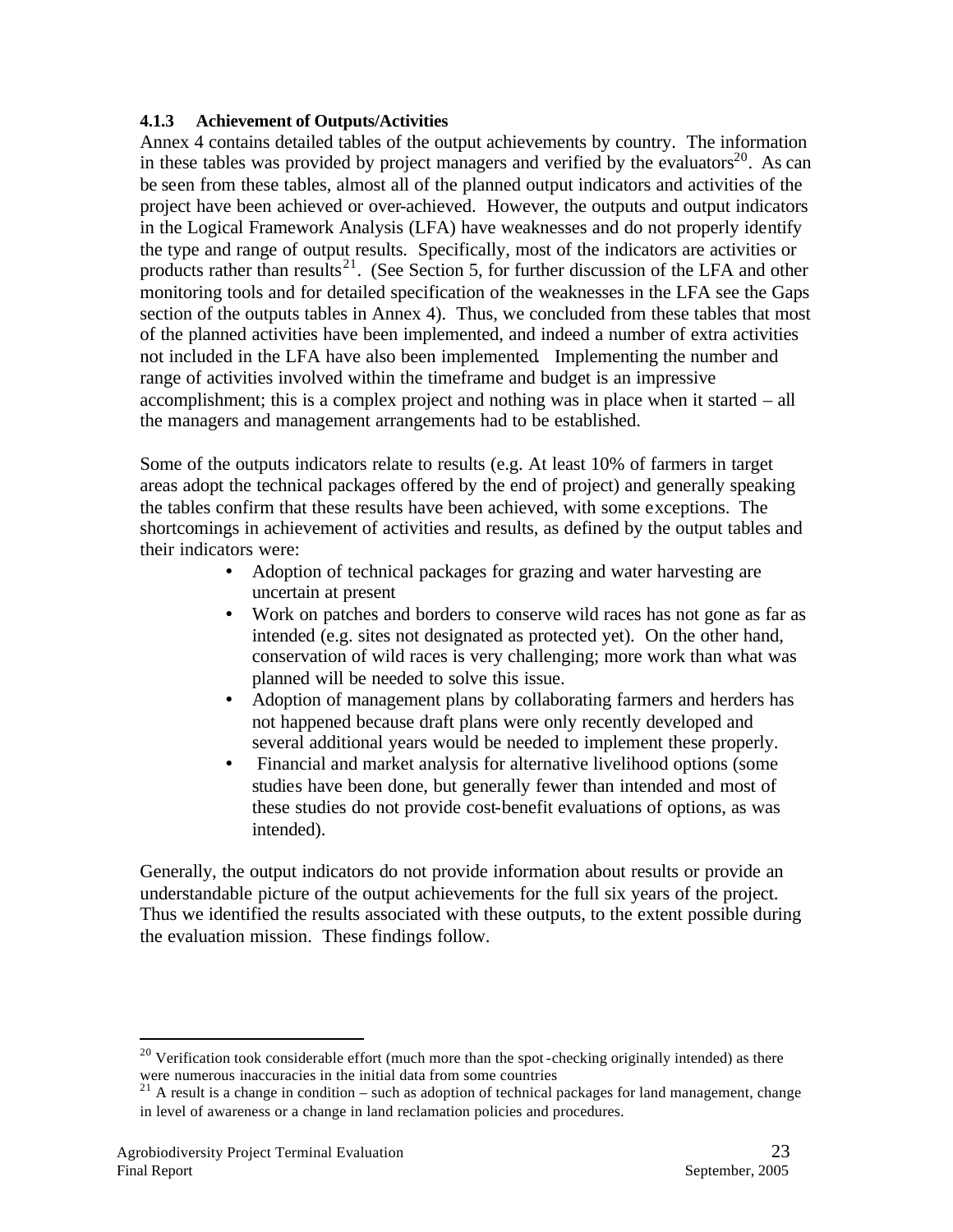## **4.1.4 Output Results**

The key output results for the agrobiodiversity project are highlighted in this section. For more details, see our observations in Table 4.1 and Annex 4. We focused on the results associated with the nine outputs that we believe are similar to outcomes, in that they extend beyond immediate project participants and are broad reaching, these are as follows:

- 1. Increased understanding and awareness of the importance of dryland agrobiodiversity and of threats to it among farmers, teachers/students, NGOs and community leaders in target areas, among agricultural researchers and institutions nationally and regionally, among officials of Agriculture, Education and Environment departments nationally and among GEF and UNDP officials regionally.
- 2. Increased understanding and awareness among technical, scientific, policy and management personnel of socio-economic issues and the need to involve farmers and affected people in the development of practical solutions for agrobiodiversity conservation. Personnel involved in the project have new knowledge of one and two-way communication approaches<sup> $22$ </sup> for working with farmers and communities.
- 3. Development of workable conservation solutions for some target species under specific contexts and conditions (specifically, for land races for field crops, medicinal or herbal plants and local trees for reforestation).
- 4. Development of institutions and individuals from government, universities, research institutes and NGOs who were involved in delivering the project. In general, capacities both for agrobiodiversity and project management have been built.
- 5. Development of informal regional and national networks among researchers, institutes and government agencies involved in the project.
- 6. Implementation of collaborative working arrangements among individuals and groups involved in the project.
- 7. Establishment of long-term programs for raising public awareness through inclusion of agrobiodiversity in the school curriculum.
- 8. Establishment of long-term changes in reforestation practices to promote use of local species in all four countries.

 $22$  One-way approaches involve giving to or receiving information from people, while two-way approaches involve consultation with people.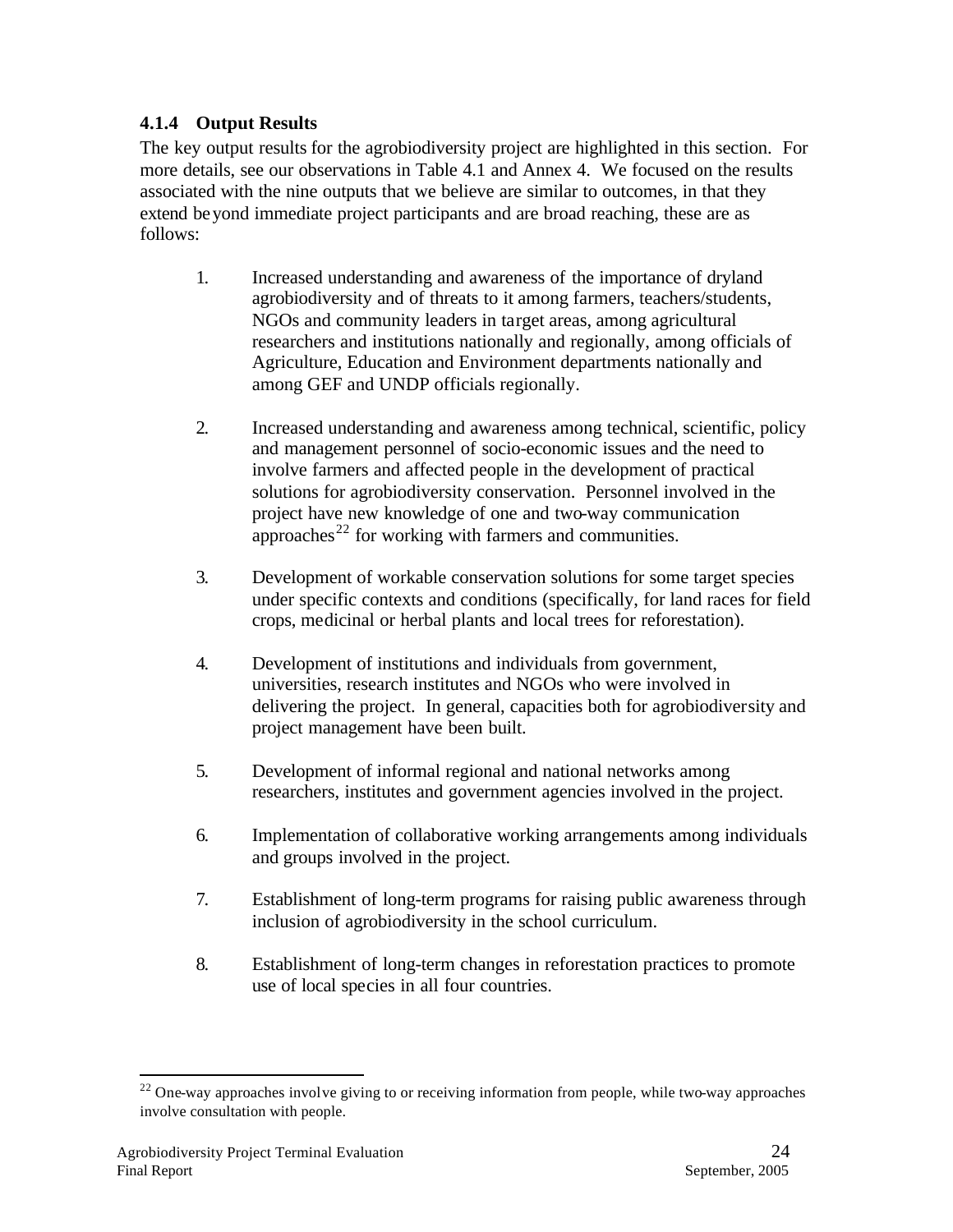#### **Shortcomings in Output Results**

Although most of the activities have been carried out, for a few outputs the associated results fall short, as summarized below. (For further details, see Table 4.1.)

**Output 2: Monitoring and impact assessment are established.** The purpose of this output is unclear. If it was to establish an ongoing impact and monitoring system, it has been partially achieved. Annual botanical and eco-geographic surveys have been ongoing since 1999/2000, but soc io-economic analysis was limited mainly to surveys in December 2004. Also, ongoing monitoring after the project ends will require financial support and qualified specialists for which no arrangements have been made. On the other hand, if the aim was establishment of internal project management processes for the life of the project (e.g., PIR/APR, work planning, steering committee meetings), this was achieved.

**Output 4: Current land use practices are improved.** Demonstrations involving financial incentives (e.g., water harvesting or feed blocks) did not start until funding for local incentives was provided by the project in 2003, so it is too early to tell whether farmers and herders will adopt most of these solutions. Also, the solutions are technical and small scale (targeted to farmers or small co-operative groups), so that, though they appear to work in some circumstances for land races of field crops, they will not be enough on their own for the conservation of wild races and rangeland improvements. Policy, institutional, land ownership and community empowerment issues will also need to be addressed.

**Output 7: Additional sources of income are identified and promoted.** Alternative livelihood demonstrations required financial incentives and started late, and it is generally too early to tell whether they are viable. Moreover, the financial viability of these demonstrations has not been determined. Also, project involvement was modest (typically, a "self-sufficiency" strategy of funding a single production cycle or year of activity was used). Many of these alternative businesses are at a very early stage and will need several years of development before they are established, as well as additional resources and capacity building in the area of marketing, business management and micro-credit. Resources have, in fact, been mobilized in some cases (e.g., through GEF Small Grants Programme, national NGOs and other international projects). In sum, at present the viability of many of alternative livelihood demonstrations is uncertain because it is too early to tell, their financial viability is unknown or the capacity of the target group/business is limited and needs strengthening.

#### **4.1.5 Broad Results of the Project**

This section identifies the broad changes caused by the overall project to date. The evaluators identified these results during the mission. All of the broad changes identified to date relate to improvements in the enabling conditions, these are changes that could lead to long-term changes in environmental conditions or societal behavior if continued. So far the project has not had noticeable changes in land patterns on the ground, although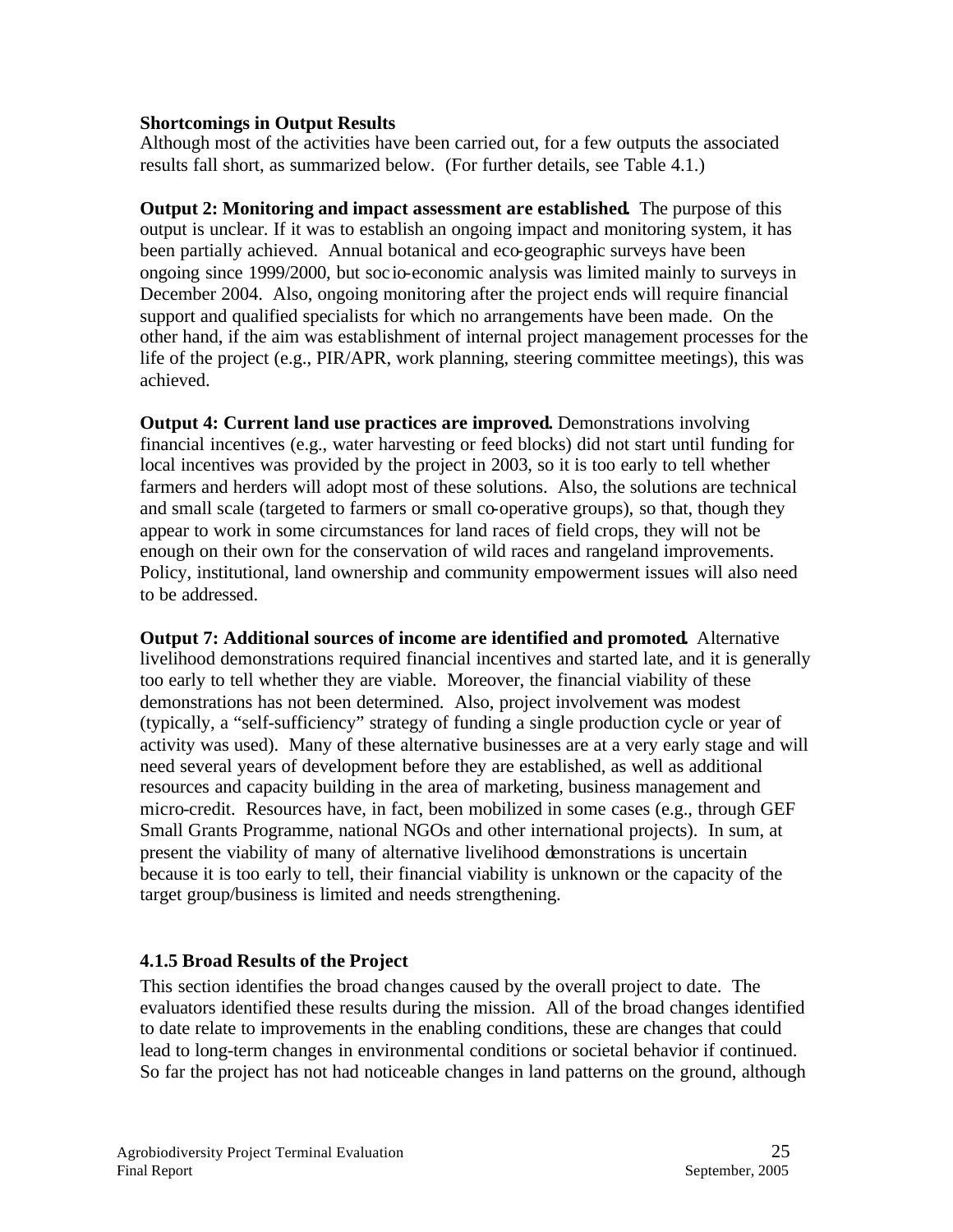local changes have been noted in the target areas of the project and these were reported by country in the GEF tracking tool.

The project has been responsible for four major changes, nationally and regionally, as follows:

- 1. It has raised awareness from local to national and regional levels and has involved a variety of interests, including farmers, community leaders, NGO staff, university scientists, members of women groups and government officials from ministries of Education, Agriculture and Environment, as well as the staff of UNDP and other donors. Agricultural agencies now recognize the importance of agrobiodiversity: although it is not yet central to their programs, it is on the agenda.
- 2. It has built capacity to understand and in some cases solve agrobiodiversity problems. Agrobiodiversity units have been established in the implementing agencies in all four countries, and trained staff and graduate students are now working in the field of agrobiodiversity in all four countries. Multidisciplinary and collaborative approaches have been introduced to the agricultural research community. Key partners from government, NGOs and research institutes are adopting the adaptive management and participatory approaches demonstrated by the project.
- 3. It has built knowledge. Many studies, reports and databases have been produced. These contain data and lessons that will be of lasting value if they were finished, consolidated and disseminated. Many of the project's technical lessons were discussed at the International Conference in Aleppo in April  $2005<sup>23</sup>$  and there are plans to publish the proceedings in 2006. In addition, the agrobiodiversity project could be viewed as one big demonstration that has succeeded in *mainstreaming awareness* of agrobiodiversity into an important productive sector – agriculture research community . The project would provide useful lessons on how to mainstream awareness into agriculture – if its capacity development and delivery approaches and lessons were documented.
- 4. It has built commitment. Even with the project ending, many people including senior decision-makers in Jordan, the Palestine Authority, Lebanon and Syria – are committed to continuing the policy work needed to enact agrobiodiversity policies and legislation. They recognize the value of regional networks, and some national governments (e.g., Jordan) are discussing the establishment of regional networks for agrobiodiversity. ICARDA has integrated agrobiodiversity into one of its six program areas and is considering publication of regional project reports.

<sup>&</sup>lt;sup>23</sup> International Conference on Promoting Community-driven Conservation and Sustainable Use of Dryland Agrobiodiversity.ICARDA, Aleppo, Syria, April 15-21, 2005.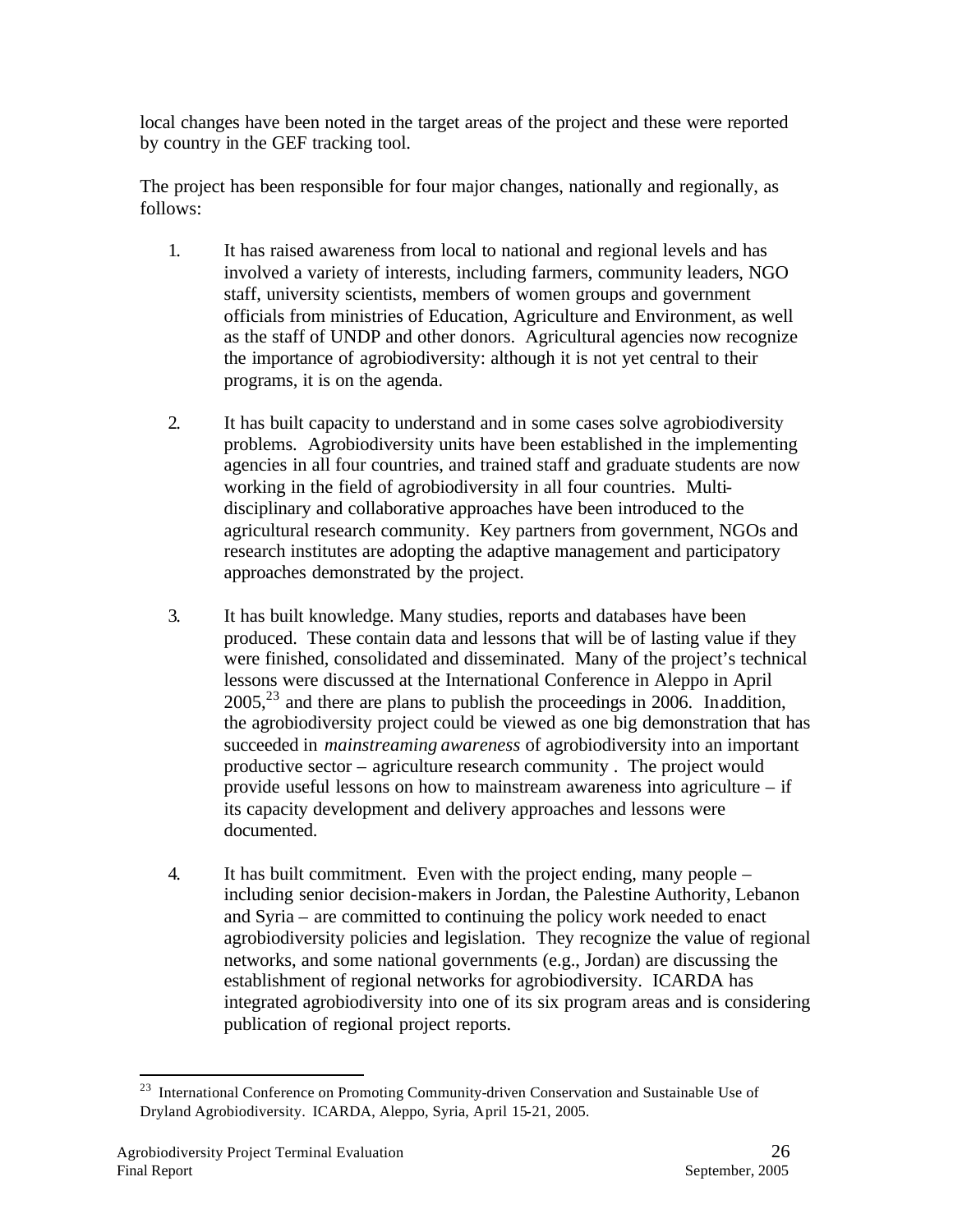With respect to land changes, these have been generally restricted to the project's target areas, with the possible exception of reforestation. So at this point in time, changes in land use due to the project are only noticeable at the local level. The land changes reported in the GEF Tracking Tool for Lebanon, Jordan, Syria and the Palestinian Authority are summarized below. Further details of changes in land use are provided in the GEF Tracking Tools for the four countries (see Annex 6).

| Country        | Change in<br>field crop<br>area planted<br>in local races       | Change in forest area planted<br>in target species                                                                                                                                                             | <b>Other Changes</b>                                                                                                                                                                                                                                                         |
|----------------|-----------------------------------------------------------------|----------------------------------------------------------------------------------------------------------------------------------------------------------------------------------------------------------------|------------------------------------------------------------------------------------------------------------------------------------------------------------------------------------------------------------------------------------------------------------------------------|
| Palestine      | Increase from<br>2 ha to 278                                    | More than 30 ha planted in Wild<br>fruit trees, MoA committed to<br>reforestation using 15% local<br>species. Distribution of more<br>than 10.000 seedlings of fruit<br>trees                                  | -2 genebanks of 10 ha<br>- 500,000 medicinal plants seedlings<br>introduced on 8.5 has<br>-Rehabilitation of degraded<br>rangeland through planting fodder<br>plants with water harvesting<br>techniques, introduction of Alley<br>cropping and feedblock technology<br>used |
| Lebanon        | 70 ha planted<br>in local races                                 | More then 40 ha planted with<br>targeted species propagated by<br>the local nursery established by<br>the project<br>MoA and MoE committed to<br>include targeted species in<br>national reforestation program | - 3 genebanks (>8ha)<br>- local nursery supplying indigenous<br>species at national level<br>- rangeland fodder introduced at<br>project site                                                                                                                                |
| Jordan         | 50% of 50 ha<br>demonstration<br>site planted in<br>local races | More than 50 ha planted with<br>wild fruit trees by Forestry<br>department, MoA committed to<br>use of indigenous species in at<br>least 10% of forest area.                                                   | -9 genebanks, 2 ha @<br>-4 nursuries for fruit trees<br>- medicinal plants and rangeland<br>fodder introduced at project site                                                                                                                                                |
| Syria          | 11 ha sown in<br>land races                                     | Ministry of Agriculture<br>committed to using wild<br>relatives and land races in at<br>least 20% of reforested area                                                                                           | -2 genebanks of 2 ha each<br>-12 ha of rehabilitated rangeland<br>- 250 ha of rangeland in Sweida<br>indirectly affected.<br>Source: Tracking Tools provided by National Offices. The evaluators did not verify the information in the                                       |
| tracking tools |                                                                 |                                                                                                                                                                                                                |                                                                                                                                                                                                                                                                              |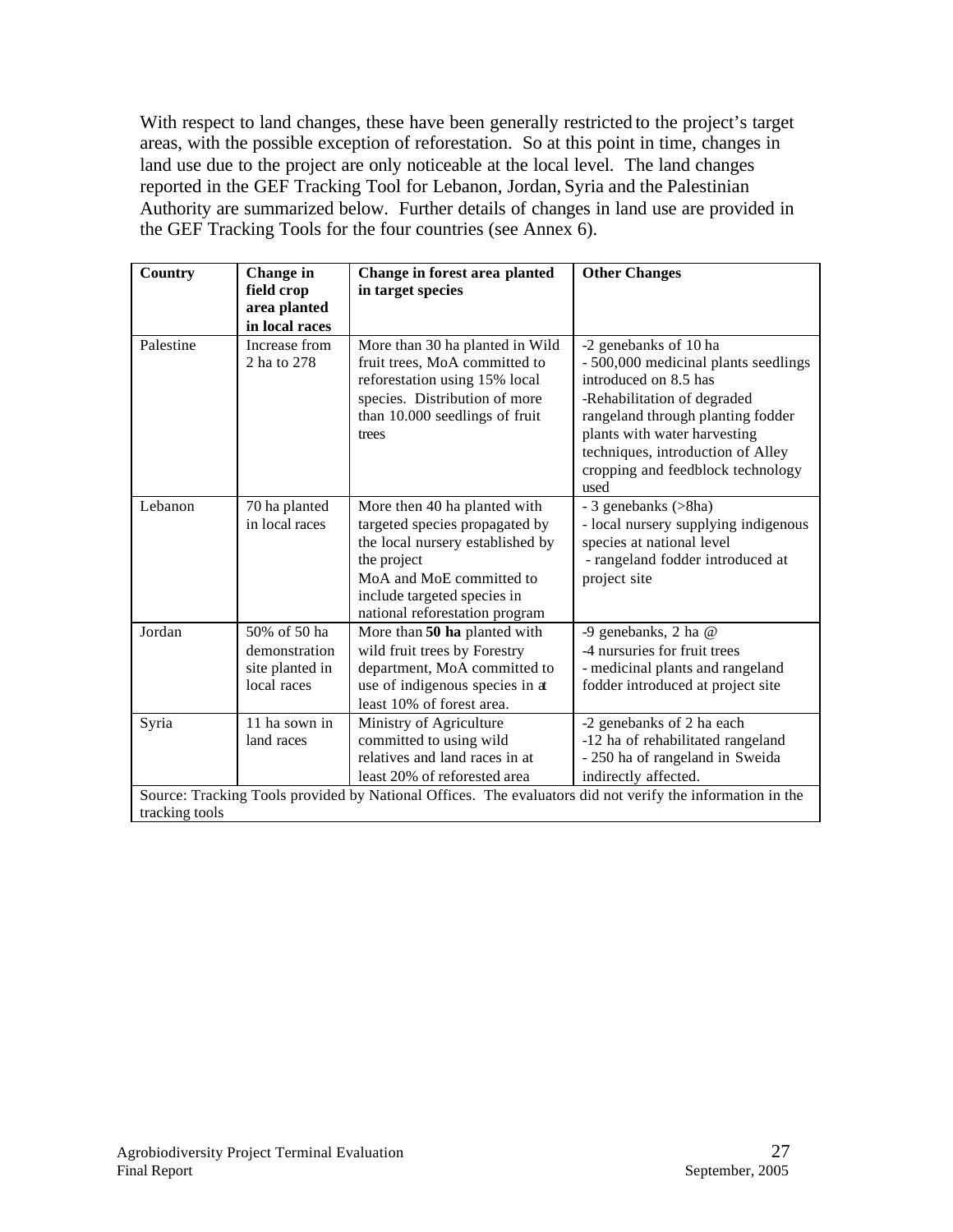|                                                                                                                       | Table 4.1: Summary of Output Achievements for National Components                                                                                                                                                                                                                                                                                                                                                                                                                                          |                                                                                                                                                                                                                                                                                                                                                                                                                                                                                                                                                                                                                                                                                                                                                                                           |  |  |  |  |  |
|-----------------------------------------------------------------------------------------------------------------------|------------------------------------------------------------------------------------------------------------------------------------------------------------------------------------------------------------------------------------------------------------------------------------------------------------------------------------------------------------------------------------------------------------------------------------------------------------------------------------------------------------|-------------------------------------------------------------------------------------------------------------------------------------------------------------------------------------------------------------------------------------------------------------------------------------------------------------------------------------------------------------------------------------------------------------------------------------------------------------------------------------------------------------------------------------------------------------------------------------------------------------------------------------------------------------------------------------------------------------------------------------------------------------------------------------------|--|--|--|--|--|
| Output                                                                                                                | <b>Achievements</b>                                                                                                                                                                                                                                                                                                                                                                                                                                                                                        | <b>Evaluation Observations</b>                                                                                                                                                                                                                                                                                                                                                                                                                                                                                                                                                                                                                                                                                                                                                            |  |  |  |  |  |
| 1.Causes of<br>agrobiodiversity<br>degradation of target<br>species in the project<br>sites are better<br>understood. | 63-87% of farmers in target areas are aware of agrobiodiversity<br>issues (2004 survey finding <sup>24</sup> ).<br>Implementing agencies, project staff and academic, NGO staff and<br>university people involved in the project are now aware of main<br>causes of agrobiodiversity loss.<br>Established methods and databases for surveying.                                                                                                                                                             | Additional data/indicators may be needed to understand issues and scale up<br>for broader community/ecological levels as surveys are mainly at farm,<br>field or household level (e.g., no data on institutional and decision-making<br>processes that affect land use).<br>Users, institutional home and dissemination modes for data not clear.                                                                                                                                                                                                                                                                                                                                                                                                                                         |  |  |  |  |  |
| 2. Monitoring and<br>impact assessment<br>are established.                                                            | Carried out impact monitoring, December 2004; preliminary<br>results given at International Conference in Aleppo (April 2005).<br>Thematic meetings and project manager consultations are effective<br>for regional (see Output 8).                                                                                                                                                                                                                                                                        | Ongoing impact monitoring will require financial support and qualified<br>specialists.<br>Intent of this output is unclear; the project documents and LFA emphasize<br>impact monitoring, but implementation has stressed internal project review<br>processes (APR, PIR, evaluations, etc), training on LFA, etc.<br>Tracking tool is not based on establishment of monitoring and impact<br>assessment systems nor are its data requirements related to the data<br>produced by this project's monitoring system.                                                                                                                                                                                                                                                                       |  |  |  |  |  |
| 3. National capacity<br>for human resource<br>development is<br>strengthened.                                         | Built individual and organizational capacity in implementing<br>agencies, NGOs, universities and other groups involved in<br>implementing project.<br>Introduced agrobiodiversity into school curriculum and some<br>university curricula (Jordan and Lebanon).<br>Enhanced MSc and PhD training and created additional scientific<br>and technical knowledge.<br>Trained some farmers, local group members and extension<br>workers in target areas in technical, participatory and survey<br>approaches. | Not all trained project staff in Palestine, Jordan and Lebanon are likely to<br>stay with the implementing organizations.<br>Agrobiodiversity units have been created/approved for establishment in all<br>countries but these are new and need institutional development to make<br>them fully functional.<br>More training of extension workers will be needed to spread ideas.<br>Users, institutional home and dissemination modes for new knowledge are<br>not clear.<br>Use of MSc and PhD resources not clear for some countries. (Jordan and<br>Lebanon.). In most cases students remain in the country, and often work in<br>areas related to Agrobiodiversity, but they may not be working directly for<br>the government institutions supported by the project (e.g. Lebanon). |  |  |  |  |  |
| 4. Current land use<br>practices are<br>improved.                                                                     | Proved success of approaches for land races of field crops in the<br>Palestine Authority and transferred them to Lebanon.<br>Reforestation policy approach for local species of trees was<br>successful (unexpected result, not originally in project design).                                                                                                                                                                                                                                             | Too early to tell whether technical approaches for land races of fruit trees<br>and improvement of rangelands will work; some low cost approaches may<br>succeed but farmers will need financial incentives for most approaches.<br>Approaches for improving rangelands and for protecting wild relatives of<br>field crops and fruit trees need more work to address land-ownership,<br>poverty, land reclamation and other policy issues.                                                                                                                                                                                                                                                                                                                                               |  |  |  |  |  |

<sup>&</sup>lt;sup>24</sup> "Status of On-farm Agrobiodiversity and Rural Livelihoods in Dry Areas." Presentation at Aleppo Conference, April 18-21, 2005. Prepared by K. Shideed, A. Mazid and A. Amri, M. Martini, M Ajlounis, M. Munther, N. Attawneh, and A. Khnifis.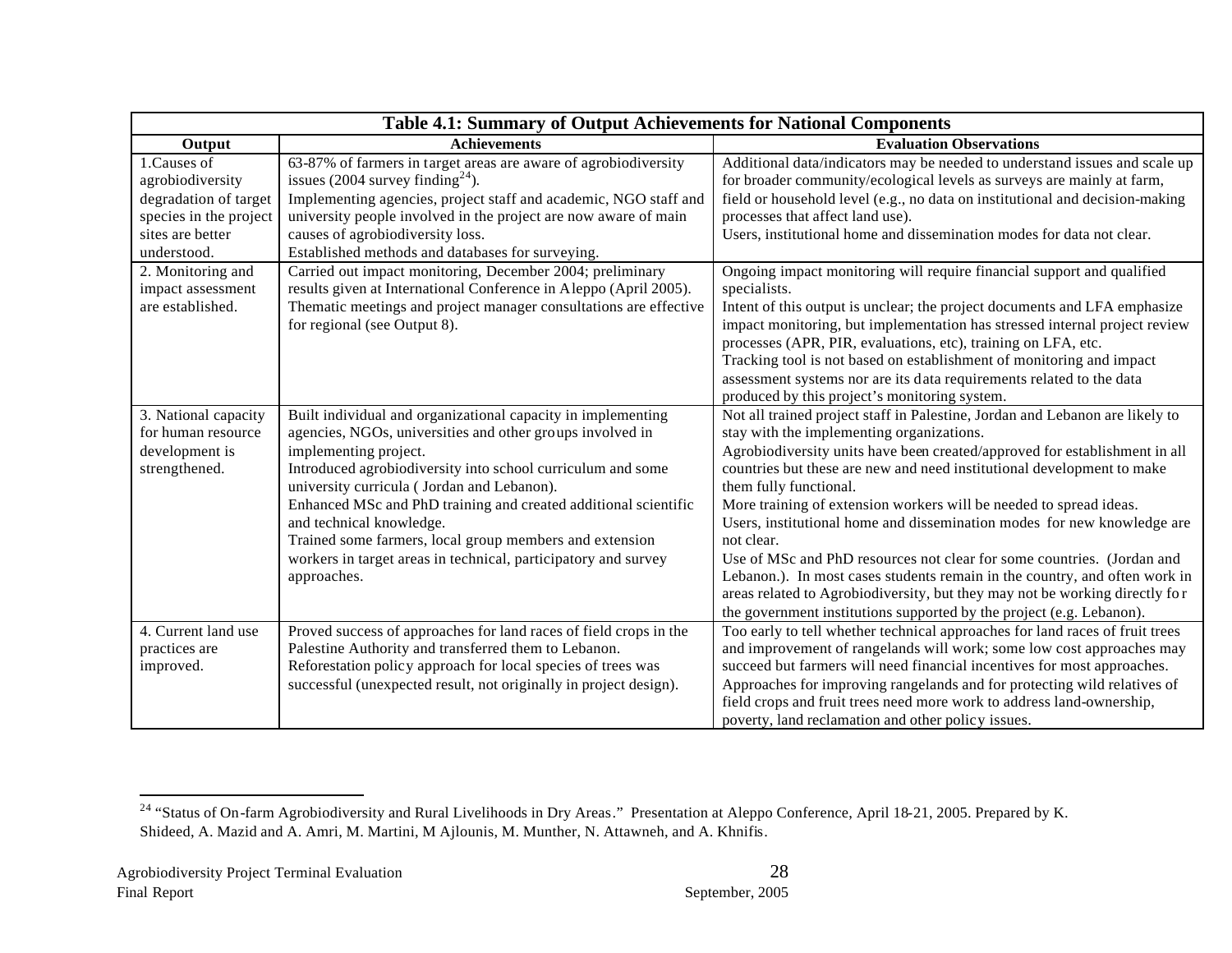| Table 4.1 cont'd: Summary of Output Achievement for National Components |                                                                         |                                                                                  |  |
|-------------------------------------------------------------------------|-------------------------------------------------------------------------|----------------------------------------------------------------------------------|--|
| Output                                                                  | <b>Achievements</b>                                                     | <b>Evaluation Observations</b>                                                   |  |
| 5.Relevant                                                              | Ministers of Agriculture from Jordan, Syria, Palestine and              | Policy work did not go far enough for decision-makers to adopt it. In            |  |
| policy/legislation is                                                   | Lebanon on 29 June 2005 signed MOU for Promoting the                    | addition to options analysis, detailed analysis of legal changes and             |  |
| proposed to                                                             | Conservation of Agrobiodiversity and the Exchange of Genetic            | implementation actions are needed. Also, to promote adoption,                    |  |
| government for                                                          | Resources.                                                              | involvement of decision-makers, lobbyist and senior officials with               |  |
| consideration and                                                       | Has not yet effected changes in policy or legislation, but              | institutional and implementation experience are needed.                          |  |
| adoption.                                                               | authorities in Syria and Palestine are considering policy options,      | Favorable climate now for policy development in Palestine, Jordan and            |  |
|                                                                         | and in Jordan ministers of Environment and Agriculture have             | Syria as Ministers are all aware and supportive of agrobiodiversity.             |  |
|                                                                         | committed to developing agrobiodiversity policy.                        | Election and formation of new government in Lebanon now underway;                |  |
|                                                                         |                                                                         | policy enactment difficult until these changes are finished                      |  |
| 6. Public awareness                                                     | Raised awareness among farmers, women's groups, some school             | No measures or targets defined for changes in awareness or behaviour.            |  |
| is raised.                                                              | children and community groups in target areas, and within               |                                                                                  |  |
|                                                                         | implementing agencies, universities, NGOs, UNDP, GEF and                |                                                                                  |  |
|                                                                         | regional institutions (ICARDA, ACSAD, IPGRI) involved in the            |                                                                                  |  |
|                                                                         | project.                                                                |                                                                                  |  |
| 7. Additional                                                           | Increased understanding of complexity of alternative livelihoods        | Most of these activities started in last 1-3 years, as financial incentives were |  |
| sources of income                                                       | for agrobiodiversity and conditions for success within                  | needed to engage people.                                                         |  |
| are identified and                                                      | implementing agencies, among people working on project and in           | Success of demonstrations varies depending on local context and capacity         |  |
| promoted.                                                               | UNDP/GEF.                                                               | of targeted community group/small business.                                      |  |
|                                                                         | Some demonstrations likely to continue; others are uncertain            | Links between conservation of agrobiodiversity and alternative livelihood        |  |
|                                                                         | because it is too early to tell, their financial viability is not known | schemes not always clear or win-win.                                             |  |
|                                                                         | or the capacity of the target group/business is limited and needs       |                                                                                  |  |
|                                                                         | strengthening in marketing, business management or micro-credit.        |                                                                                  |  |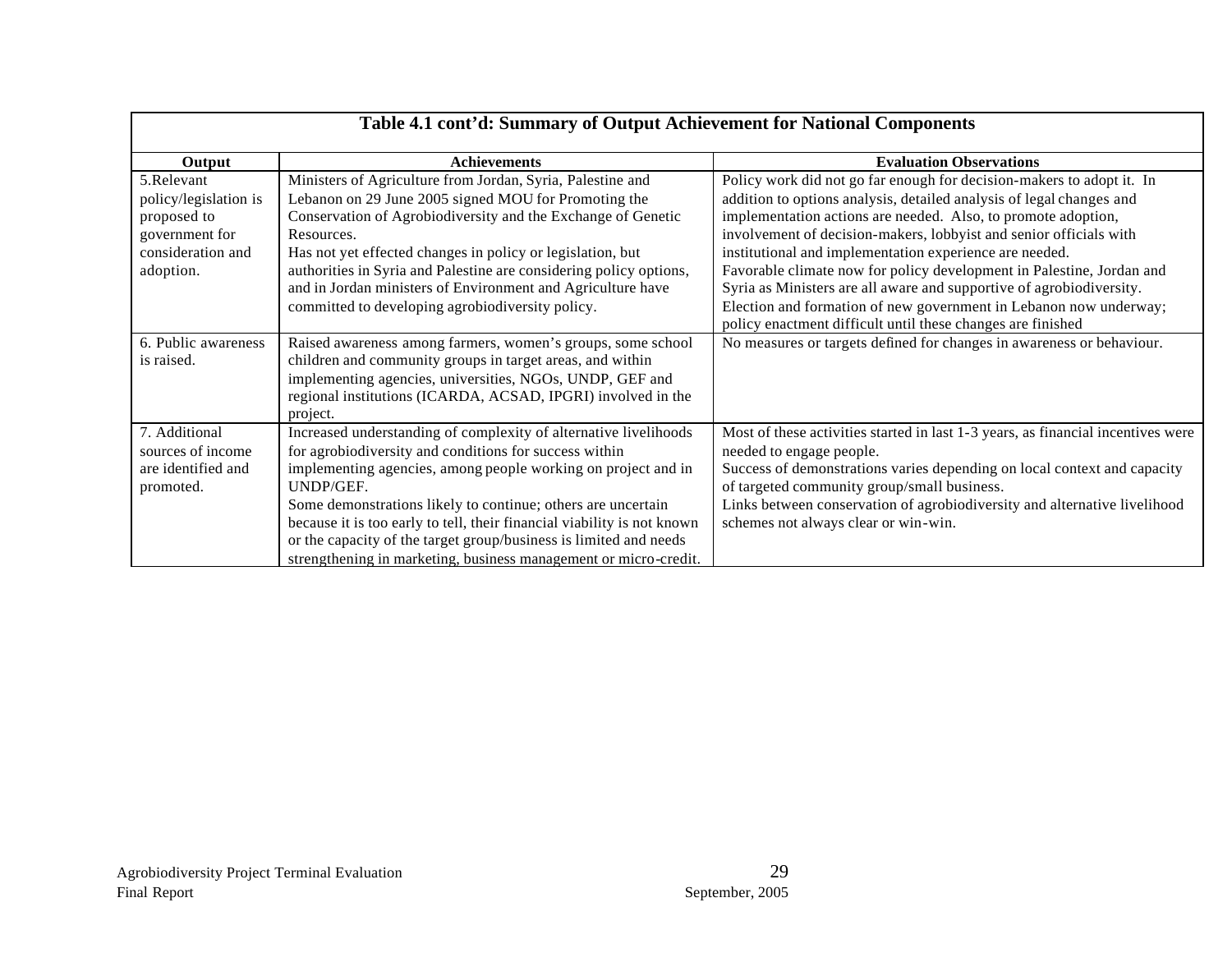| Table 4.1 cont'd: Summary of Output Achievement for Regional Component |                                                                     |                                                                                       |  |
|------------------------------------------------------------------------|---------------------------------------------------------------------|---------------------------------------------------------------------------------------|--|
| Output                                                                 | <b>Achievements</b>                                                 | <b>Evaluation Observations</b>                                                        |  |
| 8. Regional                                                            | National implementing agencies, decision-makers and project         | Regional networks established for project are informal, there is no                   |  |
| coordination,                                                          | participants actively participated in regional meetings and are     | agreement, institutional set-up or funding for them beyond the project.               |  |
| integration and                                                        | aware of the benefits of regional coordination and networking.      | Thematic working groups were effective at sorting out concepts and                    |  |
| networking are                                                         | Established regional working groups and held participant meetings   | general approaches; however, these were voluntary. There were no follow-              |  |
| enhanced.                                                              | for standardization of methodologies, approaches and analysis.      | up mechanisms to ensure standardization of implementation approaches                  |  |
|                                                                        | Visits were coordinated information exchanged between countries.    | and methodologies in countries (weakness of project design).                          |  |
|                                                                        | Developed regional databases and synthesized national data into     | Large effort placed on reporting and work planning; national project                  |  |
|                                                                        | regional picture for GIS, with agrobiodiversity and socio-          | managers did national planning and reporting first, then regional                     |  |
|                                                                        | economic data.                                                      | coordinator summarized and finalized most of APRs, PIRs. Also, new                    |  |
|                                                                        | Coordinated workplans, PIRs/APRs, and regional steering             | UNDP/GEF planning and reporting requirements were responded to, which                 |  |
|                                                                        | committee meetings.                                                 | took effort.                                                                          |  |
|                                                                        |                                                                     | At time of evaluation mission, regional databases/reports were in different           |  |
|                                                                        |                                                                     | stages of completion, and it was unclear how the information would be                 |  |
|                                                                        |                                                                     | finished, who its users were, or how it would be stored, accessed and<br>distributed. |  |
|                                                                        |                                                                     | Regional coordination role of ACSAD and IPGRI limited (weakness in                    |  |
|                                                                        |                                                                     | design/implementation arrangements).                                                  |  |
| 9. Technical                                                           | Delivered 15 regional training courses (four originally planned)    | Overachievement of training (originally only four regional training courses           |  |
| backstopping and                                                       | and contributed to 35 national workshops.                           | were planned).                                                                        |  |
| training needs are                                                     | Provided international and regional experts in response to national | Technical backstopping depended on countries recognizing the need for                 |  |
| provided on request.                                                   | requests.                                                           | external experts, at the start of the project, some countries did not want to         |  |
|                                                                        |                                                                     | hire international experts (e.g. Jordan)                                              |  |
|                                                                        |                                                                     | Quality of consultancies variable. Improvements in TOR specifications and             |  |
|                                                                        |                                                                     | establishment of review procedures (e.g., regional coordinator reviewed               |  |
|                                                                        |                                                                     | reports) were implemented to deal with this.                                          |  |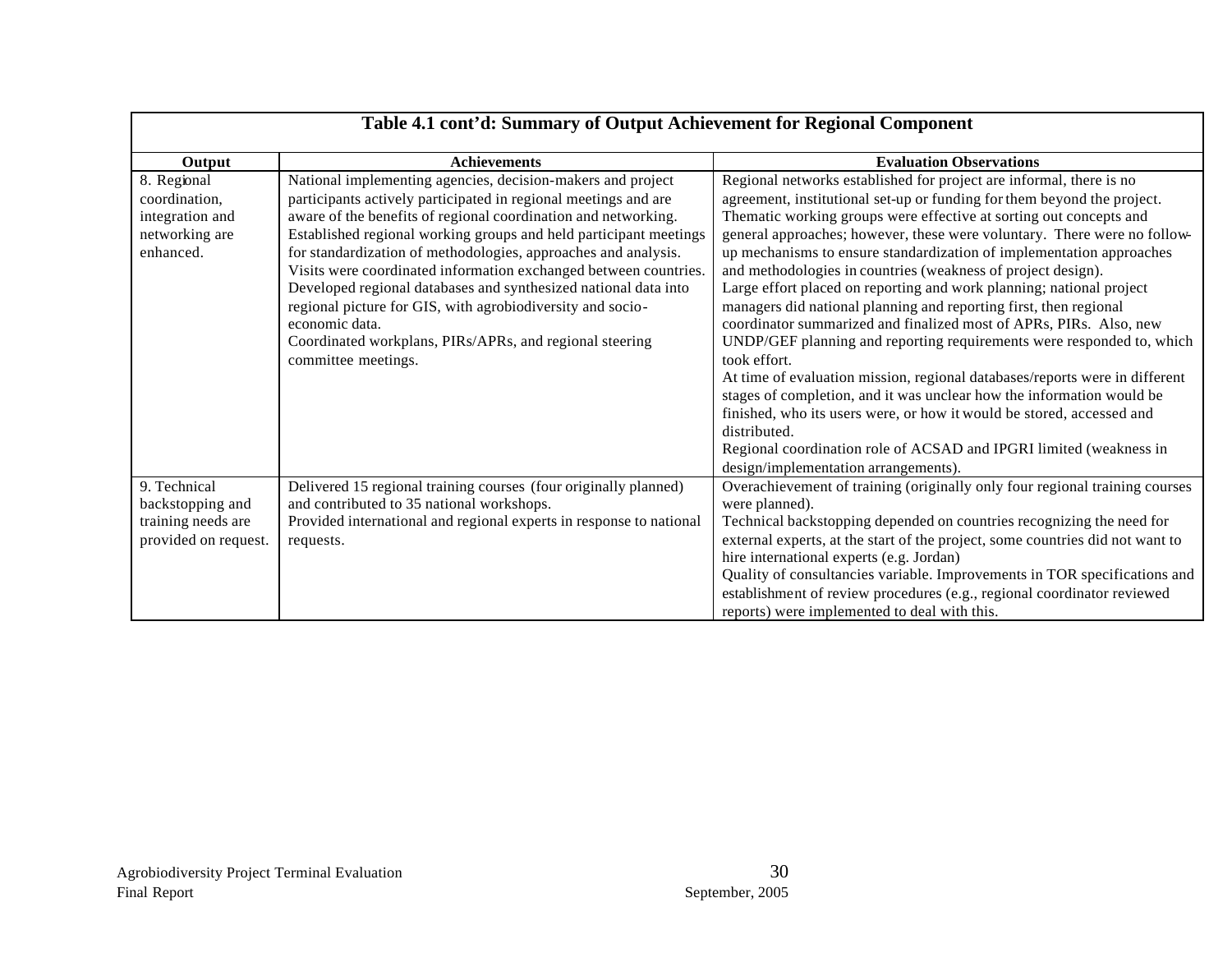## **4.1.6 Rankings for Achievement of Outcomes**

As described in section 4.1.1 two separate sets of criteria were developed, as follows:

- Stakeholder criteria relate to the expectations defined during design and implementation of the project
- GEF criteria relate to the expectations outlined in the current Guidance for terminal evaluations.

The stakeholder criteria mainly relate to capacity development, which we understand to be the main objective of the project, whereas the GEF criteria relate mainly to on-the-ground changes in development conditions, which we view as secondary and long-term objectives of the project. We have provided the GEF criteria for completeness sake and to comply with GEF's guidelines, however, in our view the evaluation of the project at this date should be based on the rankings for stakeholder criteria.

Each team member ranked the outcome achievement separately, according to stakeholder and GEF criteria, and the average is presented below. A 6-point ranking system was used, as follows:

 $HS =$  Highly satisfactory  $S = Satisfactory$ MS = Moderately Satisfactory MU = Moderately Unsatisfactory  $U =$ Unsatisfactory  $HU = Highly Unsatisfactory$ 

Our rankings for stakeholder criteria and for the GEF criteria are given at the end of the section.

#### **Our Overall Ranking:**

 $\overline{a}$ 

The overall project in our view has made between satisfactory and moderately satisfactory progress. We base this assessment on:

- our ranking for stakeholder criteria below these criteria relate to the objectives of the project as defined by the project partners<sup>25</sup>
- the fact that the project already has four major results noticeable at the country and regional level (awareness, capacity building knowledge building and raising of commitment)
- the fact that in the context of a long-term program this project has laid a solid foundation
- the fact that almost all the output indicators as planned have been achieved, and despite the complexity of the project the activities

<sup>&</sup>lt;sup>25</sup> Since the project documents and LFA were vague about the objectives/outcomes of the project, we confirmed the focus and intent of the project documents/LFA through consultation with a wide range of stakeholder (including stakeholders involved in the initial design, its refinement and its implementation).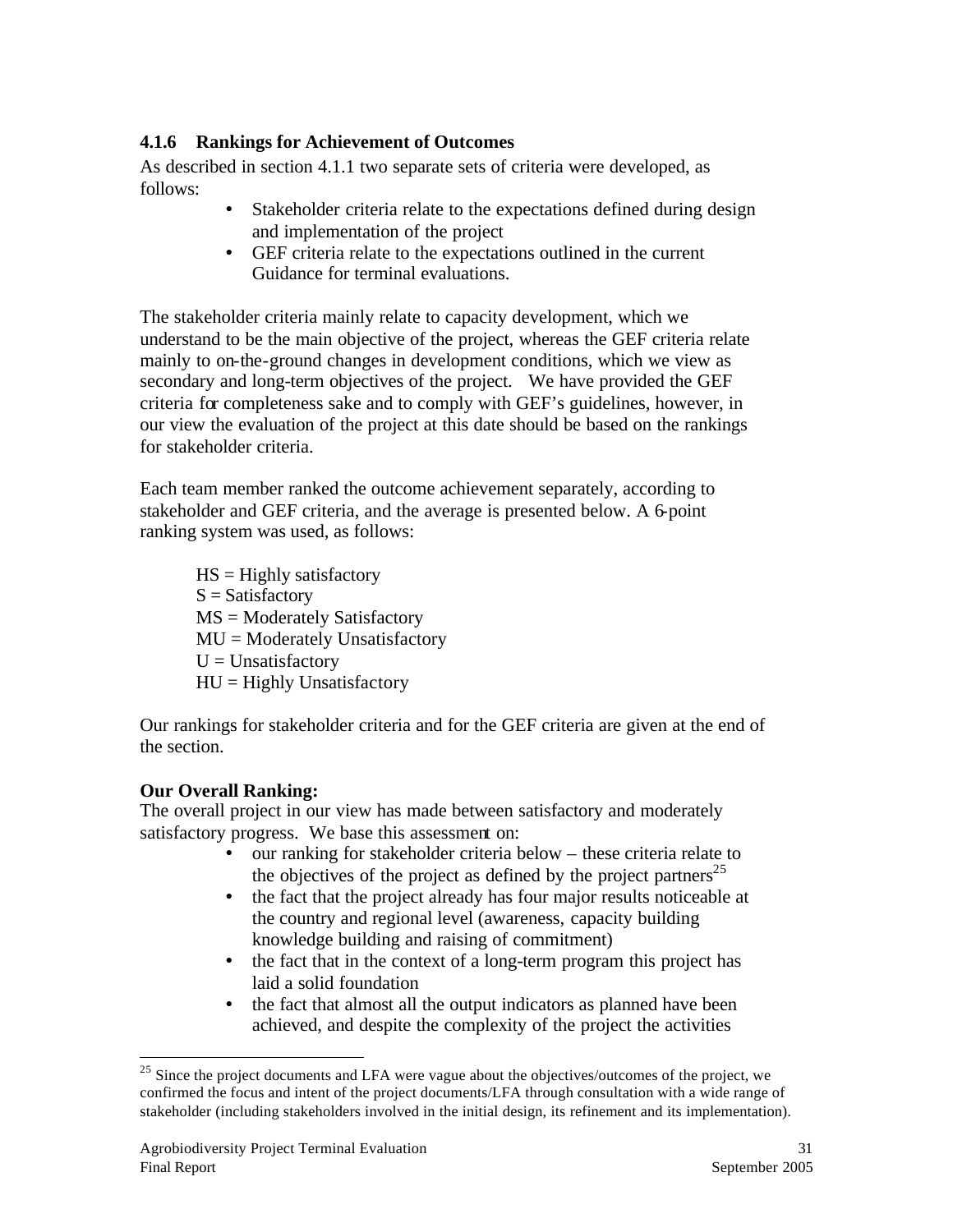have been implemented largely within the project timeframe and budget

- the fact that although this was primarily a learning project, the research and demonstration work undertaken has not produced adequate solutions for wild races and overgrazing, both of which were foci of the project.
- the finding that the project had largely achieved its primary objectives which relate to capacity building and awareness raising.<sup>26</sup>
- the finding that the secondary objectives of the project have only been partially achieved. The secondary objectives relate to achievement of some real changes on the ground (i.e. development results). $27$

In our view it is important to look at this project in the context of a long-term program. The agrobiodiversity project is not just a "project": it has turned into a long-term program with a 15- to 20-year horizon. Though much remains to be done in terms of the four stages of a program cycle – issue identification, planning, implementation, and checking and review – considerable progress has already been made, as follows:

- *Issue Identification:* Most project activities focused on issue identification and, as a result, the general understanding of agrobiodiversity threats and causes has greatly improved. More work is needed, however, to develop in situ conservation solutions for wild relatives of crops, overgrazing, deforestation and land degradation*.*
- *Planning*: Two planning activities were started recently specifically, those dealing with management and community development plans – but much more work and stakeholder collaboration is needed before the plans can be implemented.
- *Implementation:* The upscaling and mainstreaming of agrobiodiversity solutions by government and donor organizations has not yet started. However, awareness of agrobiodiversity issues and their importance has been mainstreamed to a degree in some government ministries, UNDP and other donors. Also, some potentially significant on-the-ground changes are likely to occur from the following actions:
	- (i) use of indigenous species for reforestation in Syria,(and, to a smaller degree, in the other countries);
	- (ii) increasing use landraces for field crops by Palestinian farmers; and
	- (iii) inclusion of agrobiodiversity in school curriculum in Syria, the Palestine Authority, Jordan and Lebanon<sup>28</sup>.
- *Checking and Review*: Some baseline data for impact monitoring at the target areas have been developed.

 $26$  Capacity building (i.e., training, development of information and organizations, development of technical tools and approaches) was confirmed as the primary focus of the project by the evaluators.

<sup>&</sup>lt;sup>27</sup> Piloting of approaches to effect real changes on the ground was confirmed as the secondary focus of the project through review of the project documents, the LFA and interviews with stakeholders

 $^{28}$  In Lebanon curriculum changes won't happen until 2007.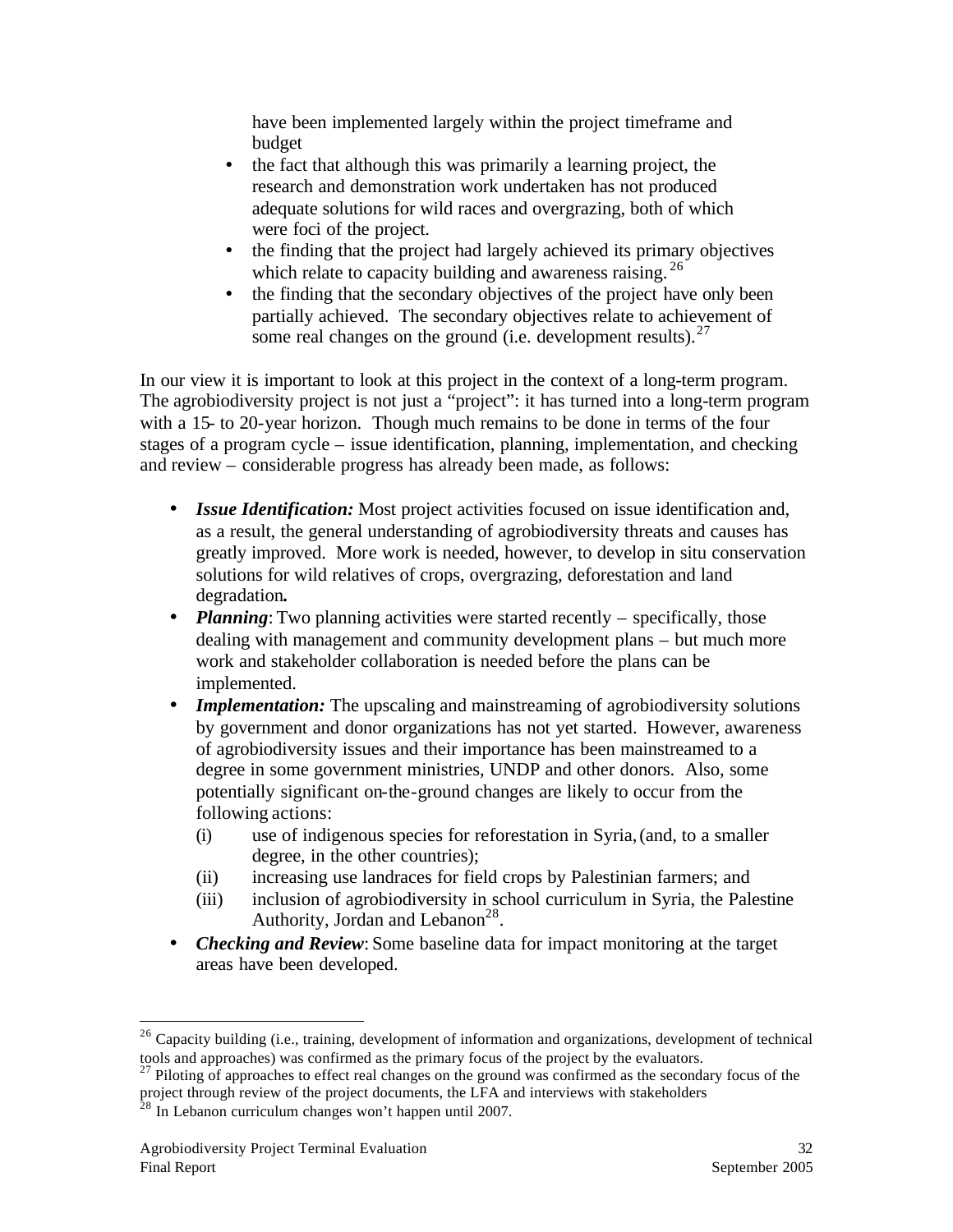## **Our Rankings for Specific Criteria**

| <b>Stakeholder Criteria For Ranking</b>                                                                                                  | <b>Rankings</b> |
|------------------------------------------------------------------------------------------------------------------------------------------|-----------------|
| Awareness raised on relevance of agrobiodiversity at all levels                                                                          | $S - HS$        |
| Capacity built within agriculture research and government organizations<br>and other project partners to tackle agrobiodiversity issues. | S               |
| Demonstrations/options for conserving target species understood by<br>targeted farmers                                                   | <b>MS</b>       |
| Usefulness and viability of alternative livelihood sources of income<br>tested at community level (not farm level)                       | MS              |
| Quality and usefulness of knowledge and information transfer produced<br>by the project                                                  | MS              |
| Causes of agrobiodiversity degradation identified, extensive database<br>produced                                                        | S               |
| Quality and usefulness of regional connections, networks and approach                                                                    | $MS - S$        |

| <b>GEF Criteria for Ranking</b>                                           | <b>Rankings</b> |
|---------------------------------------------------------------------------|-----------------|
| Institutional behavior changes introduced at various levels in            | $MS - S$        |
| implementing and partner organizations                                    |                 |
| Mainstreaming of agrobiodiversity into agriculture development agenda     | <b>MU</b>       |
| of national governments, UNDP and other donors                            |                 |
| Land management project results adopted by farmers and spread to other    | $MU - MS$       |
| areas                                                                     |                 |
| Changes made to policies and legislation                                  | MU              |
| Level of income increased at community level from alternative             | MU              |
| livelihood activities and alternative livelihood approaches are spread to |                 |
| other communities                                                         |                 |
| Lands conserved and threatened indigenous species restored and            | MU              |
| maintained                                                                |                 |

## **4.2 Sustainability of Project Benefits**

GEF requires terminal evaluations to assess the sustainability of project benefits and to provide ranking for sustainability (see Section 4.2. for rankings). The evaluation investigated the sustainability of the main changes or benefits caused by the project, as follows:

Capacity changes:

- Individuals: farmers, trainees, students, project staff
- Organizations: Ministries of Agriculture, Education and Environment, NGOs, ICARDA, UNDP, and other donors
- Systems: networks, policies/strategies, multi-stakeholder groups, national and regional government bodies

Agrobiodiversity land changes:

• Changes in area of forestry and field crops with target species Knowledge changes: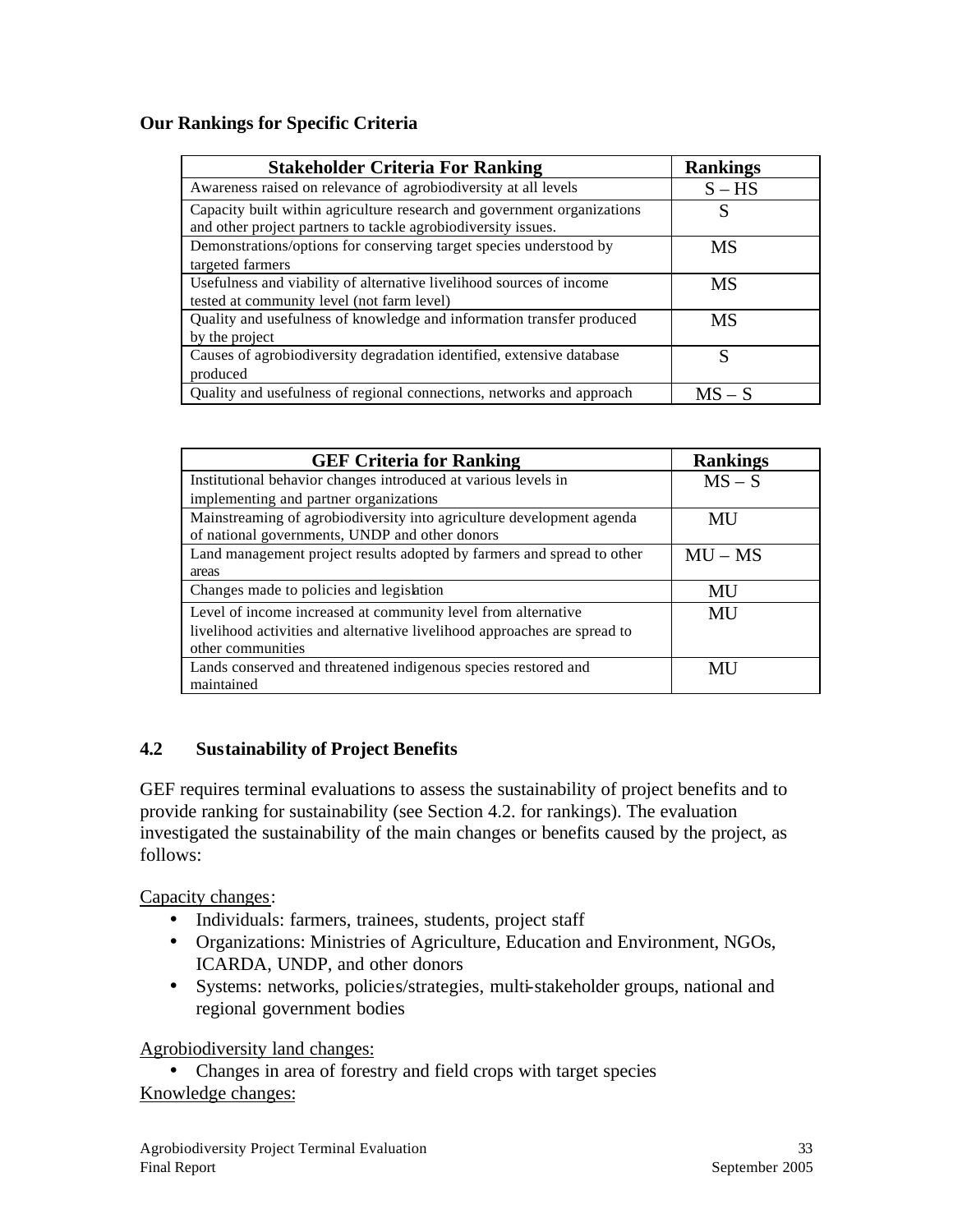- Understanding of the significance and status of agrobiodiversity and threats to it
- Understanding of solutions for agrobiodiversity loss

Equipment infrastructure changes:

- Incentives to locals
- Equipment for project offices, NGOs

Changes in capacity and knowledge are the most significant benefits. Equipment benefits were relatively minor<sup>29</sup> and are not discussed further below. For further discussion of the equipment benefits and incentives see Annexes 6-10 and Sections 7.1.8 and 7.2.5.

#### **4.2.1 Sustainability of Capacity Changes**

#### **Individual**

- 1. All project team members are likely to remain in the country, and staff from Syria, Jordan and ICARDA will continue to work on agrobiodiversity with the same organizations. However, in Lebanon and Palestine, the situation was less clear at the time of the evaluation: some staff were unlikely to stay due to lack of funds  $30$  or, in the case of Lebanon, are waiting for the government to approve the request for integration of staff into the ministry.
- 2. Whether farmers and members of community groups (e.g., women) will continue to apply the "agrobiodiversity-friendly" approaches piloted by the project will vary according to country and context. For rain-fed field crops in areas where irrigation is impossible and there is real danger of drought, local land races are likely to expand. Similarly, medicinal and herbal plant cultivation is likely to continue for family or community use. Nurseries growing indigenous species are likely to continue doing so, where they have an assured market (e.g., forestry contracts). However, the continuation of alternative livelihoods or new land use practices is doubtful where the financial viability is uncertain or businesses/farmers need additional funding or capacity-building related to marketing, management and micro-credit.

#### **Organizational**

<sup>&</sup>lt;sup>29</sup> Although changes to equipment were minor, the provision of technical advice and training was not on its own enough to recruit farmers for the demonstrations. The delivery of some equipment was necessary, and a small capital investment in the first round of capital costs was needed to overcome the farmers' risk aversion. For example, land race seeds were provided to targeted farmers for the first year. After this, the farmers repaid the loan of seeds to their co-op and paid for all future seeds themselves.

 $30\text{ F}$  For Palestine, the uncertainty mainly relates to  $\overline{3}$  members of project team, the four staff seconded from MOA will reintegrate into the Ministry, most probably under the Agrobiodiversity Unit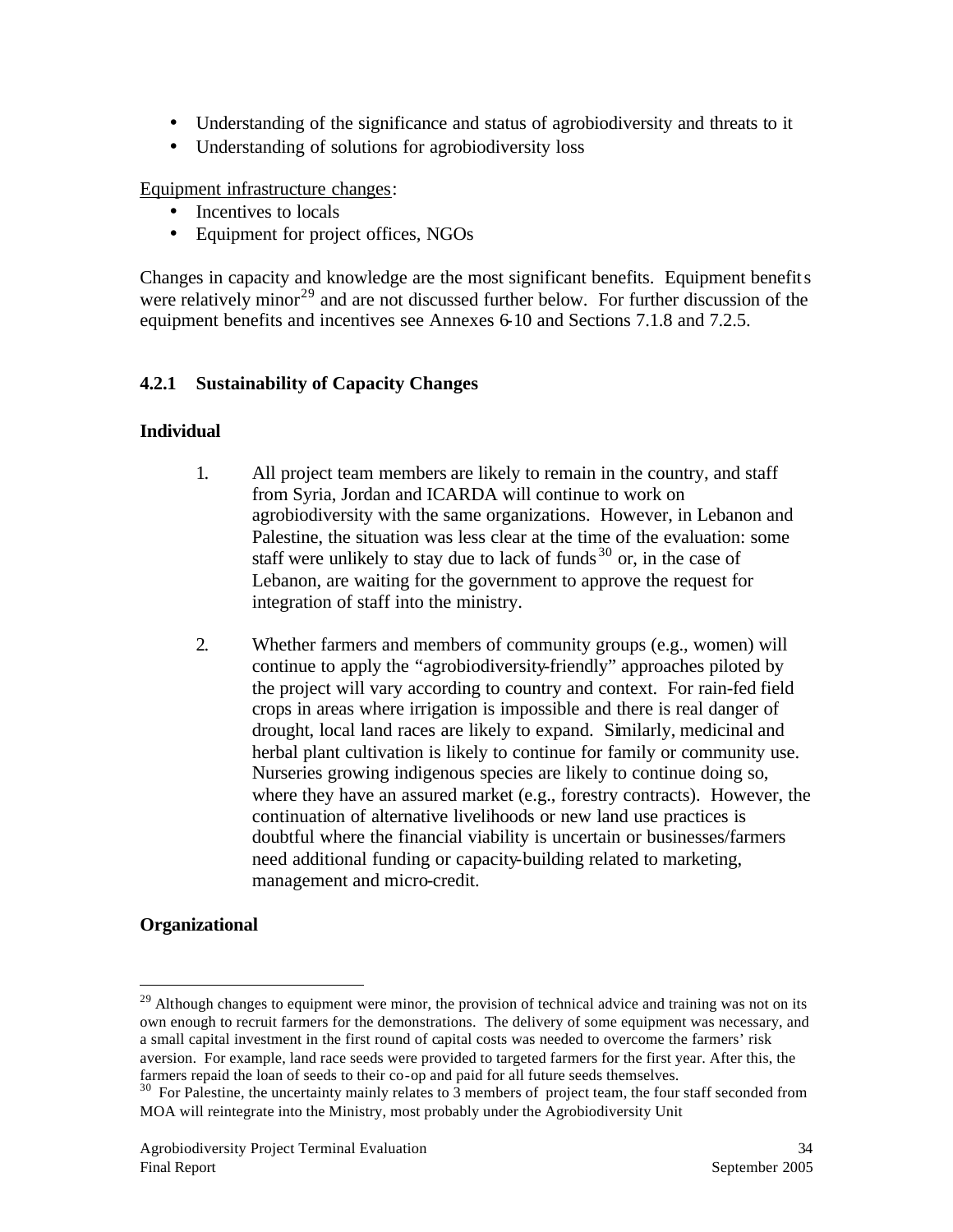- 1. All of the implementing organizations have created, or propose to create, agrobiodiversity units, and most of these will be staffed by people trained within this project. However, the units are new, and their roles, budgets and relationships with other units are still being worked out. Also, they are mainly technical, and links between the policy and development (i.e., Land Reclamation) units of the agricultural ministries are weak or not yet established. In some countries the units are within the Agriculture Ministry, but in others they are in research institutes separate from the Ministry. A good start has been made, but strengthening and closer links with Agriculture programming are needed before agrobiodiversity will be mainstreamed in national agricultural ministries. On the other hand, financial commitment from the national governments to integrate and strengthen agrobiodiversity within Agriculture Ministries is at least one year away (and possibly many more), depending on the country.
- 2. The local NGO capacity built by the project mostly in Lebanon and the Palestinian Authority – is available for other conservation and development projects.
- 3. Most benefits to farmers, especially in Syria and Jordan, have been at the individual level. Further involvement by a wider range of community groups and benefit-sharing will be needed to make community-based approaches sustainable.
- 4. ICARDA has integrated *in-situ* conservation into its strategic plan and approach, and these institutional changes will continue. However, IPGRI and ACSAD were not as involved in the project; only their awareness about agrobiodiversity has been changed by the project.
- 5. Understanding and awareness of agrobiodiversity issues has increased in national and regional UNDP offices, and the process of expansion will continue. However, awareness has yet to translate itself into changes in land reclamation or in other rural development projects of the UNDP. For agrobiodiversity to be mainstreamed in UNDP, the technical information and lessons learned from this project need to be transferred in a way that is useful for project design, selection, approval and monitoring by UNDP. Finally, for Lebanon and Palestine, the GEF/UNDP regional project on medicinal plants is considered to be a direct result of the agrobiodiversity project.

#### **System**

1. Policy development is likely to continue in Jordan, Palestine and Syria, as the senior decision-makers in these countries are supportive of agrobiodiversity and committed to making policy changes.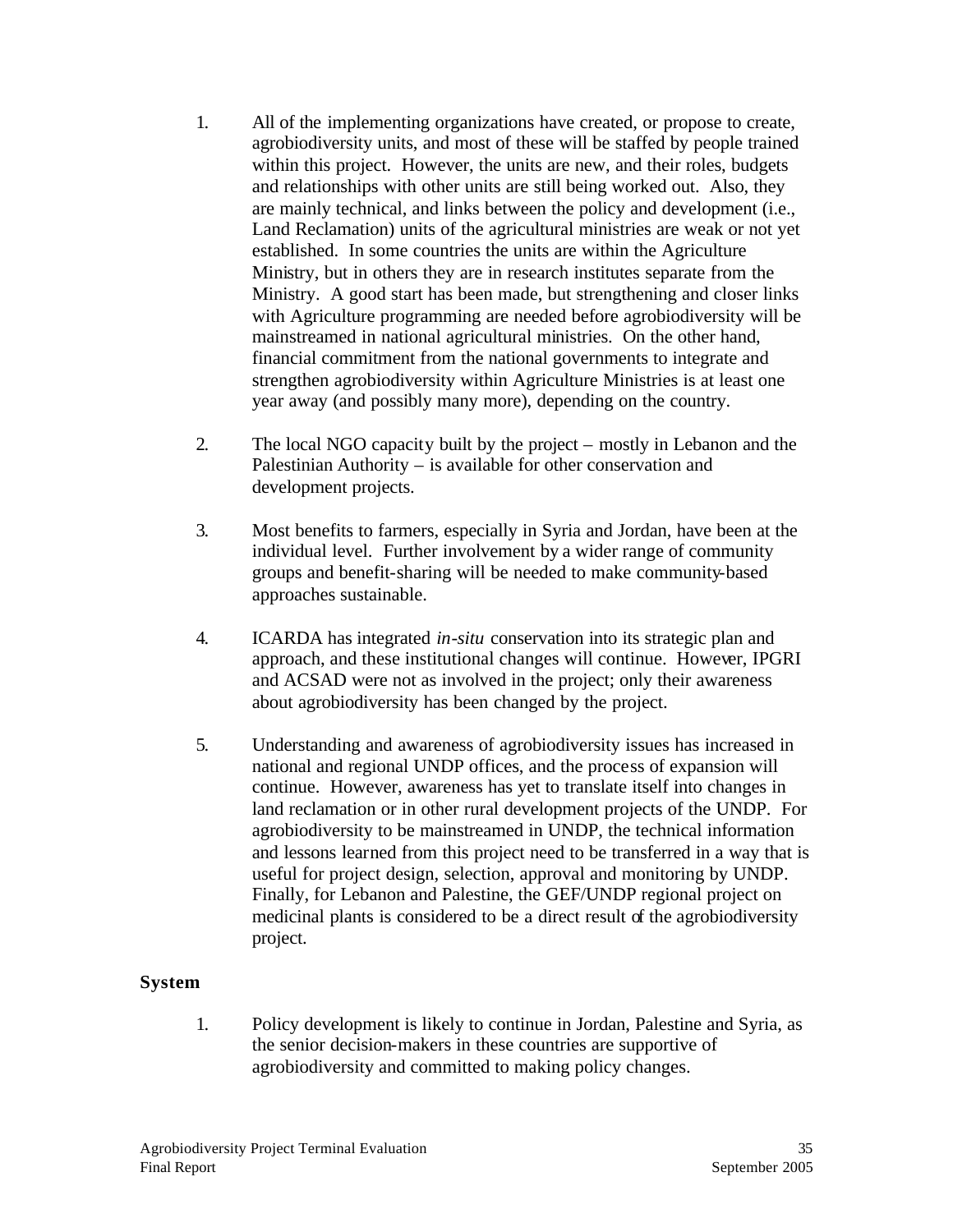- 2. Informal agrobiodiversity networks and collaborative arrangements have formed within countries between research institutes, ministries of agriculture, NGOs and universities (e.g. Jordan). These networks were developed for the project and have not been institutionalized. Some national networks will continue through other projects (eg Medicinal Plants) or national support (e.g. Jordan plans to set-up a biodiversity network in the next few months).
- 3. As the regional component was restricted to coordinating and technical backstopping, the opportunity to develop a strong regional network during the project was lost. Although harmonization of approaches and data was initiated (e.g., through the convening of thematic groups and project manager consultations), these have not been institutionalized, and so far there is no funding for them beyond the project. The regional network, although valuable to the countries, is unlikely to be sustained.

## **4.2.2 Agrobiodiversity land changes**

Many of the changes in land use identified in the tracking tools for each country (see Annex 6 and summary in Section 4.1.4) are likely to continue and in some cases expand, as follows:

- Land races of field crop are likely to expand among rainfed crop areas that experience droughts and have no irrigation water. For example, these conditions apply to 95% of croplands in Palestine, thus the potential for expansion is high.
- Forest areas planted in indigenous species are likely to increase over time, assuming national governments remain committed.
- The amount of land planted in medicinal and herbal species is likely to increase, if the alternative livelihoods based on these species are viable.

## **4.2.3 Sustainability of Knowledge Changes**

- 1. Most organizations involved in the project have provided considerable cofinancing and will continue to work on agrobiodiversity-related activities after project completion. At the time of the evaluation, however, it was unclear how much additional work national and regional partners would devote to completing and consolidating information produced by the project.
- 2. The knowledge generated through this project is critical for understanding and solving agrobiodiversity problems in the region. However, the benefit of numerous unpublished or draft reports and databases will be lost unless the documents are consolidated, important data preserved and lessons captured and made available regionwide.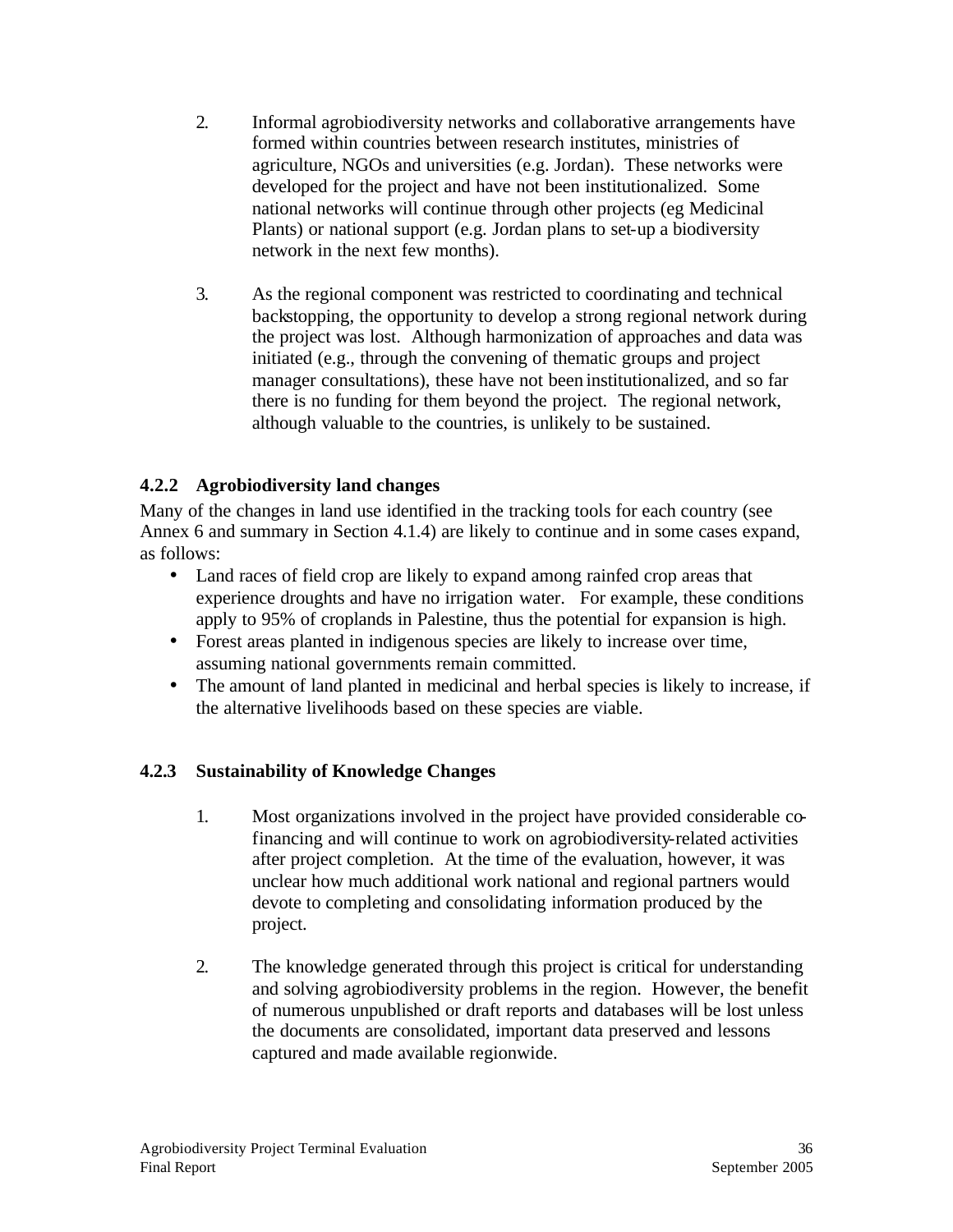3. At the time of the evaluation, discussions were launched on how to finish, publish and distribute reports and databases and on an appropriate institutional home for documents. Without knowing what is proposed, we cannot evaluate whether the knowledge produced by the project will be finished and made available in a sustainable way.

# **4.2.4 Rankings for Sustainability**

The same GEF criteria were used to rank sustainability. However, the GEF criteria were modified slightly to look at the likelihood of on-the-ground changes continuing and spreading. To make these rankings we assumed the following conditions would occur:

- favorable climate and senior level interest in implementing policy and legislation changes in Jordan, Palestine and possibly Syria.
- the agrobiodiversity units of implementing agencies will be staffed with people trained by the project, but resources will be limited and not all project staff will be hired to work in the units of Lebanon, Palestine and possibly Jordan.
- the agrobiodiversity units will be technical and have limited connection to Ministry of Agriculture policy and development programming for at least 2-5 years.
- UNDP country offices will lack technical resources for mainstreaming agrobiodiversity approaches into their agriculture, land development and poverty alleviation projects
- a regional GEF project will be established in 2006 that builds on the project's alternative livelihood and knowledge dissemination work.
- the technical solutions developed by the project for rangeland management and conservation of wild races will not work on their own. More work is needed and funding for this is not in place.
- some of alternative livelihood approaches will work and spread, but many need more development and will fail unless additional resources are mobilized.
- the indigenous species reforestation policy will be implemented in Syria and to a degree in other countries<sup>31</sup>.

The same 6-point scale and averaging of individual team member responses was used to develop the sustainability ranking below.

| <b>Sustainability Criteria for Ranking</b>                               | <b>Rankings</b> |
|--------------------------------------------------------------------------|-----------------|
| Likelihood of institutional behavior changes being adopted at all levels | $MS - S$        |
| throughout implementing and partner organizations                        |                 |
| Likelihood of mainstreaming of agrobiodiversity into agriculture         | $MU - MS$       |
| development agenda of national governments, UNDP and other donors        |                 |
| Likelihood of land management results being adopted by farmers and       | MU              |
| spreading to other areas                                                 |                 |
| Likelihood of changes being made to policies and legislation             | $MS - S$        |

 $31$  It is already implemented in Syria and the other countries but varies in terms of numbers according to the resources available within each country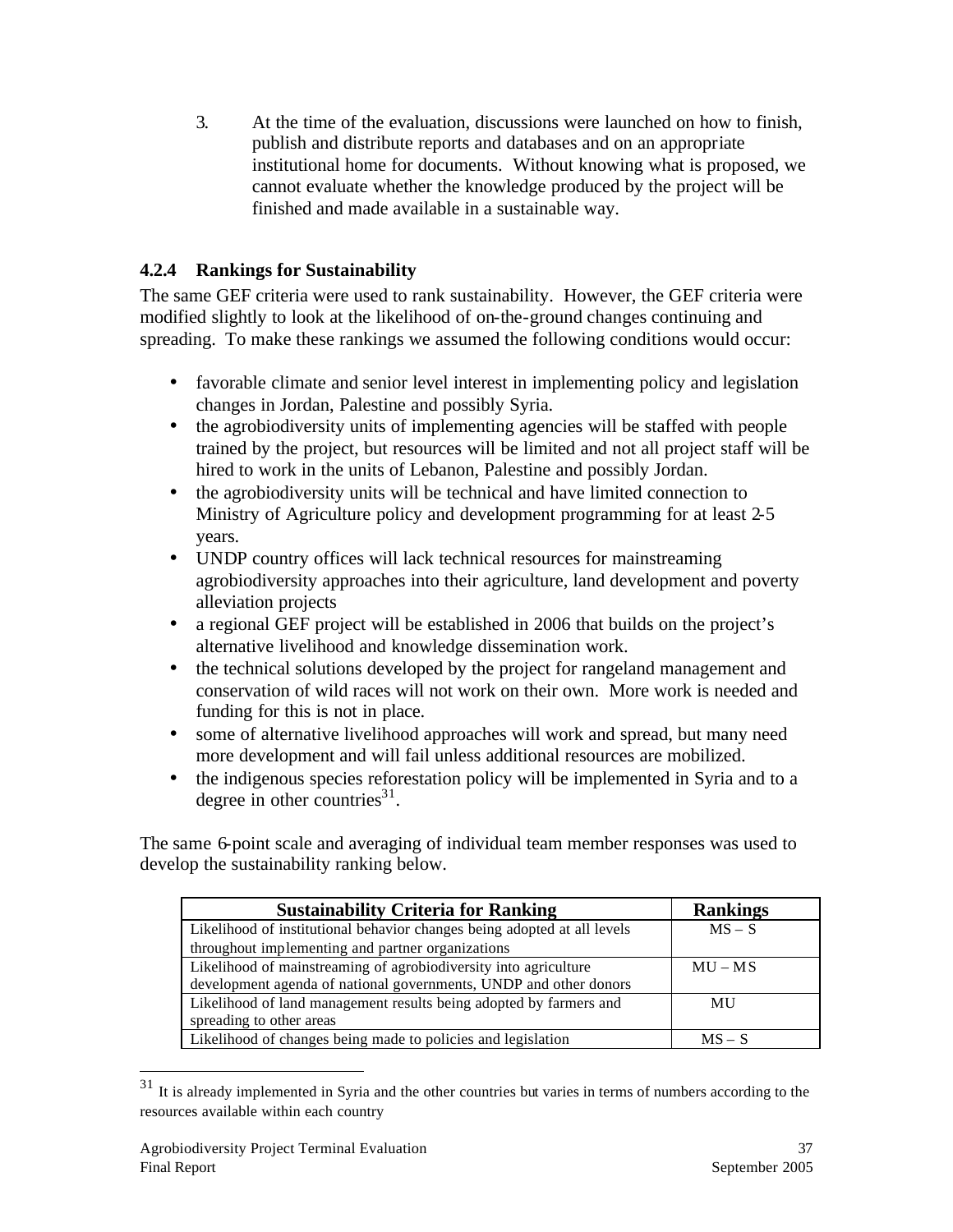| Likelihood of level of income increased at community level from<br>alternative livelihood activities and alternative livelihood approaches are<br>spread to other communities | $MU - MS$ |
|-------------------------------------------------------------------------------------------------------------------------------------------------------------------------------|-----------|
| Likelihood of lands conserved and threatened indigenous species                                                                                                               | <b>MS</b> |
| restored and maintained                                                                                                                                                       |           |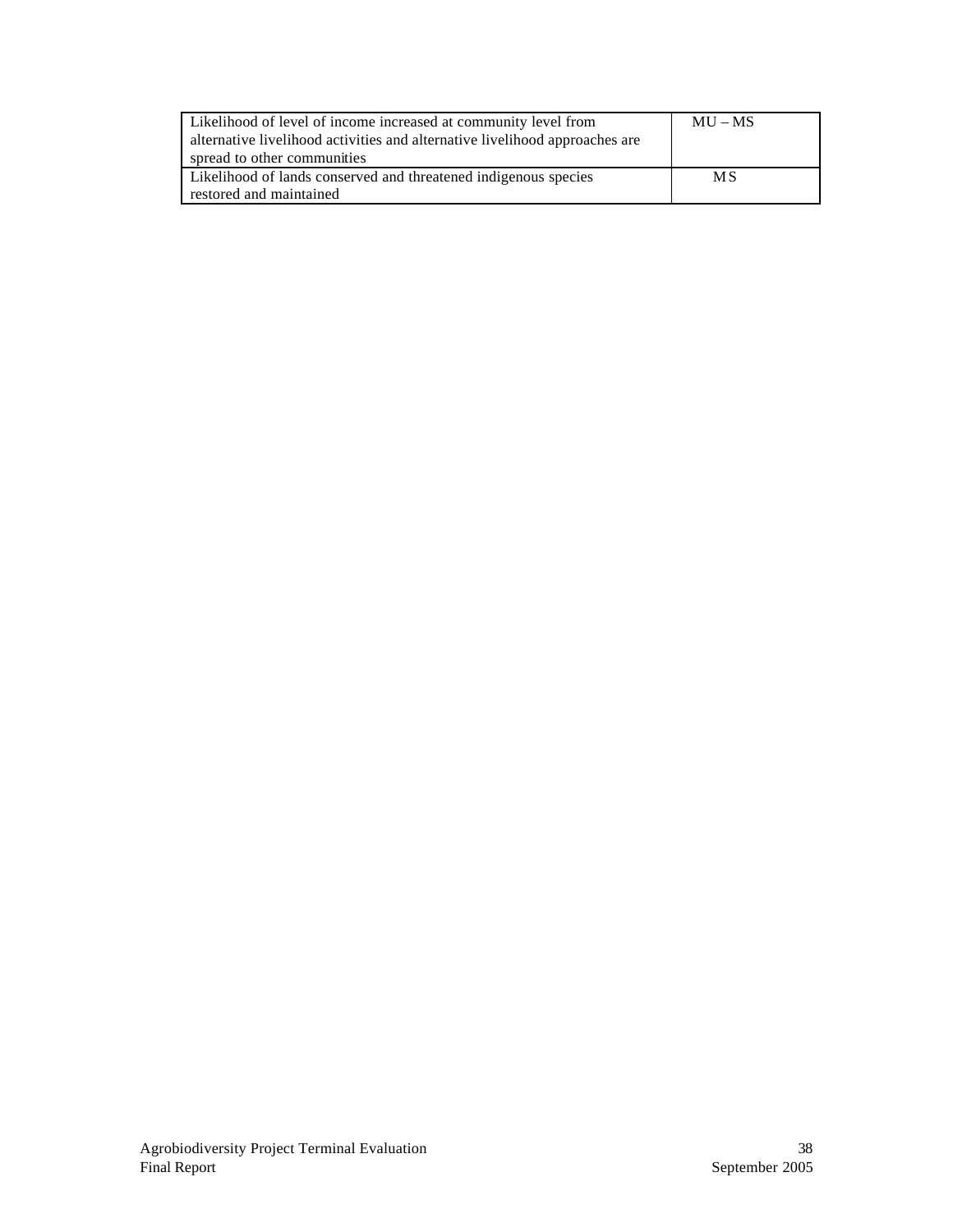# **5. Appropriateness of Monitoring and Evaluation Systems**

GEF required the evaluation to assess whether "an appropriate M&E system was put in place for the project that allowed for tracking progress towards project objectives." GEF provides general guidance on how to assess  $M\&E^{32}$ . The eight criteria used here to evaluate the project's M&E system adhere to that general guidance but are specific to the M&E systems of the agrobiodiversity project. One of the features of the project's M&E system in particular was the inclusion of an impact monitoring system to track agrobiodiversity changes (i.e., Output 2). Criteria 7 and 8 relate to this impact monitoring system. Section 6.1 presents the eight criteria and our findings in relation to them. Section 6.2 presents rankings for M&E.

# **5.1 M&E Criteria and Findings**

## **Quality, usefulness and cost-effectiveness of APR/PIR/Tracking Tool for project management by partners (UNDP/GEF, project managers, executing agencies)**

The contents and requirements for the Annual Project Review (APR) for UNDP and Project Implementation Review (PIR) for GEF changed several times over the course of the project. For the first few years, each component was required to provide both APR (for UNDP) and PIR (for GEF). For the past two reporting periods, however, GEF and UNDP requirements have been harmonized for most components, and only one overall PIR is required. However, APRs are still required for some national components (e.g., Syria). At the end of the project, GEF introduced two new reporting requirements: a Tracking Tool to report on the project's impact on land use and the agricultural sector; and a co-financing table to report on the actual level of co-financing project partners provided. The Tracking Tool was to be applied to each country and the co-financing table prepared for each component (i.e., four countries and the region). The requirement was for project managers to complete these and append them to the evaluation when it was submitted to UNDP-GEF.

The APRs/PIRs have been revised at least three times since the original format was laid out, the purpose being to match the LFA in 2001/2, to harmonize with APR/PIR requirements in 2003 and to respond to the new GEF indicators in 2004. Project managers and UNDP staff invested considerable time revising and working on APRs/PIRs to accommodate the many changes and to produce satisfactory reports. UNDP found that the APRs/PIRs were satisfactory for their management purposes and also compared to other projects. For the country implementing agencies, the APRs/PIRs were mainly used to fulfill contract requirements. Other more technical information was used to track progress. Similarly, project managers did not use the APRs/PIRs much for managing the project, relying instead on measurements of progress in relation to activity and work planning. The GEF/UNDP reporting system was difficult for some managers

 $\overline{a}$  $32$  "Global Environmental Facility Guidelines for Implementing Agencies to conduct Terminal Evaluations," Annex 3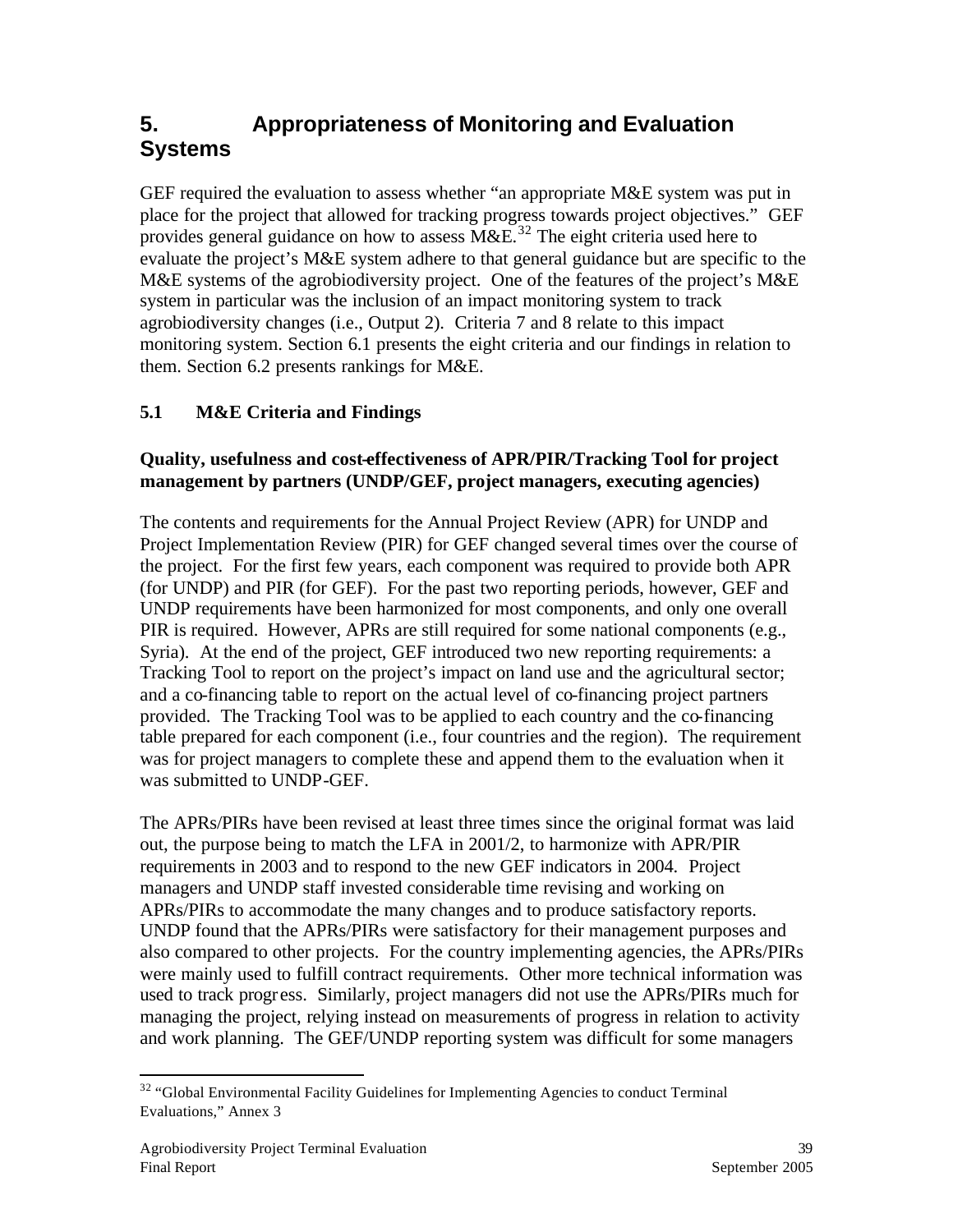to understand. As a result, the regional coordinator spent considerable time completing or correcting some country reports.

In terms of cost-effectiveness, the effort spent on reporting for GEF and UNDP has been excessive. Time has been wasted because of unnecessary duplication of APR and PIR work, because of repeated revisions to the format and because of new reporting requirements that were added at the end. In our view, aside from meeting UNDP and GEF's management needs, the huge effort spent on reporting has been largely wasted in terms of managing the project.

We cannot comment on the management utility of the Tracking Tool and co-financing table because they were only introduced at the end of the project. However, some managers observed that the Tracking Tool provides clarity on the type of results GEF wants and, with refinements, it could become a useful reporting tool.

#### **Usefulness of APR/PIR/Tracking Tool for mainstreaming agrobiodiversity (in donors and national governments)**

The APR/PIR and Tracking Tool provide general progress information. However, mainstreaming agrobiodiversity into development programs requires detailed information about agrobiodiversity (particularly what and how to consider in the selection of land reclamation sites and the development of program budgets or sectoral policies). The APR/PIR and Tracking Tool may be useful for reporting impact and managing contracts, but they are not useful for mainstreaming: more technical tools and reporting approaches are needed for that purpose. Thus, although UNDP should be mainstreaming agrobiodiversity into its agricultural programs, it lacks the means to do so. In our view, this represents a serious gap and one that UNDP/GEF should address.

## **Usefulness of project review meetings (project manager consultations, steering committee meetings, thematic technical working groups)**

Review meetings were an effective way of harmonizing understanding, methods and implementation activities across the region. The two review meetings considered most effective – thematic meetings and project manager consultations – were not included in the project design but were introduced early in the implementation.

## **LFA quality, understanding and usefulness for project management, monitoring and review**

The absence of a logical framework at the beginning of the project caused delays and confusion. The LFA, which was developed in the second year, clarified the project outputs and activities and made implementation much easier. However, the logframe lacked outcomes, and many of the output indicators did not relate to results.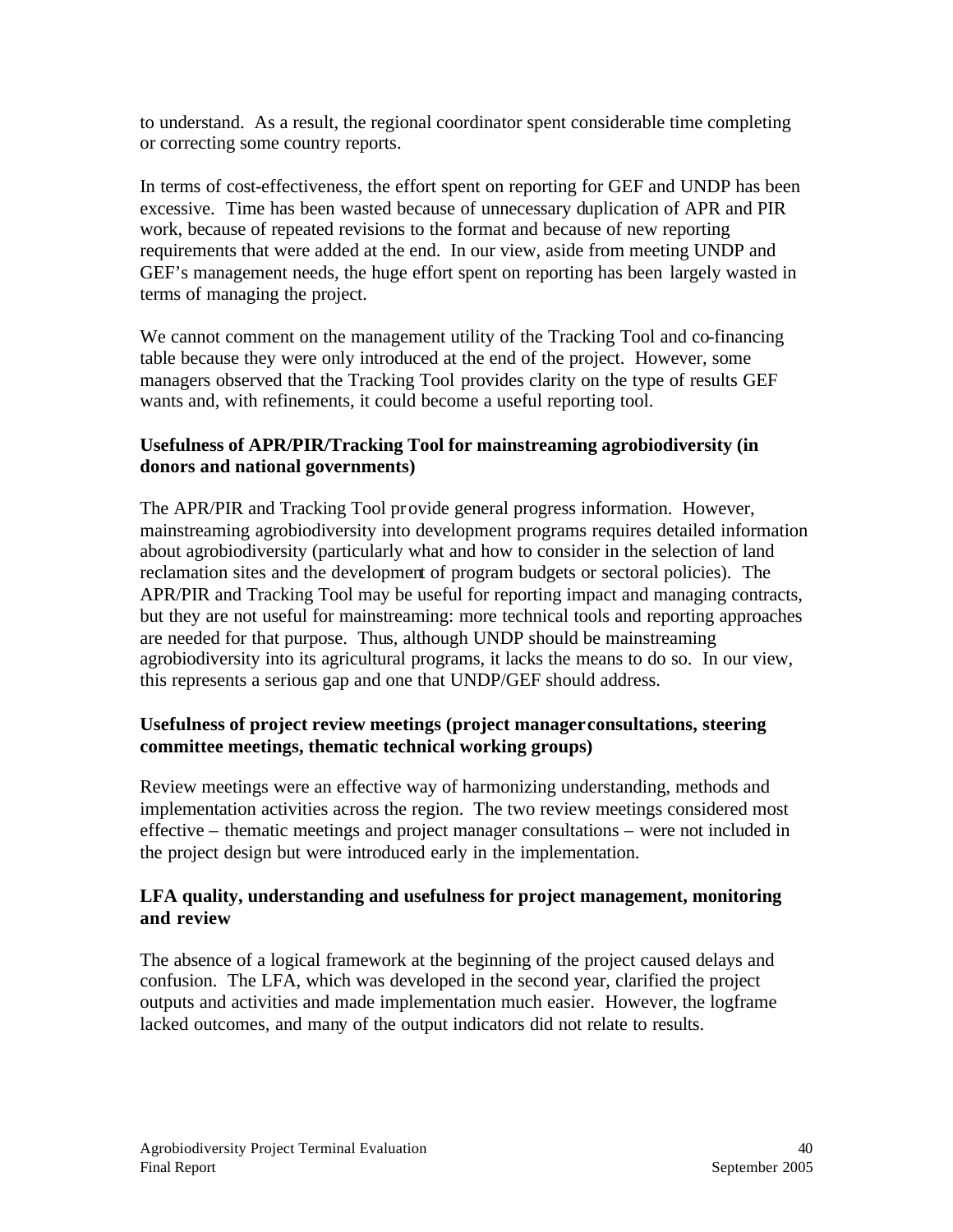In terms of providing a roadmap for implementation of activities, the LFA was useful and project implementers have followed it. However, several serious weaknesses in the LFA have affected its usefulness for monitoring and review, as follows:

- (i) generally output indicators did not provide information for monitoring and measuring results;
- (ii) an absence of results in the LFA allowed implementation to focus on activities, which makes it difficult to monitor and evaluate the project's results;
- (iii) misinterpretation of the indicators has caused inaccuracies in M&E data provided by some countries and we found numerous inaccuracies in the project's output data (as a result we had to verify almost all the output data provided); and
- (iv) some managers lacked the capacity to report against the LFA and, as a result, the regional coordinator has been doing most of the reporting for some countries.

## **Understanding of evaluation scope and requirements (project partners)**

GEF requires evaluations that are independent, that are properly planned and funded and that follow their guidelines. Our observations follow:

**GEF guidelines** – The initial TORs for the evaluation touched on numerous issues and did not focus on the three priorities in GEF's current guidelines (see annex 3 of the guidelines). The international co-lead provided extensive comments about the initial TORs, and the draft TORs in Annex 1 resulted. These draft TORs did not include the agreed-to focus on the three priorities of GEF, and were not finalized before the evaluation began. As a result, the consultants provided an addendium to both the TORs and Work Plan to clarify the work and to ensure that our work was co-ordinated because the evaluation team was contracted through two different agencies (ICARDA and UNDP. Syria). It took considerable effort to clarify and finalize the TORs including the addendum for the national consultants contracted by ICARDA. Finally, the evaluators were asked to provide information for two new GEF tools, the GEF tracking tool and cofinancing table. The requirements for these tools was unclear initially, but was clarified during the work planning process.

**Independence** – If evaluations are to be independent, no team member can be associated with the project or the organizations involved in implementing it. Some of the project's designated institutions may not appreciate the importance of this point.. Furthermore, none of the partners appreciated the implications of having an independent evaluation team in terms of briefing and funding. Unless an independent team is appropriately briefed up front and sufficient time is allocated for the evaluation, there is considerable risk that the evaluators will not understand the project and will reach incorrect and potentially damaging conclusions. The team did not receive any background materials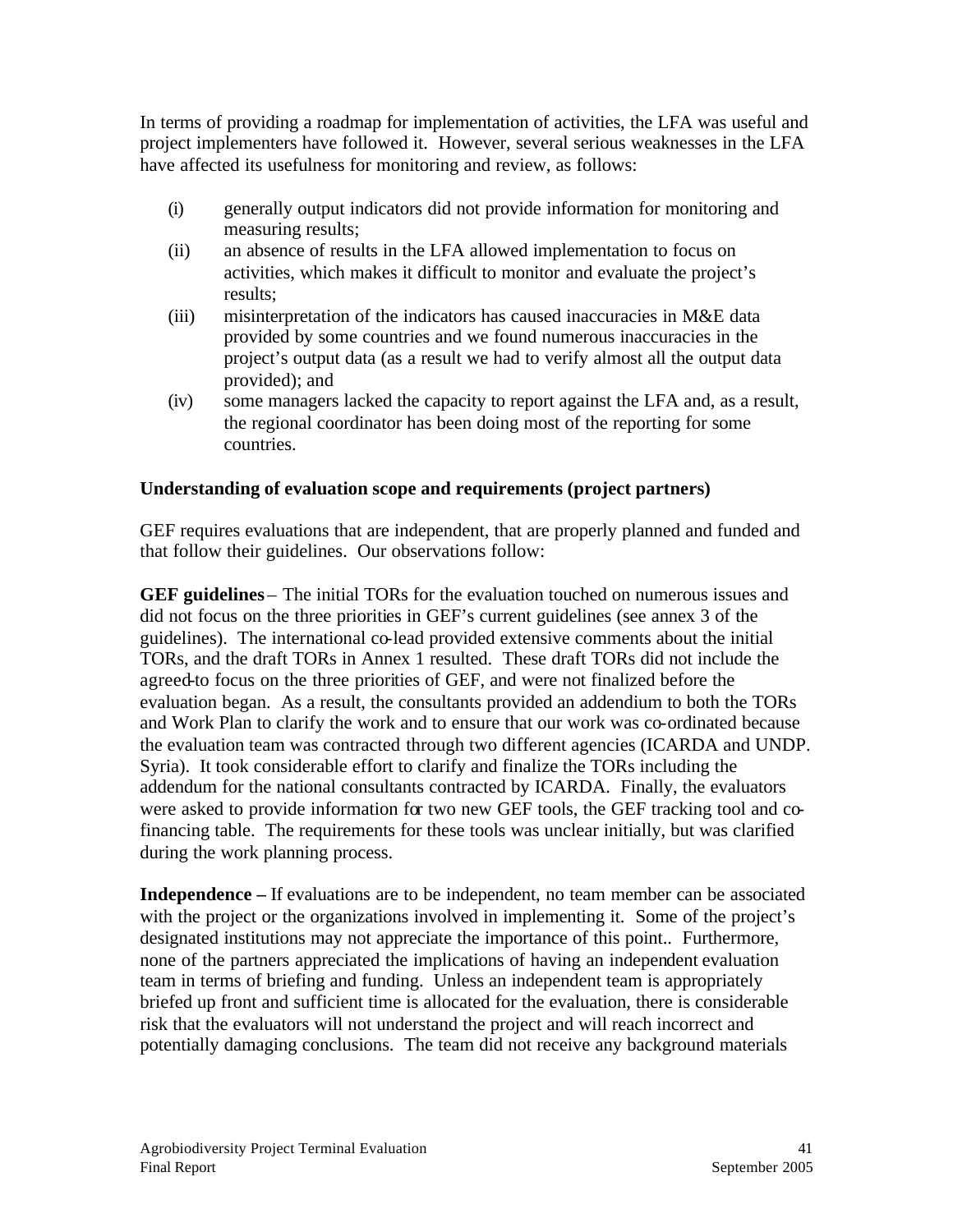ahead of time, nor did any partners brief us about the project at the start of the mission.<sup>33</sup> Resources are discussed below.

**Need for upfront planning –** Although the revised TORs indicated that the evaluation mission would be divided into thirds, this did not occur. As described in the work plan, there was no time to accomplish the first third of the work, mainly because of delays in contracting and the provision of background documents. Although the partners recognized that the evaluation team did not have time to plan the evaluation properly, changes were not made to the scope, schedule or objectives of the evaluation to make up for a hasty and inefficient start.

**Adequate funding –** The original funding for evaluations was unrealistically low. The partners recognized this, and funds for this evaluation were increased. However, funding for the mid-term review was also inadequate and depended for success on the consultants' willingness to work long hours and to donate over-time. Unfortunately, the same situation arose with this evaluation. Funding would have been adequate if proper upfront planning had occurred and if mentoring arrangements had worked. Given the tight timelines imposed on the evaluation, however, it was impossible to mentor for either the evaluation design or reporting. The mentoring arrangement, if successful, would have saved budget, as the national consultant would have done more of the work and report writing. However, the approach was not successful and the budget was inadequate for the amount of work the international and national co-leads needed to do to complete the evaluation, and both have had to donate time. Depending on the goodwill of consultants to deliver quality work without adequate pay is an unrealistic and risky strategy.

In addition, the partners should recognize that a regional project of this complexity, which essentially involves evaluating five projects, requires more evaluation effort than a national project of similar budget. Also, national offices initially expected detailed analysis and reporting for each country,  $34$  which again has budget implications.

# **Quality and usefulness of project reports (technical, final, and monthly progress)**

The project managers and research institutes used the technical reports produced by the project and monthly progress reports to monitor progress. Generally, the quality of technical reports has improved over the life of the project. However, the quality of some technical reports, especially in the beginning, was unsatisfactory. Quality control has varied by component and to a degree depended on arrangements with partners and subcontractors. In Jordan, the terms of the contract with the universities made it difficult to have inadequate work redone. As a result, project staff or other consultants were sometimes asked to redo the work. In other countries, sub-contracts were tighter and in a

 $\overline{a}$  $33$  The evaluation started with attendance at the International Conference in Aleppo in April 2005. This conference provided valuable context and background, but the lack of briefing and preparation ahead of time prevented members of the evaluation team from maximizing the benefits of the conference.

<sup>&</sup>lt;sup>34</sup> Debriefing at the end of the mission suggested that project managers want more emphasis on overall rather than country findings.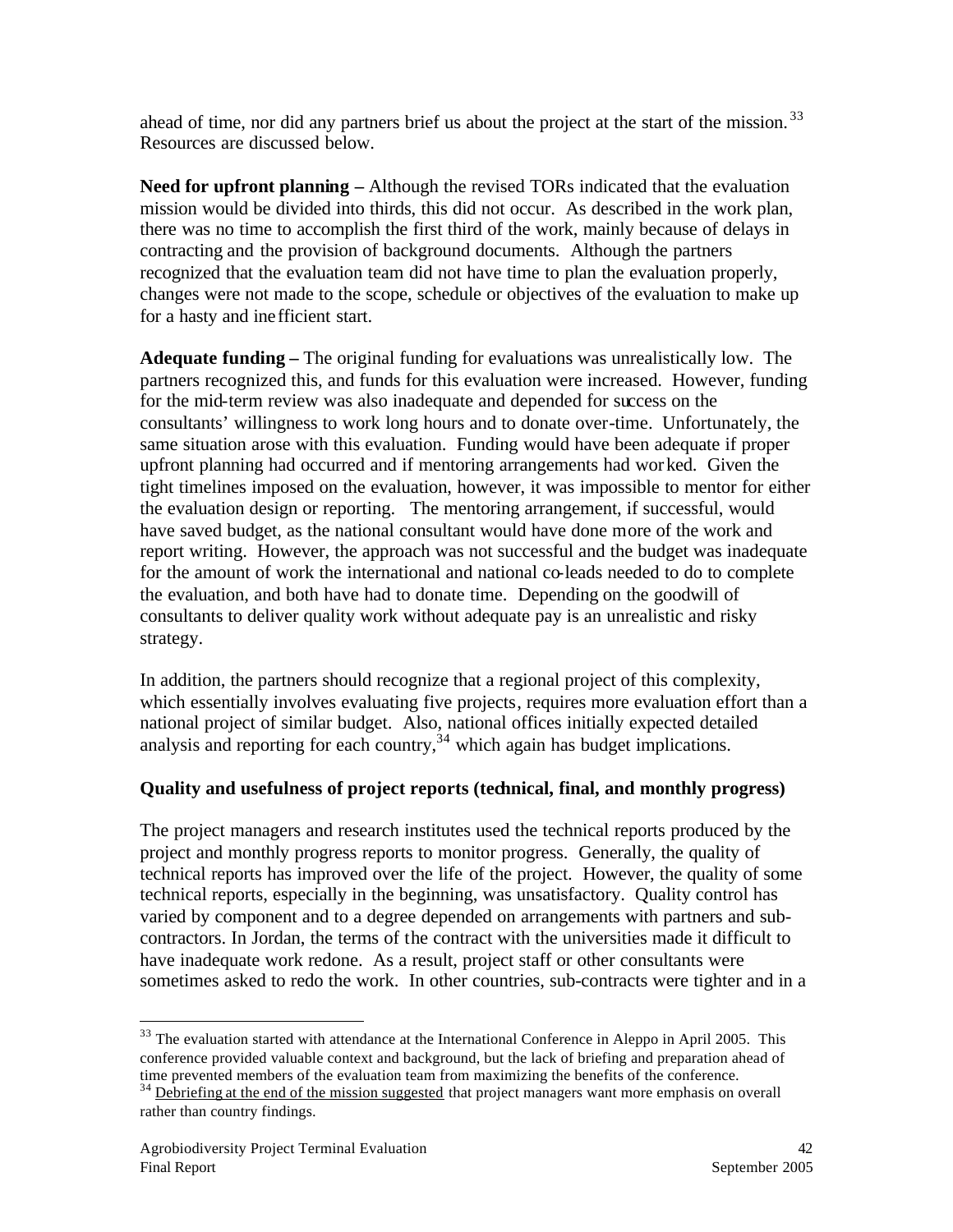few cases, sub-contractors were asked to redo poor work before being paid. At the time of the evaluation, each national office was producing final project reports. These reports are intended to provide a useful technical synopsis of project accomplishments, but they will require further work before they can be published.

## **Quality and usefulness of agrobiodiversity and socio-economic indicators for longterm monitoring of impacts**

Output 2 of the project related to the "impact of project interventions on agrobiodiversity and community measured." As discussed in Section 4.1.2, this output has been partially achieved. The botanical and eco-geographic indicators have been useful for tracking project changes to date, and this tracking has been ongoing annually since 1999/2000. However, the initial socio-economic work was poor in quality and of limited use. Thus, tracking of socio-economic changes is likely to be limited to the socio-economic survey done in 2004, with little baseline for comparison.<sup>35</sup> Finally, only some of the project impact indicators are likely to be useful for long-term monitoring of impact. Additional indicators that encompass a larger geographic and community scale and factors not covered by the project will be needed for long-term impact monitoring. Also, all the indicators developed are quantitative, but long-term monitoring will need to include holistic and qualitative indicators that address broad policy issues.

## **Long-term monitoring system established**

As discussed in Section 4.1.2, the impact monitoring system was established for the length of the project. No funding or institutional arrangements have been made to continue monitoring after the project ends. Also, as explained above, the indicators will have to be significantly revised for long-term monitoring.

## **5.2 Rankings for Monitoring and Evaluation**

Each team member ranked the monitoring and evaluation system separately, according to eight criteria, and the average is presented below. A 6-point ranking system was used, as follows:

 $HS =$  Highly satisfactory  $S = Satisfactory$ MS = Moderately Satisfactory MU = Moderately Unsatisfactory  $U =$ Unsatisfactory  $HU = Highly Unsatisfactory$ 

<sup>&</sup>lt;sup>35</sup> This observation is based on our discussions with the socio-economic team. The final analysis had not been completed at the time of the mission, so we do not know for certain whether any of the intial socioeconomic data was usable for a baseline.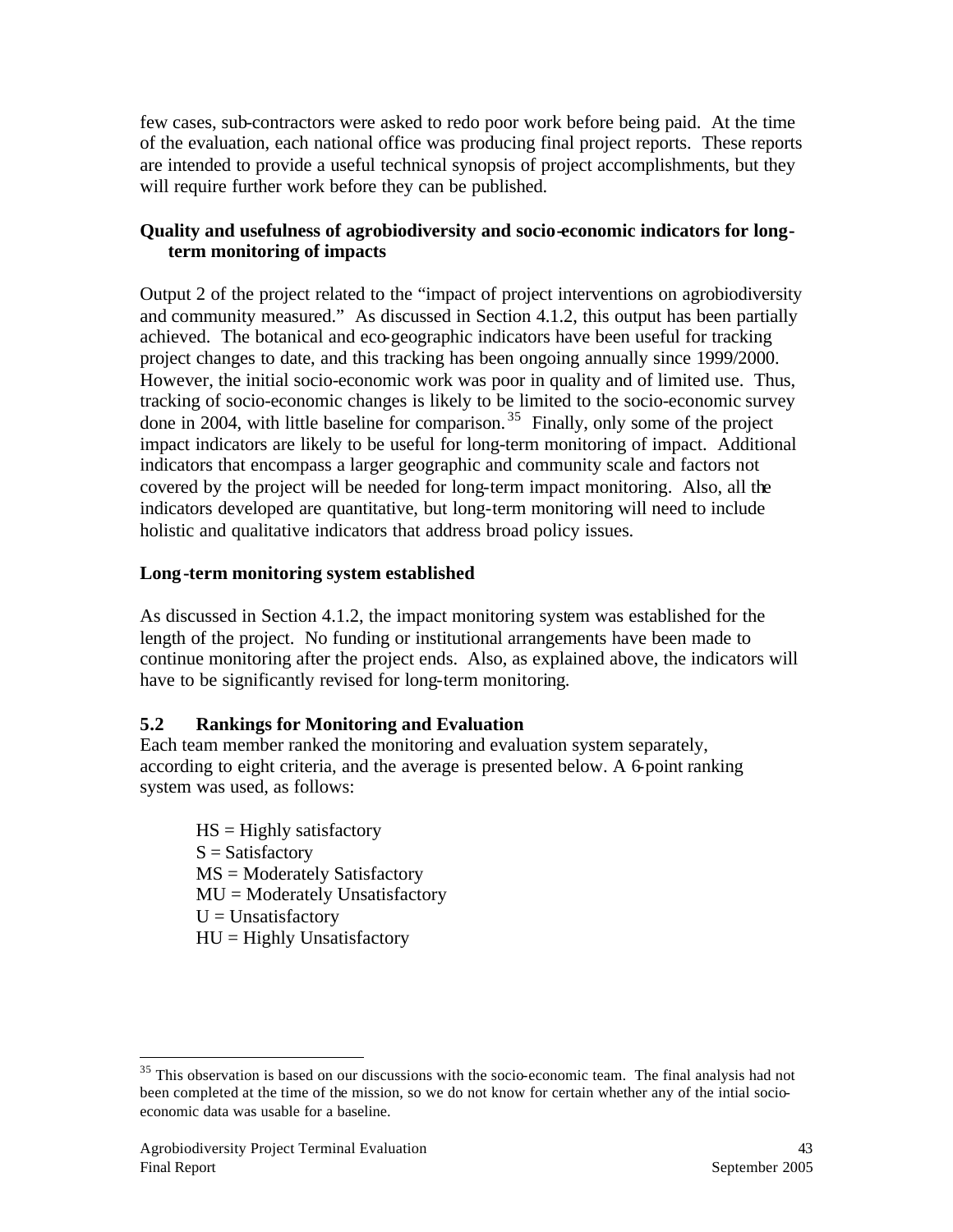| <b>Criteria for Ranking M&amp;E</b>                            | <b>Rankings</b> |
|----------------------------------------------------------------|-----------------|
| Quality, usefulness and cost-effectiveness of                  |                 |
| APR/PIR/Tracking Tool for project management by partners       | MS-MU           |
| (UNDP/GEF, project managers, executing agencies)               |                 |
| Usefulness of APR/PIR/Tracking Tool for mainstreaming          | MU              |
| agrobiodiversity (in donors and national governments)          |                 |
| Usefulness of project review meetings (project manager         | S               |
| consultations, steering committee meetings, thematic technical |                 |
| working groups)                                                |                 |
| LFA quality, understanding and usefulness for project          | MU              |
| management, monitoring and review                              |                 |
| Understanding of evaluation scope and requirements (project    | MU              |
| partners)                                                      |                 |
| Quality and usefulness of project reports (final, field and    | <b>MS</b>       |
| monthly progress)                                              |                 |
| Quality and usefulness of agrobiodiversity and socio-economic  | MS-MU           |
| indicators for long-term monitoring of impacts                 |                 |
| Long-term monitoring system established                        | <b>MU</b>       |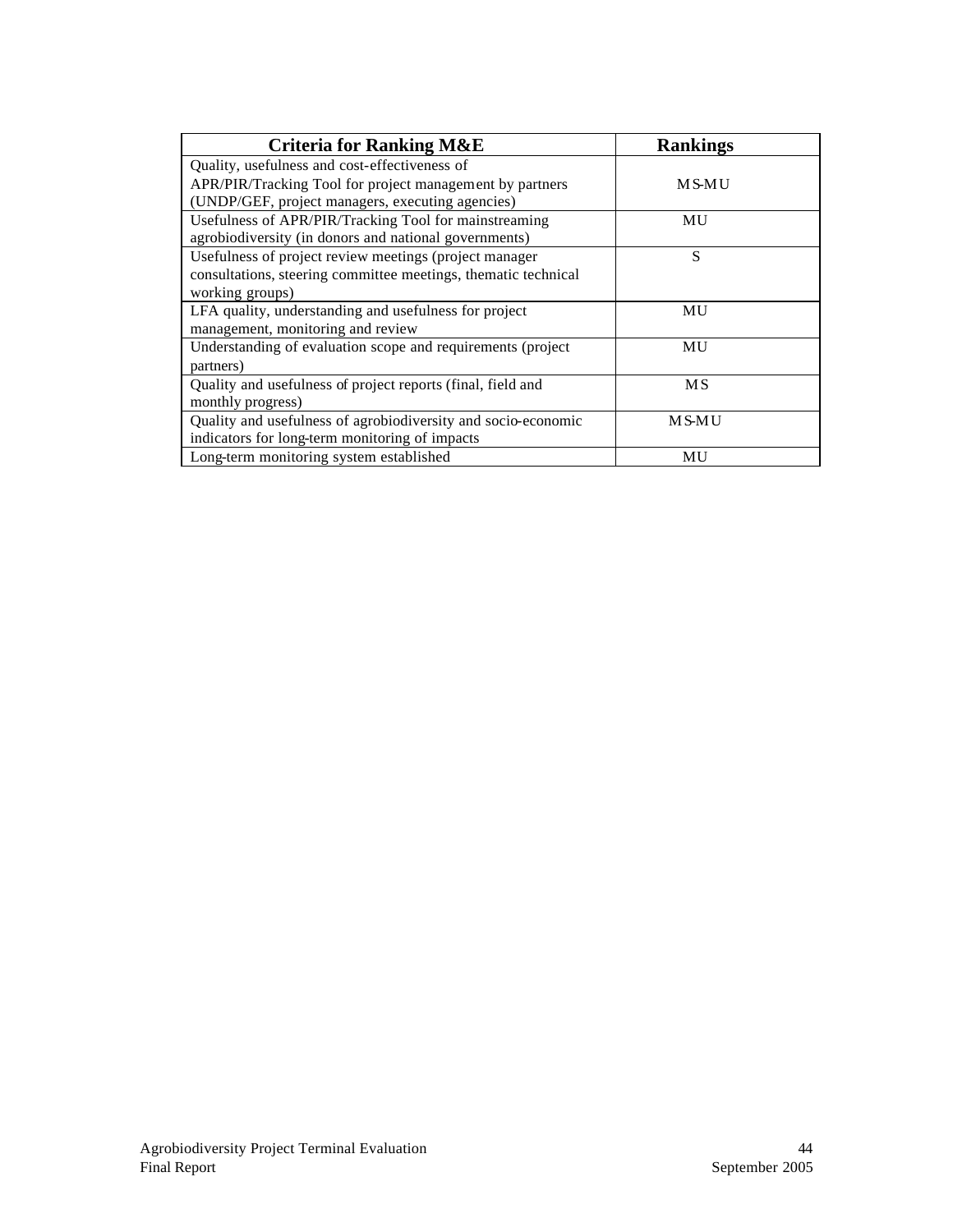# **6. Lessons Learned**

## **6.1 Introduction**

The evaluation team interviewed stakeholders to determine what had been learned from the project. Among the many lessons cited, this section focuses on some in particular – specifically:

- lessons useful to GEF and national governments for understanding agrobiodiversity and what to do about it generally in GEF and the region;
- lessons useful to GEF and national governments in terms of future project design and implementation in the region;
- new lessons, as opposed to those previously learned (e.g., those described in Section 3.2: Context, which have already been learned and have changed GEF's approach);
- lessons specific to countries (see Section 4.2: Findings by Component).

The lessons cited fell into four categories as follows:

- project concept;
- project design (i.e., development of detailed project design based on the concept);
- project implementation; and
- *in situ* conservation of agrobiodiversity species in regional drylands.

The lessons are mainly from suggestions of stakeholders about what they would improve if the project were to be started now. It is clear from the number of suggestions that a lot has been learned both about how to design and implement such a project and about *in situ* conservation of agrobiodiversity.

# **6.2 Project Concept Lessons**

## **6.2.1 Starting Point**

## **Science proved a good strategic entry point for the project.**

Agrobiodiversity conservation involves many stakeholders and issues, and there are many possible entry points. Scientists and researchers are not the normal starting point for most resource management projects. However, in this region, scientists are highly respected, and they are linked to the policy and decision-making power structure at both national and local levels. Moreover, scientists are in a position to galvanize the agricultural management and education communities and to encourage commitment and interest in learning. Thus, science did provide an effective strategic entry point for this particular project.

## **Knowledge about in situ conservation for agrobiodiversity was limited; there was a need to build knowledge, awareness and capacity at the outset.**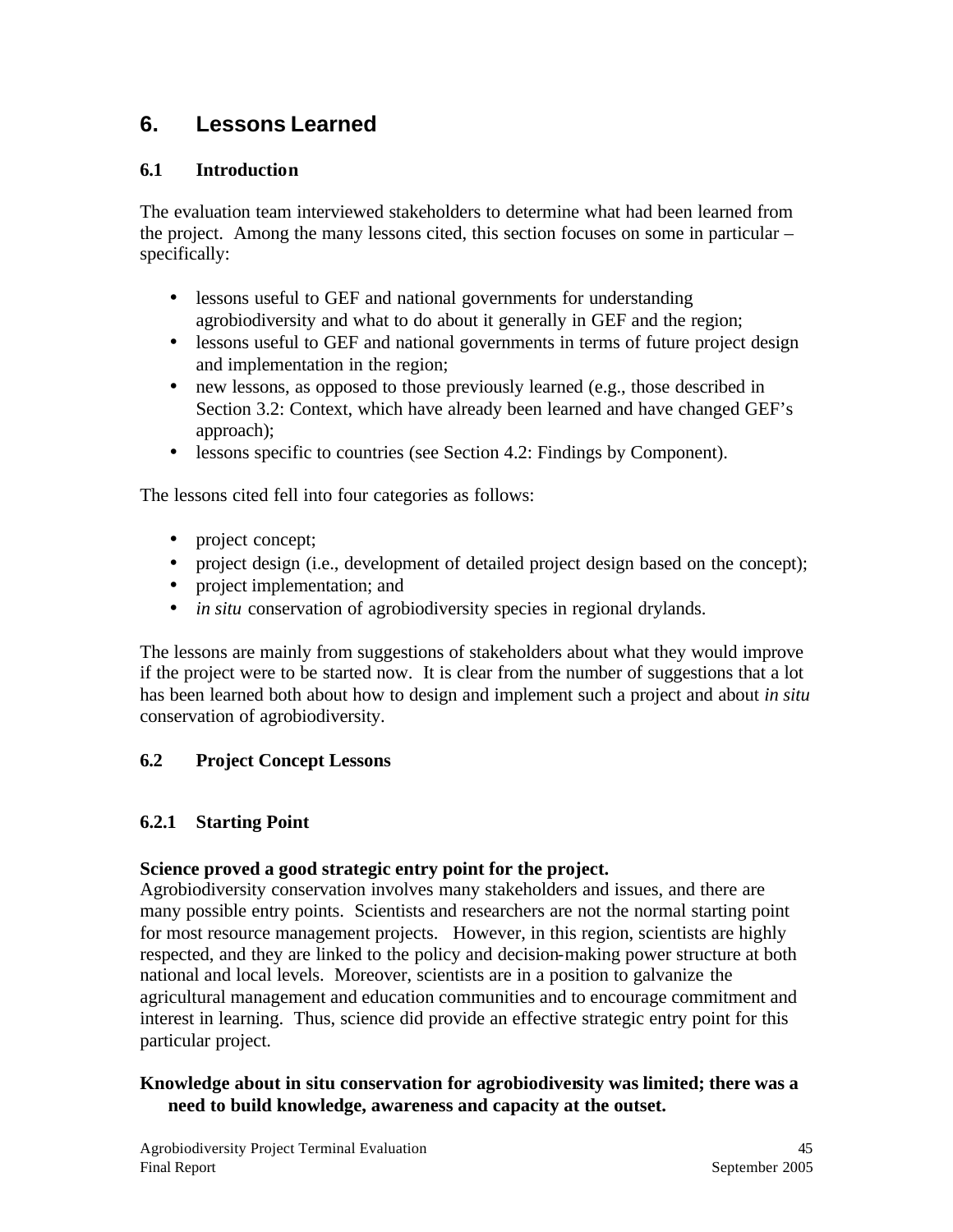This is one of few projects in the region ever to have dealt with agrobiodiversity conservation. Thus, in the beginning**,** little was known about agrobiodiversity degradation or how to do *in situ* agrobiodiversity conservation. It follows that, if the project was to develop approaches based on sound science, the first phase had to concentrate on building understanding, communication, consultation, education and training.

#### **Given the lack of awareness and knowledge it was important to start with broadbased, multi-disciplinary approaches at regional, national and local levels. Now that awareness is raised, future projects should focus more narrowly.**

Broad engagement at all levels was needed at the beginning to raise awareness and commitment among the many interests and groups (e.g., scientific, community development, policy, GIS, awareness/capacity building and other). However, now that a broad base of awareness has be en achieved, future regional and/or national projects need to be more focused to achieve tangible results efficiently. Otherwise, the complexity of projects will make them costly, time-consuming and difficult to manage.

## **A regional approach is appropriate for agrobiodiversity conservation in the Fertile Crescent, however, starting with a regional approach is challenging.**

The project approached agrobiodiversity at three different levels, regional, national and local. Developing an integrated project at three levels from the start was challenging, as it required development of coherent programs for each level as well as the links between them. Not all levels and linkages can be developed properly at once, and a strategy and sequence for developing the different levels would have helped. For instance, development of the national level could have been done first; this would have allowed testing of approaches in a relatively coherent national context before broadening applications and adapting them to varying national conditions.

#### **Inadequate time was allowed in the plan for the achievement of objectives.**

The time frame for the project was reduced from the original concept and, compared to similar projects of this scope (e.g., in the Dana Valley in Jordan, which has had several phases of funding) a great deal was expected in a relatively short time. In fact, the project schedule was unrealistic. A minimum of seven years is considered essential for the implementation of new projects of this kind to allow for the concept to be properly understood, organized and delivered.

## **6.2.2 Multi-Disciplinary Approaches**

## **The concept needed an earlier and broader consideration of broad-based stakeholder needs and perspectives.**

Although the starting point was science/researchers, the aim was to develop a holistic and community based approach for agrobiodiversity. Unfortunately the concept did not include analysis of stakeholder or beneficiary needs, so the approach over emphasized scientific views and lacked emphasis of the "non-scientific" perspectives, such as socioeconomics, policy development and community and farmer needs. It is generally accepted that, as a pre-condition of success for development projects in general, the needs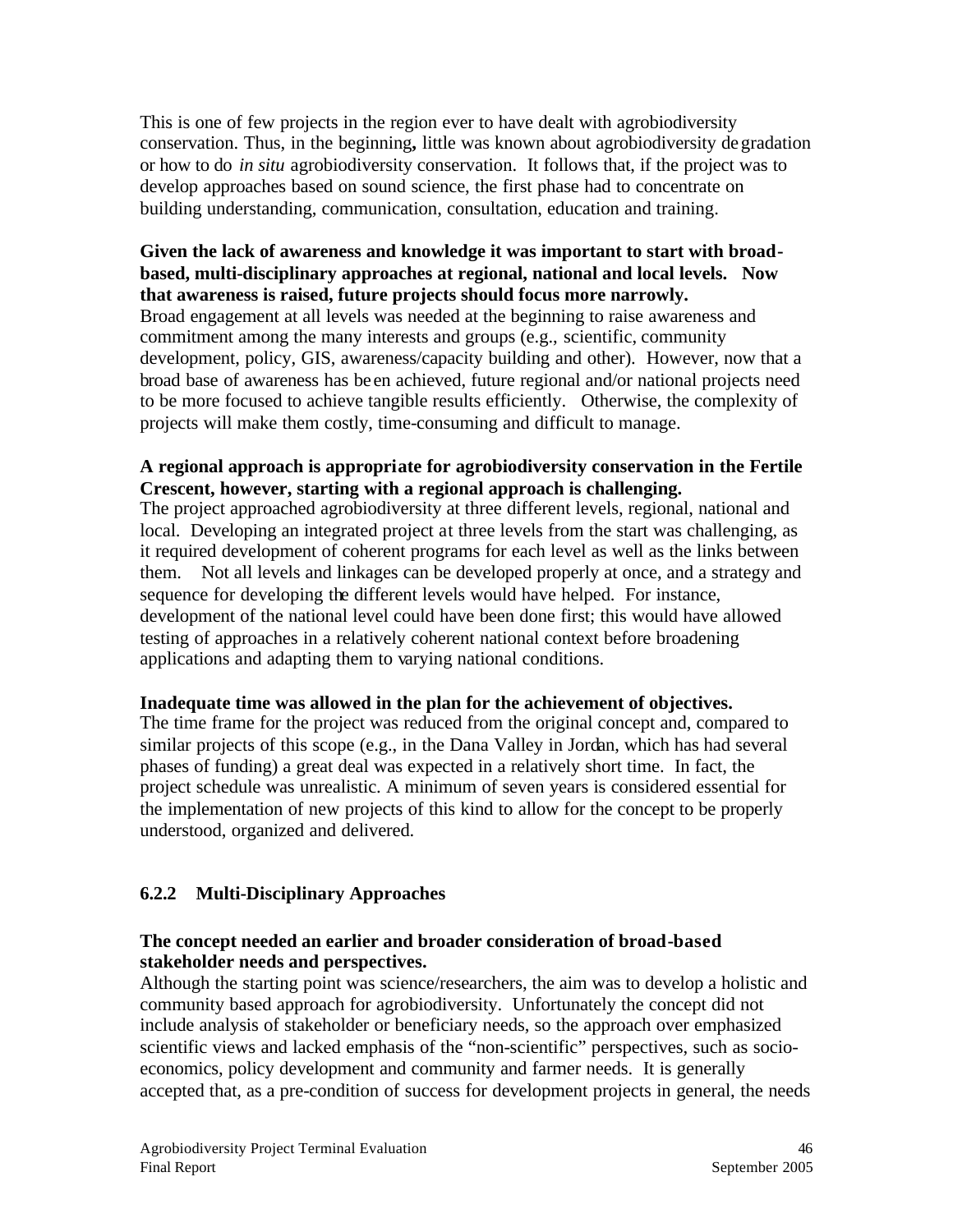and perspectives of stakeholders must be included in all stages of the project from concept to design to implementation and evaluation.

#### **The project should have included community development expertise in conceptualization and design.**

It follows that if stakeholder analysis was not done for the concept or design, then expertise in community development was needed. The implementing of *in situ* conservation (i.e., the translation of scientific knowledge into agricultural practices) requires the engagement of farmers in particular through community development approaches.

#### **The project should have included policy development experts in conceptualization and design.**

Similarly, the concept would have benefited from stronger policy expertise. Projects that ultimately depend for success on the development of new policies and legislative change should work to raise awareness among national politicians and officials. .

# **6.2.3 Strategy for Regional and National Components**

## **Projects must develop a regionally harmonized approach.**

Target species cross national borders. Therefore, a regional framework is necessary if agrobiodiversity issues are to be addressed in a sustainable way over the long term.

#### **Regional role must be more than coordination and networking**

The regional framework needed in the long term would include harmonized approaches, agreement on shared policy issues and sharing of genetic materials, research and data. Much more than the regional coordination and informal networking started by the project needs will be needed.

#### **It is important to build on national strengths in designing regional programs.**

In some cases, there is no need to pilot the same demonstration projects in every country (one or two would suffice with successful approaches being broadened to all countries); in other cases, the context differs from one country to another and the spread of successful approaches is not possible without changes to account for the different legal, institutional, cultural and socio-economic conditions. On the other hand, each country in the region has its own strengths (e.g., Lebanon excels at the community development work, while the scientific research is strong in Syrian potency). Designing pilot projects that build on national strengths and then broadening them into regional approaches could foster region-wide cooperation.

## **6.2.4 Links to Development Activities/Projects**

**New conceptual projects need to be linked to development solutions and funding to achieve sustainable changes in behaviour.**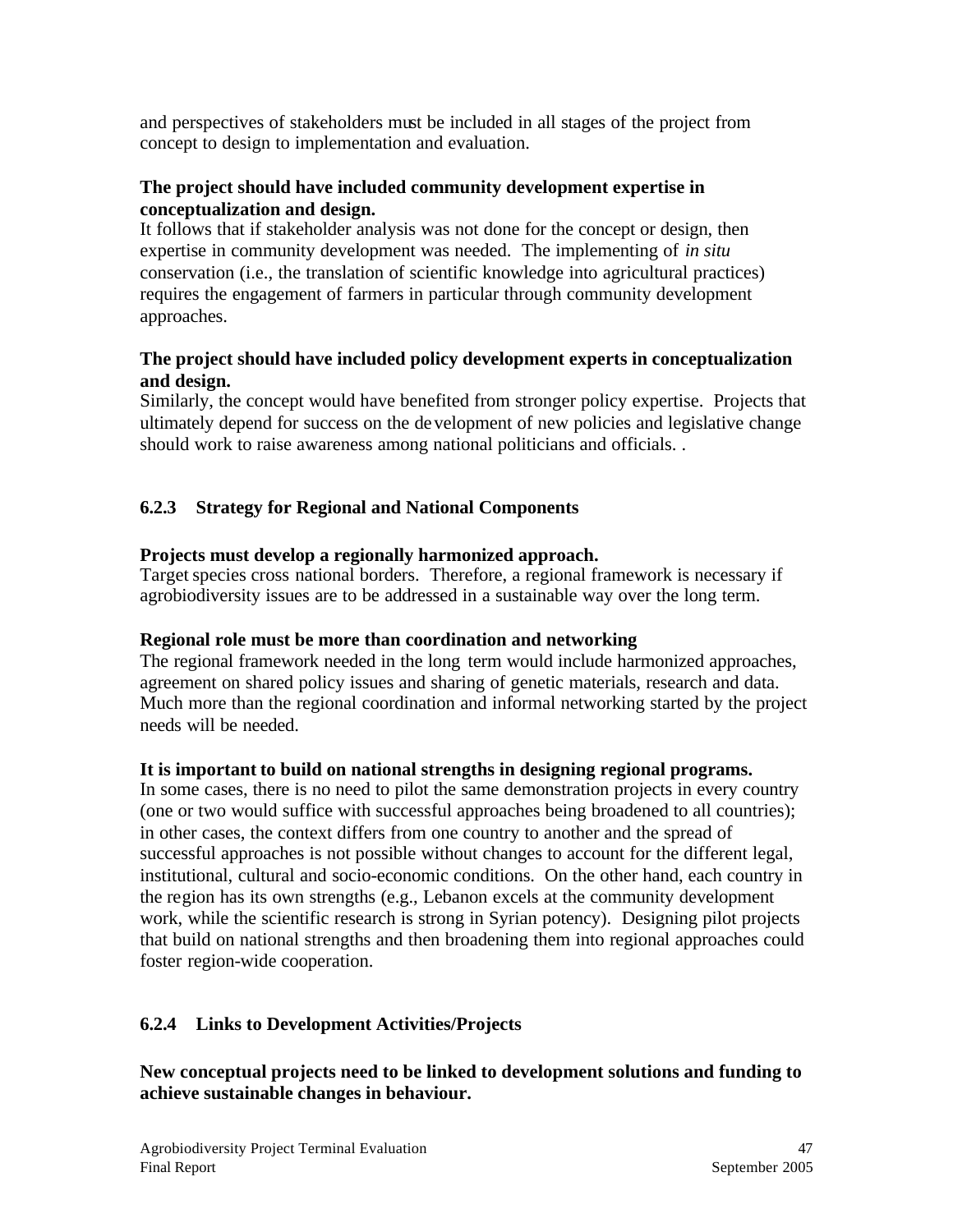Conceptual and development programs must be linked from the beginning. This project, for example, needed to approach not just the symptoms but also the causes of land degradation and poor land management (in this case, mostly poverty and poor socioeconomic status in local farming communities). Initially, the project proposed alternative rangeland management (a scientific concept) without identifying transitional resources for the people involved (a development project to fund changes). Once incentive funding was made available through the project or partnerships with development programs (such as the GEF Small Grants Programme), farmer participation in the demonstration activities increased dramatically. Clearly, socio-economic constraints had to be addressed before local communities were willing to work towards agrobiodiversity objectives.

## **6.3 Project Design Lessons**

#### **6.3.1 Project concept, management and implementation arrangements need to be designed and thought about at the same time .**

During the design phase, implementation arrangements were changed, and a single implementation scheme was broken into five parts with UNDP offices in four countries acting as contractors for different component. At the time, the implications – most notably, the expected links between the regional and national components – were not well thought out. Links between objectives, results and implementation arrangements were not well defined in the project documents, and confusion inhibited progress during the first year in particular. National activities were implemented more independently than had been intended, and concept and activities were fragmented. Also, the roles of the four UNDP country offices were never clarified or harmonized, which led to administrative duplication (e.g., separate APRs for each component). Different rules in those offices caused frustration and delays among the implementing managers and agencies.

#### **6.3.2 A common vision needs to be developed**

A common understanding of the project is key to success. A common vision of the concept (in this case, dryland agrobiodiversity, what it involves, how it should be studied and solutions for conservation) was needed. There also has to be agreement on project activities (sequence and types of capacity and community development, scientific, policy and awareness-raising activities). At the start of this project, the vision was not clearly defined or broadly understood. The concepts of agrobiodiversity of drylands and *in situ* conservation were new to almost all of the project partners (including national governments, NGOs, UNDP, GEF and research institutes). There was confusion about what the project intended to achieve at the most basic level, whether it was increasing the productivity of plant breeders or conserving land races. Some managers thought that the project should be split into two sub-projects (one dealing with rangeland management and the second with *in situ* conservation). Moreover, there was no common vision of activities to be implemented. What was unfortunate is that the project design did not take into account the need to build a common vision. As a result, considerable time was lost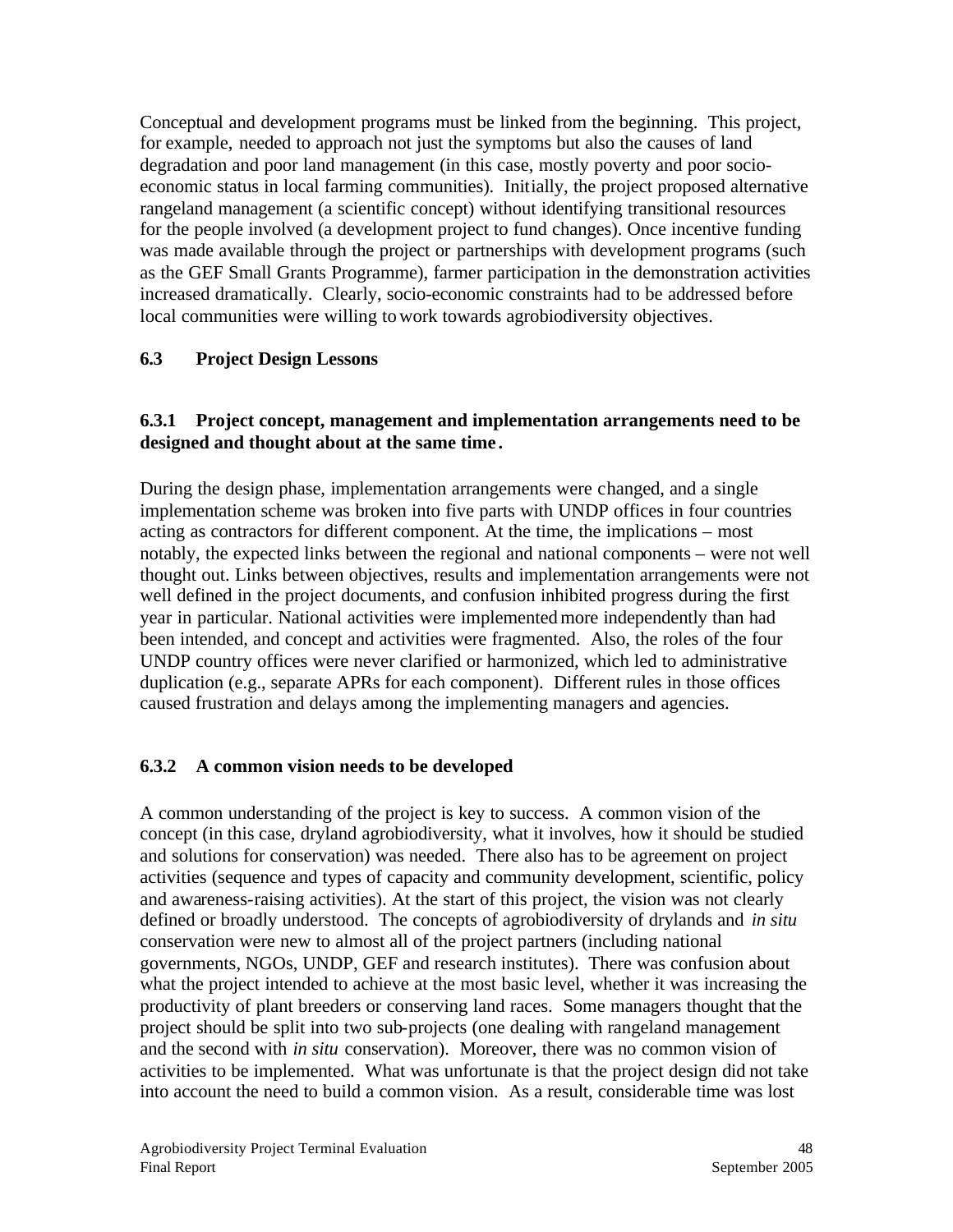at the beginning in trying to define the vision, objectives, targets and expected results; in fact, these had not yet been entirely resolved by the time the project ended.

## **6.3.3 Projects expected to build project management capacity need to include allowances for this in the design**

GEF projects are complicated by the fact that vital management skills are in short supply. The key skills required are:

- (i) experience and understanding of how UNDP and GEF work;
- (ii) multidisciplinary background and management skills (collaborative management and team skills);
- (iii) broad understanding of technical disciplines, community development, capacity-building, policy development, socio-economics and institutional issues; and
- (iv) ability to mobilize resources from other development projects.

Salaries can be offered to attract managers with the necessary skills; alternatively, managers lacking at least some of the skills may be trained. Both national implementing agencies and UNDP expected the agrobiodiversity project to foster project management skills, but no deliberate plan or allowance was made for developing these  $36$ . Consequently, project managers learned on the job, while project implementation suffered from the lack of management support. The project design needs to include allowances for training, coaching/mentoring budgeting and scheduling.

#### **6.3.4 Implementation Arrangements**

#### **Roles and responsibilities need to be clearly defined.**

This project was complex and had many management layers (GEF, UNDP, ICARDA, National Counterpart, and project management). The various roles and responsibilities of the many managers were not clearly spelled out or agreeable to all at the start of the project. Consequently, there has been inefficiency and some unnecessary duplication of procedures and effort. The creation of separate management structures for each of the regional and national components is not ideal because the regional component needs to develop harmonized approaches for the sharing of data and demonstration lessons from country to country. However, clarification of the regional role, budget control and contracting is needed. In particular, the government institution in charge of administering the project needs stronger involvement during the design of project activities.

## **The difference and link between results and activities need to clear**

<sup>&</sup>lt;sup>36</sup> Development of management capacity was not explicitly stated as an objective in project documents, but the mission interviews confirmed that this was an unstated objective of national partners in several countries (Jordan, Palestine, etc.) and it was supported by UNDP.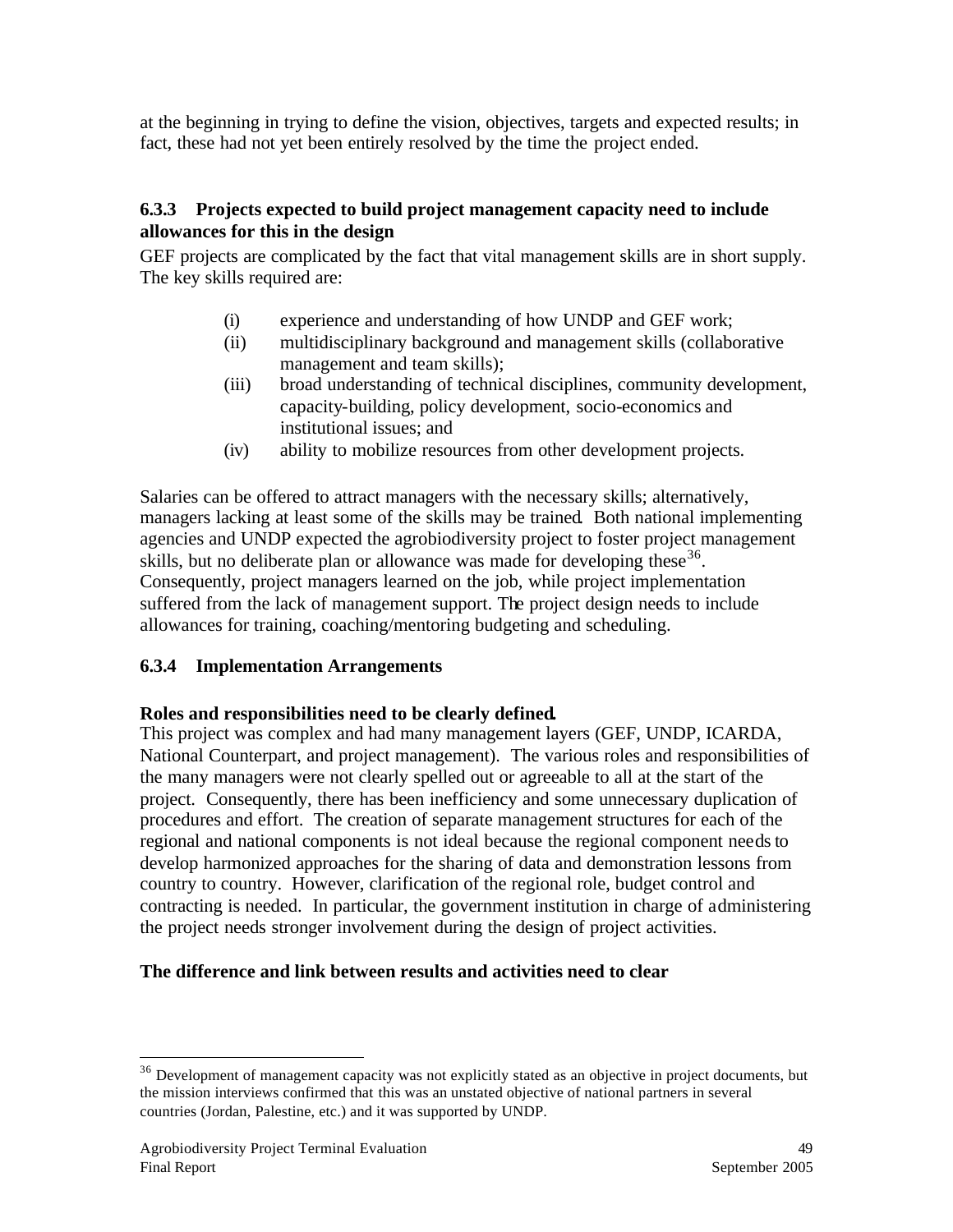Managers need a better understanding of the LFA and its use in progress monitoring. In future, project documents should explicitly define the difference between objectives, results and indicators for an LFA and actitivities and deliverables used for work planning.

## **Mechanisms for including non-scientific bodies and experts more directly in project implementation need to be considered.**

As scientific institutions were largely responsible for delivering the project, it is not surprising that great emphasis was given to the scientific work. However, this was a multidisciplinary project, and more involvement from institutions with expertise in the non-scientific areas was also needed to ensure non-scientific perspectives on steering committee or in ongoing project planning, work and monitoring.

## **Technical committees were needed at the national leve l.**

Project activities would have improved if a technical committee had been formed and entrusted with follow up responsibilities at the national level. The lack of such a technical committee prevented consolidation of the plan of action and, as a result, the project fragmented into several sub-projects.

# **6.3.5 Design of Activities**

## **Better consideration of phasing and scheduling of activities is needed.**

The project had three phases:

- (i) Phase I (Years 1 to 3): designing project concept, objectives and activities;
- (ii) Phase II (Years 4 and 5): experimentation and assessing of modalities to determine project activities; and
- (iii) Phase III (Year 6): execution of planned activities (by which time, participants had a much clearer idea of feasibility; this phase is still operational with many planned activities that cannot be accomplished by the end of July 2005).

The project had too many activities relating to one objective. Also, a number of additional activities were added to the project as it went along, so that resources were spread thin. Activities relating to community development plans or demonstrations of alternative land use practices or livelihoods take several years to implement, and implementation needed to start earlier for these. Some objectives (e.g., policy development) were not fully achieved because of the amount of time needed to explore basic concepts and consequently to draft and agree on the policy texts. A complete validation of rangeland management plans would have required another three to four years.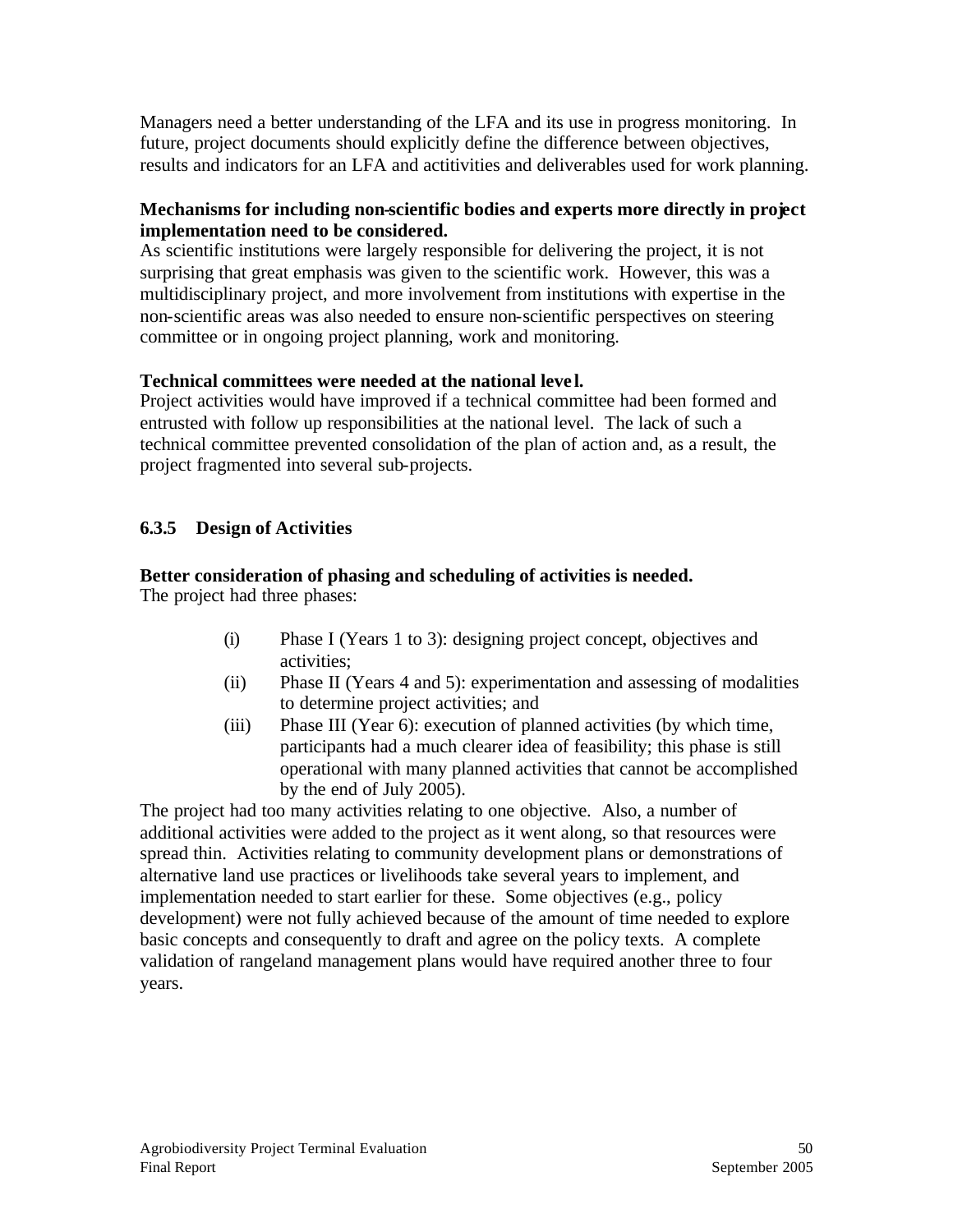## **6.4 Project Implementation Lessons**

Stakeholders identified numerous implementation lessons, but only those that are new or specifically useful to GEF and to participating countries for future planning purposes are addressed below.

## **6.4.1 Choice of Target Sites and Partners**

#### **Selection of target sites is critical to the success of the project and requires that numerous technical and practical criteria, and not just scientific ones, be taken into consideration.**

The selection of target sites within national projects has a major impact on success in the respective countries and consequently on the project as a whole. Therefore, selection should not be based upon the scientific significance alone. Other parameters should include the presence of strong institutional structures, availability of community-based groups, etc.

#### **Communities should be selected that are well organized, have supportive leadership and that already have effective NGOs in place.**

Successful community development activities depend on the presence of strongly based NGOs, strong municipal leadership or experience of previous international projects. If GEF hopes for prompt results (i.e., within five years), it should choose implementation sites that promise the optimum prospects of success.

#### **If partners and sub-contractors lack understanding or experience in some areas (e.g. project management), support must be provided or allowance made for their capacity development needs.**

For some sub-contracting parties (such as universities) this project represented their first experience in managing projects and, in particular, the process of fund management. Generally, the universities did not properly estimate their in-kind contribution to the project or the implications of this for university staff working on the project. As a result, much of the time university staff devoted to the project was free of charge, which neither the university nor the staff had anticipated in the beginning.

## **6.4.2 Links to and Knowledge of Other Projects**

#### **From the outset, the project must have ready access to information on or knowledge of other projects.**

The lack of information on previous or on ongoing projects in the area, in other areas or in neighbouring countries meant that the project had to start from point zero. The difficulty of obtaining information from government institutions delayed the implementation of project interventions. If the needed information is readily available, this will save time and resources and will also help to build an ongoing database.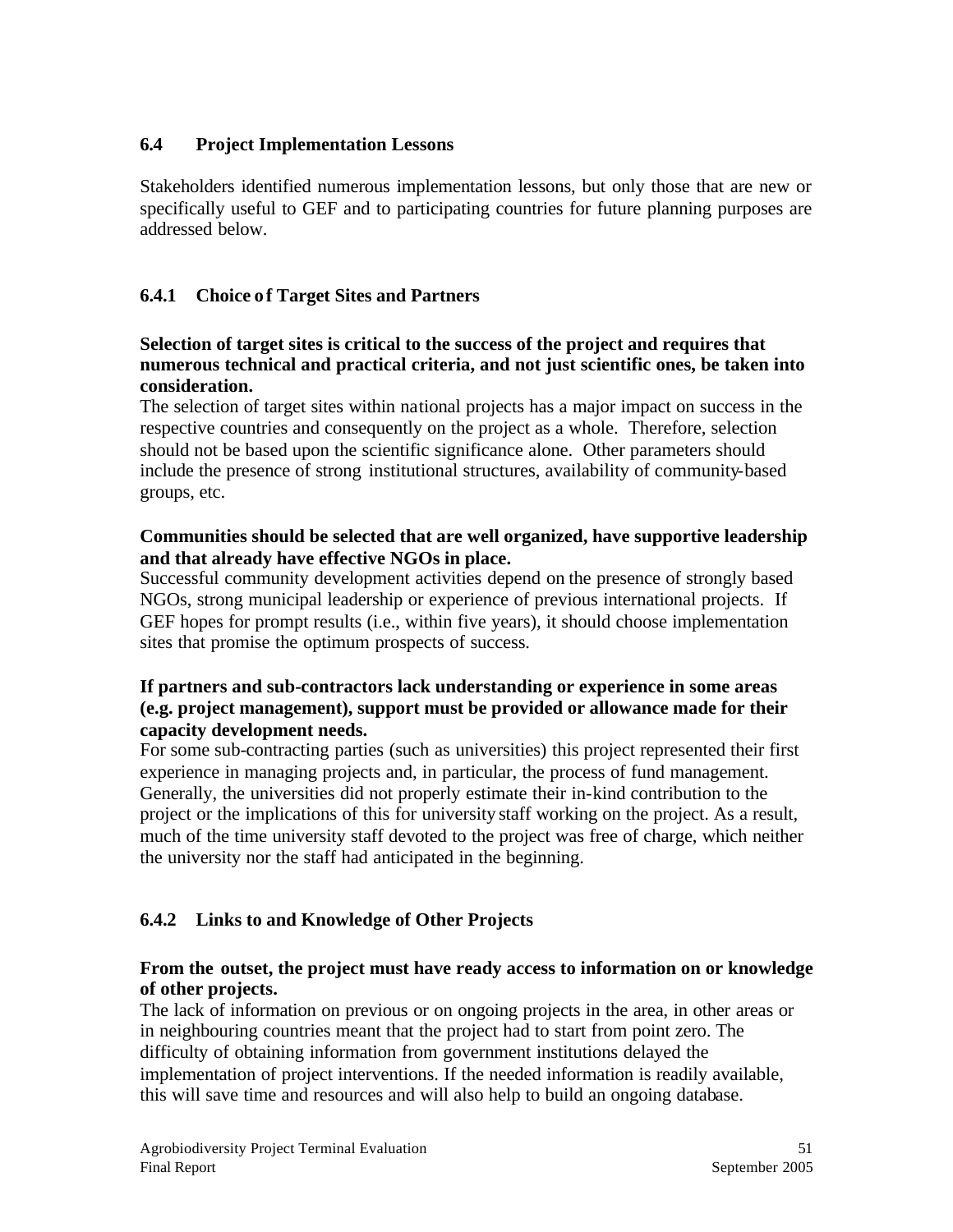## **Links to other projects and national funding sources are useful for implementing and institutionalizing activities.**

Some national projects succeeded in pooling resources external to the project, whether in form of technical advice and/or co-sharing, and these will help to ensure the sustainability of the project. The project thus provides a foundation for the development of other agrobiodiversity projects (e.g., a regional project on medicinal plants that includes Palestine and Lebanon).

## **In accordance with GEF interests, the project and GEF "brand name" needed to be visible.**

The project brand was visible on most public awareness products but not on products produced by the projects (e.g., food labels, eco-tourism brochures, etc.).

## **6.4.3 Timing, Linkages and Budgeting of Activities**

The project involved numerous activities; many designed to build on one another. Some activities were delayed due to problems with contracting, quality, lack of experience and unrealistic project scope and timelines, and these delays prevented the work from being as fully integrated as planned. A number of issues were highlighted in the mid-term review, and these have been addressed (e.g., the contracting of international experts). However, the project has suffered overall from a lack of focus on results and from inadequate mechanisms for prioritizing and reallocating resources. As expected in a learning project such as this, various new activities were identified during the project, and many were implemented. However, few ineffective activities (or partners/subcontractors) were dropped, so the project became unwieldy to manage and its results were skewed towards awareness/capacity building and away from on-the-ground development changes. Some specific activity considerations raised by stakeholders are:

#### **Socio-economic surveys and analysis need to be well designed and implemented at early stages of project implementation.**

Delays in performing this work can destabilize other components of the project.

#### **Community development should start in the early stages of a project.**

At the time of the evaluation, no community development plans had been done for this project, though initial work on one was planned for June 2005, during the last month of the project. Community development plans require several years to develop. To be successful, they must address community needs and be done in collaboration with communities. Ideally they should be integrated into the overall municipal plan of communities. All of this takes time.

#### **Budget allocations should be linked to results in future projects.**

The financial contribution for the main categories of work (database and knowledge development, community development, applied research, scholarships, policy work, etc.) were not related to the level of work needed or significance of the work for achieving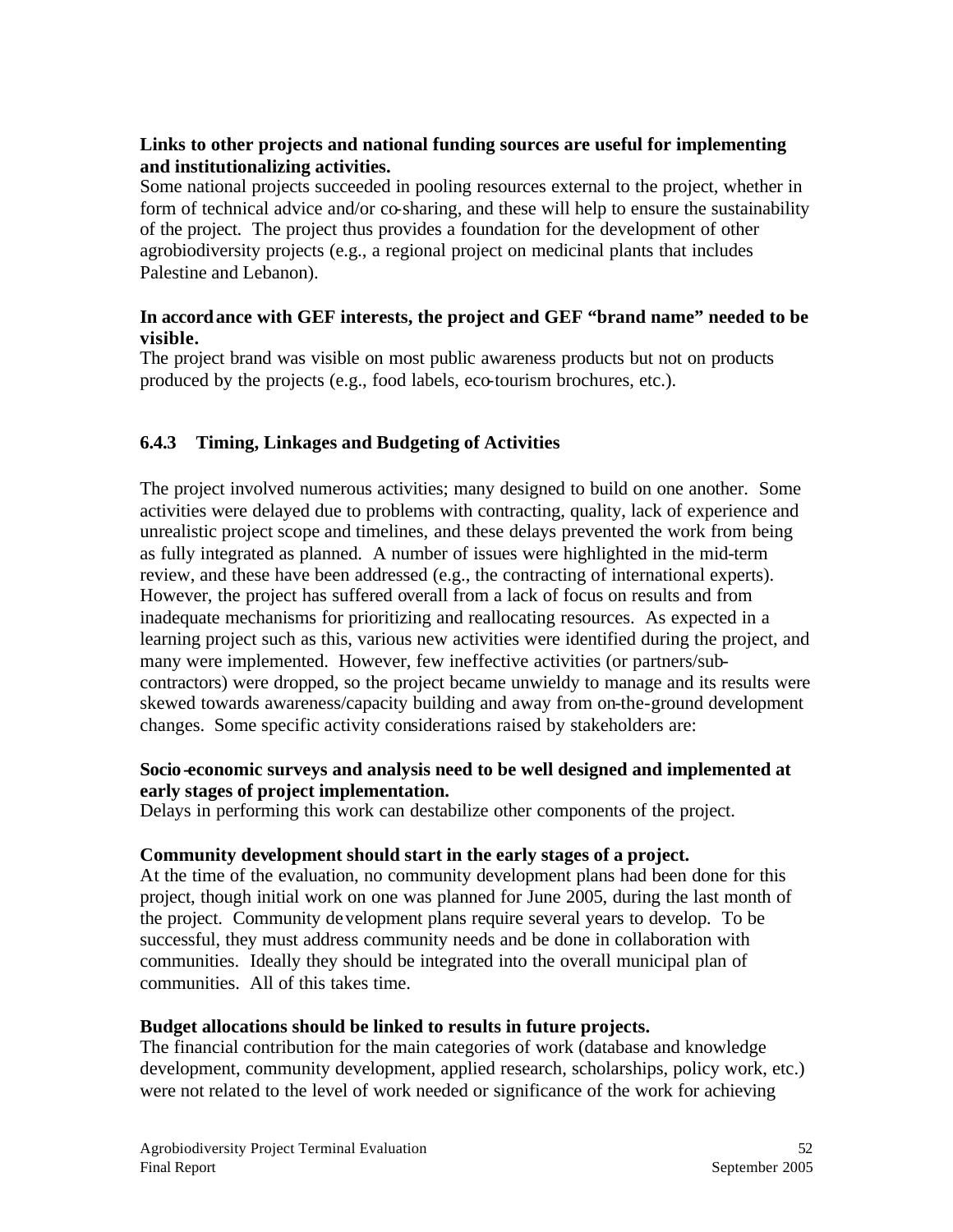project objectives.<sup>37</sup> For instance, although farmer and community involvement is essential for *in situ* conservation of agrobiodiversity, less than 10 per cent of project funds is estimated to have been spent "on the ground."<sup>38</sup> Most of the money was spent on capacity-building, research and data collection for national and regional purposes.

## **6.4.4 Building Ownership**

#### **Ownership can be built by participation.**

Some national projects succeeded in mobilizing additional resources. The pooling of external resources, both technical and financial, is very important, as it tends to limit duplication and increases interaction with different institutions and stakeholders.

#### **An ongoing in-kind commitment on the part of beneficiaries would increase the long-term sustainability of the project.<sup>39</sup>**

Some farmers and community groups were asked to provide in-kind contributions during the project (e.g., some of them provided 25 per cent of the labor for stonework for water harvesting demonstrations). However, no ongoing financial or agrobiodiversity commitment was asked from participating individuals and communities for the period after the demonstration. A small ongoing in-kind contribution would help to build ownership. Also, most graduate students supported by the project were not required to continue working with their sponsoring agency or on agrobiodiversity.

#### **Science needs to be translated in order to be useful to farmers and policy-makers.**

Scientists have learned the significance of translating research and scientific concepts into simple language and practical ideas that will be useful to farmers. Further work is needed on translation of science for policy-makers.

#### **6.4.5 Development of Regional Approaches**

#### **Regional technical working groups represent a good model for harmonizing approaches and project implementation.**

Thematic technical working groups made a positive contribution to the project, their role being to support specific activities in terms of proper methodology preparation, etc. The project management meetings were also valuable.

<sup>&</sup>lt;sup>37</sup> The project history was not studied in detail, but the lack of link between results, budget and level of effort required may have result from inadequate budget revision when the project was and broken up during its design.

<sup>&</sup>lt;sup>38</sup> Adequate budget information was lacking for the evaluators to establish the actual distribution of funds. <sup>39</sup> The review comments from the draft report asked us to comment on the role micro-credit could have for ownership. Our response: the alternative livelihood schemes supported by the project will need credit/financing assistance as they evolve, however, most were so new, they were not ready yet for microcredit. It is too early to assess the link between micro-credit and ownership at this point in time, more time and development of the target enterprises is needed.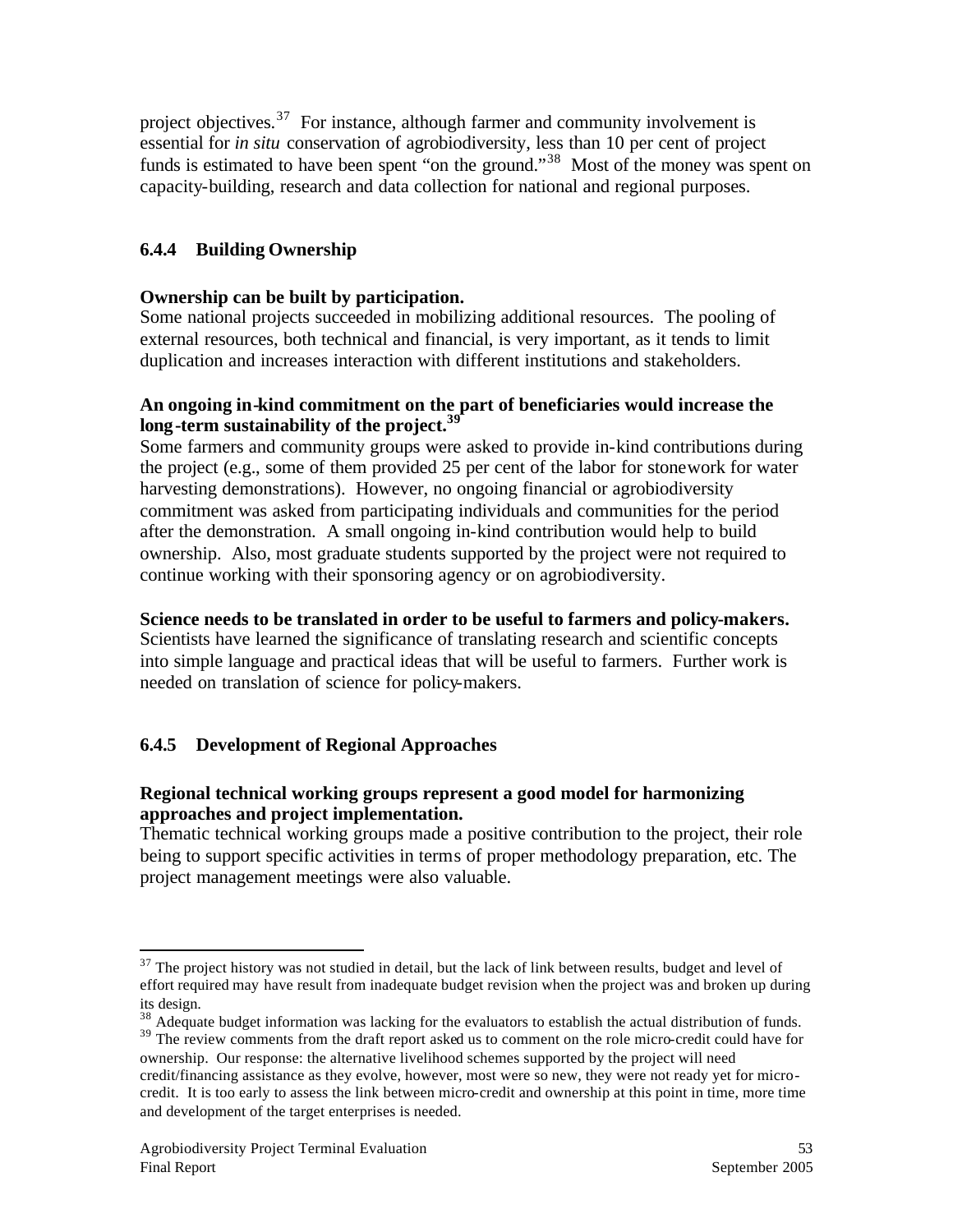## **6.4.6 Generation of Knowledge, Information and Replication of Approaches**

#### **Contractual arrangements should encourage publication and dissemination of information.**

The terms of the contract with universities in Jordan prohibited publication until the final report is approved, and this discouraged researchers from publishing the findings. The contract should specifically encourage publication. Financial resources should also be made available, if required, to support publication in refereed journals or technical bulletins.

#### **The project could be better marketed at the regional level through promotion and dissemination of success stories and lessons learned.**

The project has generated new knowledge of agrobiodiversity, including data on the economic sustainability of alternative crops and of land reclamation actions that are seriously affecting local agrobiodiversity. Success stories could be disseminated on a website or through the establishment of specialized regional networks. However, efforts to disseminate knowledge could go beyond the writing of papers or construction of websites. For example, a large number of technical reports have been developed, and these – after review and harmonization of agrobiodiversity terminology – could be disseminated and used as the basis for new agrobiodiversity programmes both regionally and nationally.

#### **6.5 In Situ Conservation of Agrobiodiversity in drylands: Understanding and Solutions**

This section covers what participants learned about *in situ* conservation of agrobiodiversity – i.e., what are the causes of degradation, along with some of the solutions. General lessons and those for specific aspects of the problem/solution follow.

#### **6.5.1 General Lessons**

#### *In situ* **conservation of genetic agricultural resources needs to be looked at in the context of sustainable development.**

Agrobiodiversity objectives cannot be achieved on their own. They need to be combined with socio-economic objectives and managed as part of a country or region's resource management strategy.

#### **Where agrobiodiversity does not immediately improve the welfare of participants, funding for "incremental" conservation costs will be needed.**

Farmers, herders and community groups will only participate in agrobiodiversity conservation projects if it improves their socio-economic conditions. If not, funding is needed from national government or global institutions to act as an incentive.

#### **The objectives of alternative livelihood and agrobiodiversity are not always win:win**

Alternative livelihood approaches have the potential to conserve agrobiodiversity while providing farmers with socio-economic benefits. However, not all alternative livelihood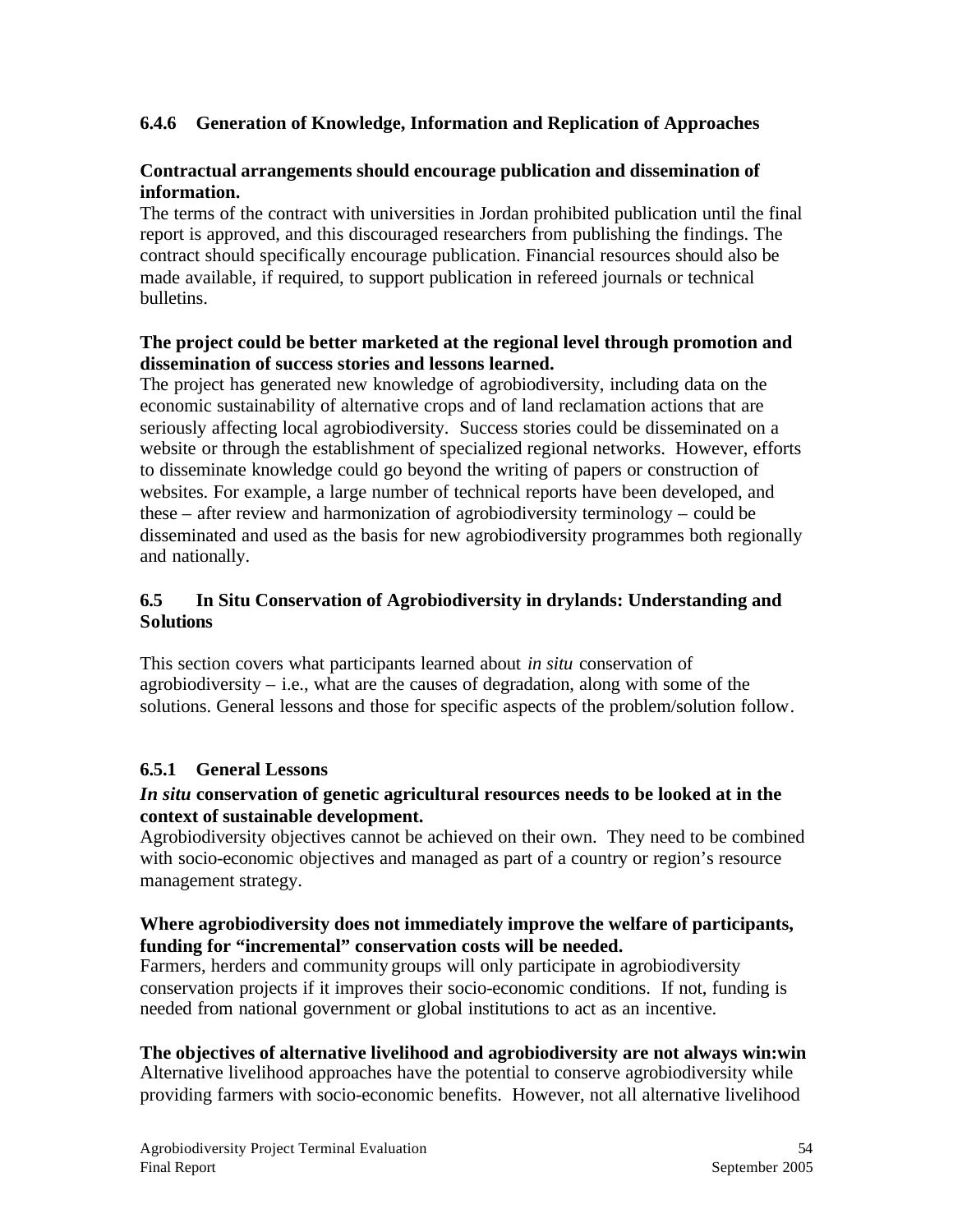schemes provide win-win solutions. In some cases, the alternative livelihood opportunity may not cause participants to protect target species. In other cases, the enterprise may not be viable for financial or market reasons. Thus, the suitability of each new alternative livelihood venture needs to be assessed carefully before it is implemented.

## **6.5.2 Policy Lessons**

#### **Inappropriate legislation and policies are one of the major causes of agrobiodiversity loss.**

Examples of inappropriate legislation and policies include:

- land reclamation and rural development policies and practices of countries and donors that do not take into account erosion, long-term sustainability of crops, future availability of water for irrigation and loss of agrobiodiversity;
- private ownership of state-owned forest lands (a practice of allowing encroachers who clear the land to take over ownership);
- overgrazing due to Bedouin settlement policies, lack of policies to restrict herd size and land allocation practices/policies that disenfranchise poor people;
- burning of roadsides and other lands by government ministries (e.g. Transportation); and
- lack of legislation or policies (or policies that are not yet approved) to protect genetic resources that are threatened by overgrazing, land reclamation or deforestation.

## **The policy work had weaknesses that prevented its adoption; these should be avoided in future:**

- (i) work ended at policy options stage, which was insufficient for adoption of policies;
- (ii) lack of detailed analysis of implementation factors, including implementation strategies, action plans and operational factors;
- (iii) limited consideration of some of the key issues, such as quarrying, charcoal production and rangeland management; and
- (iv) lack of lobbying and political activism

#### **6.5.3 Working with Communities to Improve Land Use Practices (Rangelands and**  *in situ* **conservation of Land Races and Wild Progenitors)**

#### **National governments need to be involved to conserve wild relatives and land races of species where there is no economic return for farmers and herders from changing their practices.**

Not all species can be saved at the community level. Government policy and program changes are needed to conserve wild relatives. Also, target species threatened by rangeland or forestry degradation need policy changes to solve these problems. Fortunately, governments in the region are increasingly aware of the need to conserve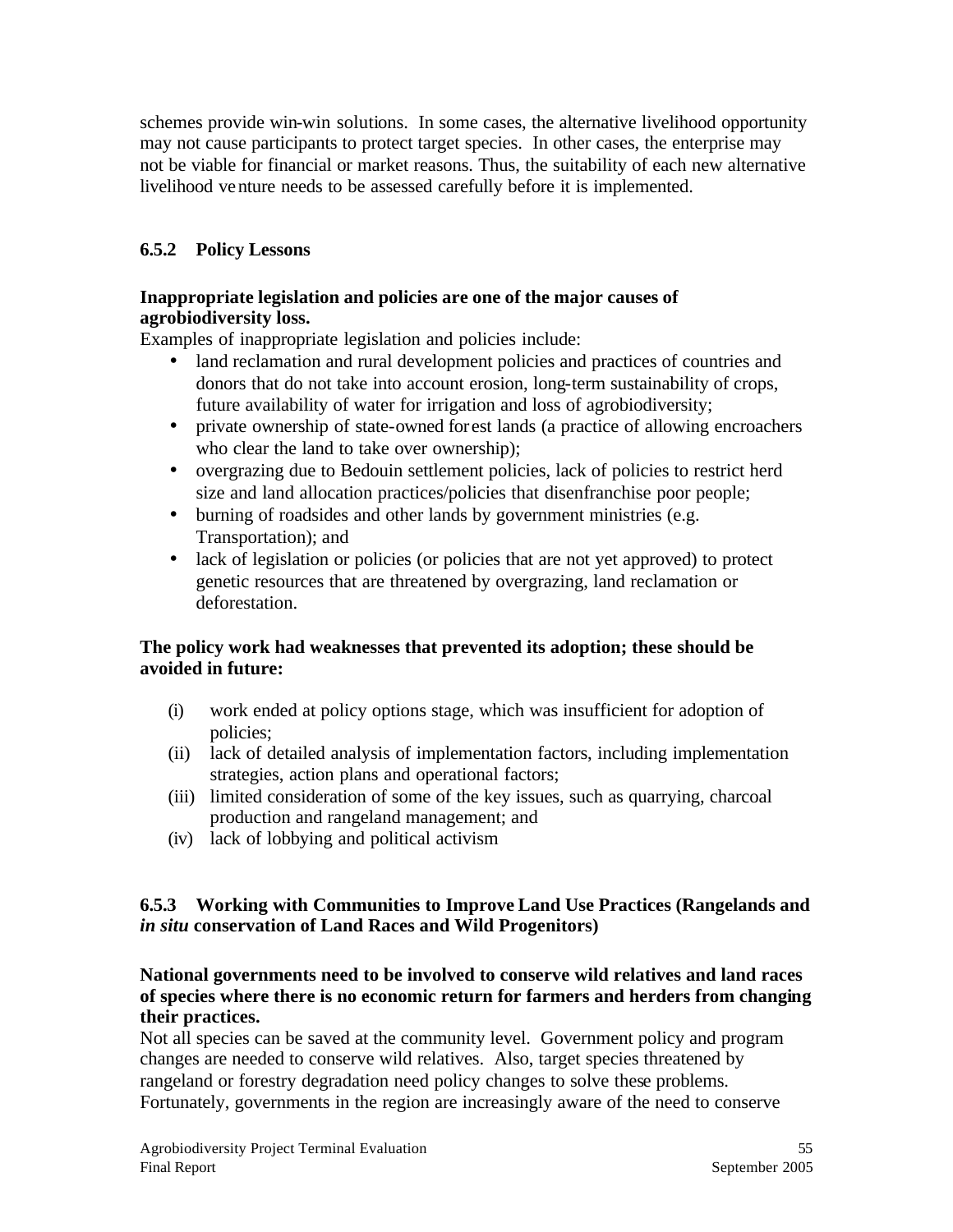wild relatives of target species, and the wild relatives and land races of targeted fruit trees are being included in reforestation efforts. Also, agrobiodiversity programs are being established now at national research and development institutions.

#### **Farmers and herders are interested if an approach increases their income.**

Over the life of the project, farmers and herders showed increasing interest in activities that added value to their livelihood.

## **Field interventions should be demonstrated at large scale to achieve the objectives of the project.**

Implementation of project activities in small field plots with a limited number of farmers will not fully serve the purpose of the project. However, for scaling up, more links to agricultural policy, more donor involvement and better integration of market and financial factors are needed.

#### **Win: win link between improved land management and agrobiodiversity conserv ation is not certain, therefore demonstration sites need to be carefully selected to ensure success.**

A successful demonstration of land management improvements should lead to increases in the income of farmers, and to conservation of target species (win-win). However, the agrobiodiversity link is not always clear or direct. More understanding of this link and the conditions for win: win is needed. Demonstrations sites with conditions favourable to win: win should be carefully selected. For example a favorable conditions could be: farming systems in the areas are likely to continue including some traditional/nonintensive agriculture.

## **Demonstrations should work at the pace and with the tools and skills expected of locals.**

The demonstrations should clearly illustrate what locals can accomplish with the tools and resources at their disposal (i.e., demonstrations should not be speeded up with bulldozers if farmers are expected to achieve their own results with hand tools at a future time).

## **6.5.4 Alternative Livelihood Lessons**

## **Conservation of genetic resources must take a community-based approach and be managed in the context of the overall human/natural system.**

The project investigated actions for involving local communities in agrobiodiversity through demonstration of opportunities for alternative sources of income (training on food processing, eco-tourism, honey production and introduction of medicinal plants) and better community organization. These showed the promise of alternative livelihood approaches for conservation – local groups were very interested in activities that would generate additional income.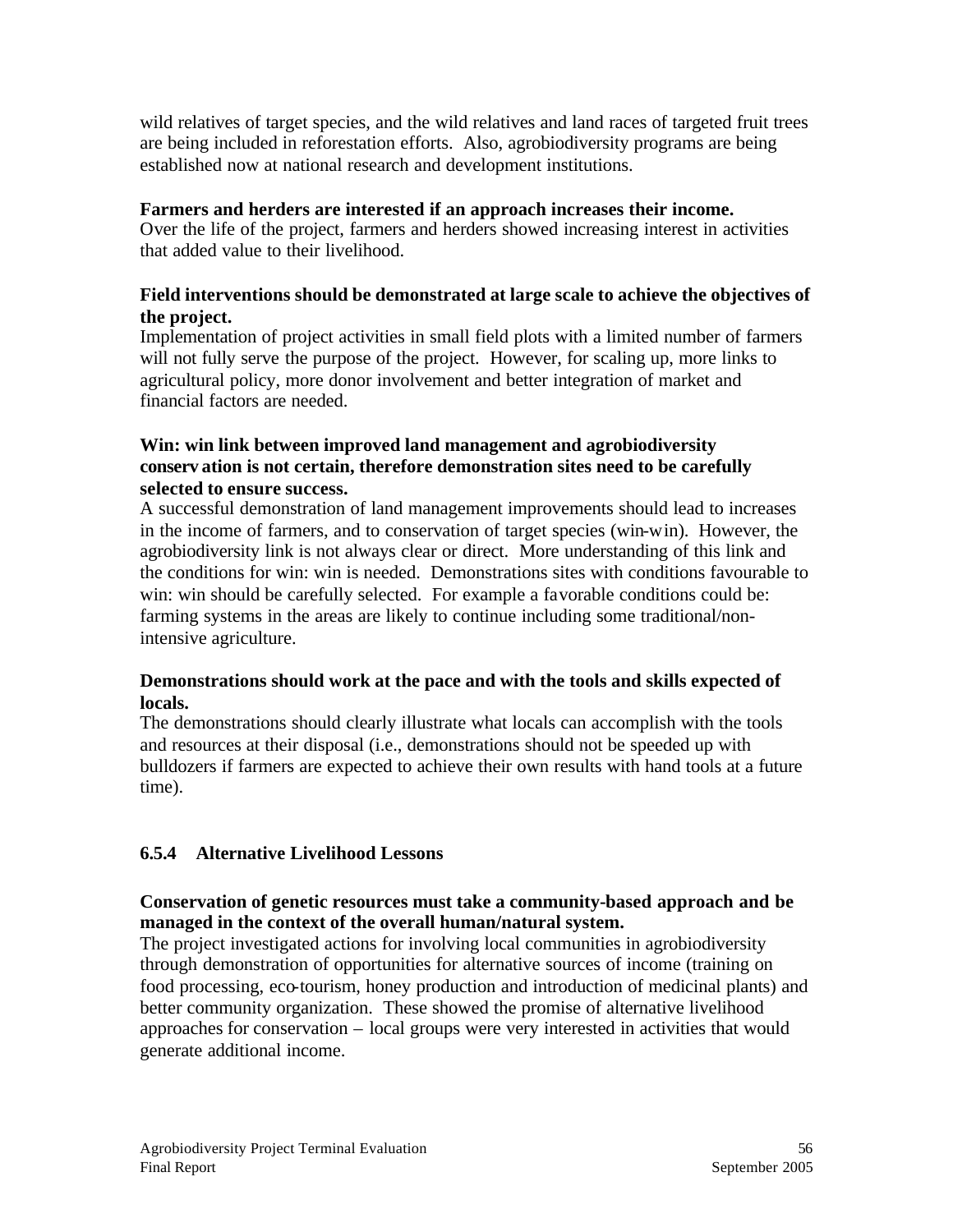#### **Fully explaining the ultimate objectives, results and activities of the project to the local communities in the beginning would have increased the project's effectiveness and long-term benefits.**

Local communities had high socio-economic expectations for the project in the beginning, thinking that it would dramatically improve their livelihoods. Research and the testing of alternatives was a much lower priority for local communities.

#### **Local communities cannot develop or change their behaviours or practices without both financial and technical support and ongoing assistance for several years.**  Community groups needed financial support (or incentives) to start the new livelihood work; they would not undertake the changes without financial incentives. Alternative sources of income were initiated quite late in the course of the project. Hence much of the demonstration activity is unlikely to be sustained.

#### **Rural women were the most active supporters of agrobiodiversity in local communities.**

**Markets and the financial viability of new enterprises were not investigated before they started, and the viability of many is uncertain.** 

**Most successful community activities occurred with communities and individuals that are already well organized, who are experienced with previous donor projects and NGOs, that have well established local institutional set-ups (municipal) or active civil society (e.g., NGOs, cooperatives) and enjoy basic livelihood requirements (proper infrastructure, etc.).**

## **6.5.6 Community-Based Approaches**

## **Lessons learned and successful participatory methods should be documented for application to other projects and programs in the region.**

The most challenging issue relating to implementation involved establishing a participatory approach for working with communities. Also, it needs to be recognized that implementation of a participatory approach takes many years and goes through many stages. Specifically, the five-stage continuum of participation goes from one-way communications with farmers (stage 1) to full empowerment (stage 5). By the end of the project, most participation had reached stage 2 (feedback from the farmers) or stage 3 (two-way communication between farmers and project workers, or consultation).

## **Extension agents should have been heavily involved from the outset and trained to continue the work after the project ended.**

Extension agents will be central to sustaining the work at the community level. However, except for the ones actively involved in project work in the target areas, they will need more training. The capacity of extension agents to provide appropriate technical guidance about agrobiodiversity at the end of the project would have been a good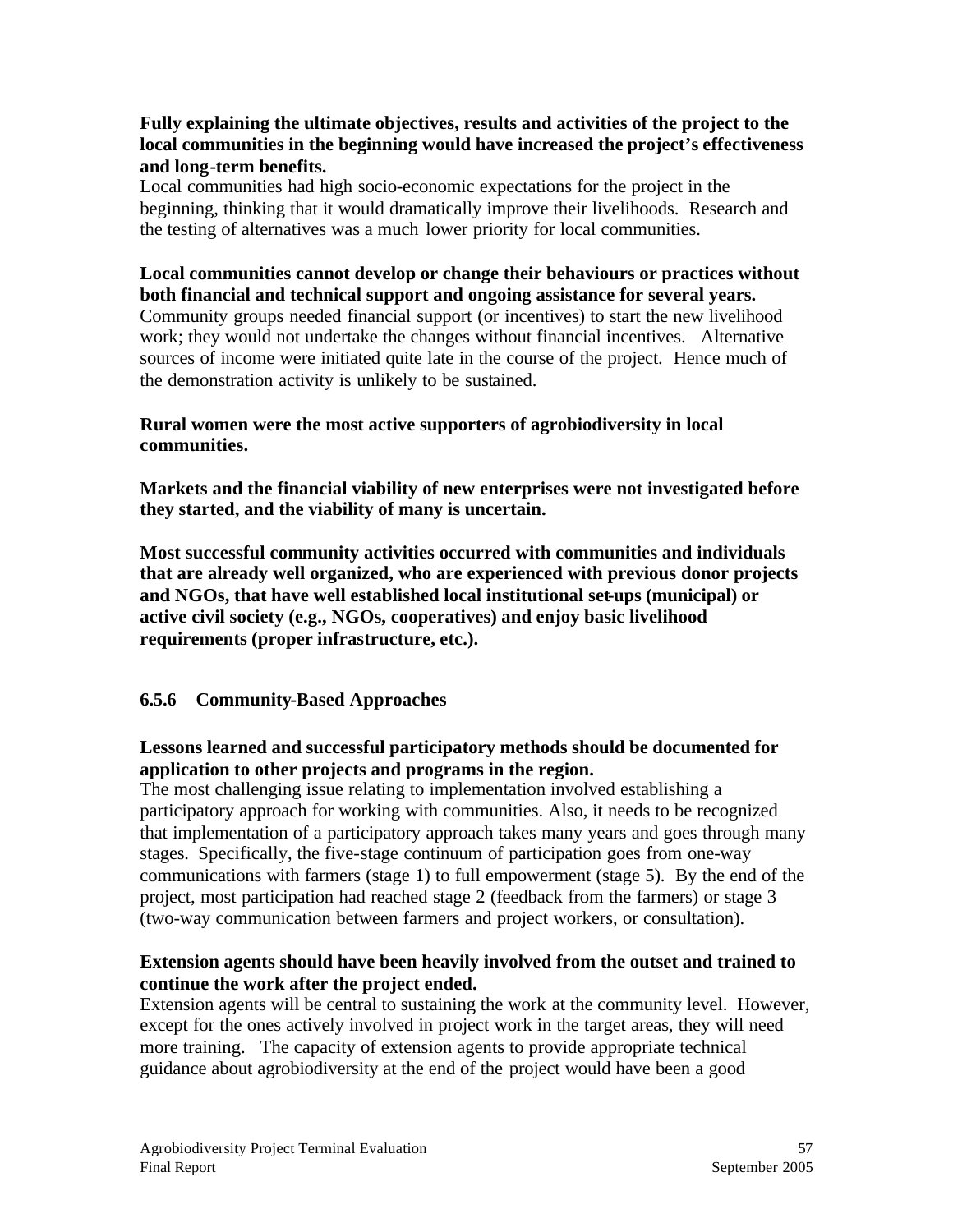indicator for the project. Specifically, do we have any extension agent who can recognize all the targeted species?

## **6.5.7 Capacity- and Awareness-Building Approaches**

#### **The focus on broad public awareness may lead to political and public pressure and concern about agrobiodiversity.**

The whole project could be seen as a demonstration project whose purpose was to raise awareness about agrobiodiversity. The capacity development model involved training, demonstrations and on-the-job, learn-by-doing approaches, which worked well to get people involved and thereby to raise awareness.

#### **Better selection of trainees for short-term courses was needed.**

The project invested heavily in short-term training. However, due to staff changes in national implementing agencies, staff members who received training were not always involved in carrying out project activities.

#### **Benefits of investments in scholarships are not always clear or direct**

In some countries, scholarships were granted with the aim of creating expertise in the agrobiodiversity field for later incorporation into the national research institutes. However, some countries (e.g, Lebanon) did not foresee any use for such highly trained personnel once their studies have been completed.

#### **6.5.8 Need to Work with Broad Range of Stakeholders**

#### **A variety of national bodies should be identified and involved in order to mainstream agrobiodiversity issues into national policies.**

New government agencies (other than Ministries of Agriculture) were involved in agrobiodiversity concept, even though it is not considered part of their mandates. For instance, some Ministries of Environment adopted traditional species as part of their national reforestation programmes. Ministries of Education were heavily involved in incorporating agrobiodiversity into the curriculum.

#### **National and/or local non governmental agencies should be further involved in agrobiodiversity initiatives.**

NGOs were found to be effective at community work, especially in Palestine and Lebanon, and they should play a more central role in community level agrobiodiversity projects.

#### **The private sector is a powerful economic national/local stakeholder that could have been more deeply involved in promoting agrobiodiversity.**

The involvement of the private sector was very limited, except for very few initiatives involving eco-tours in selected areas.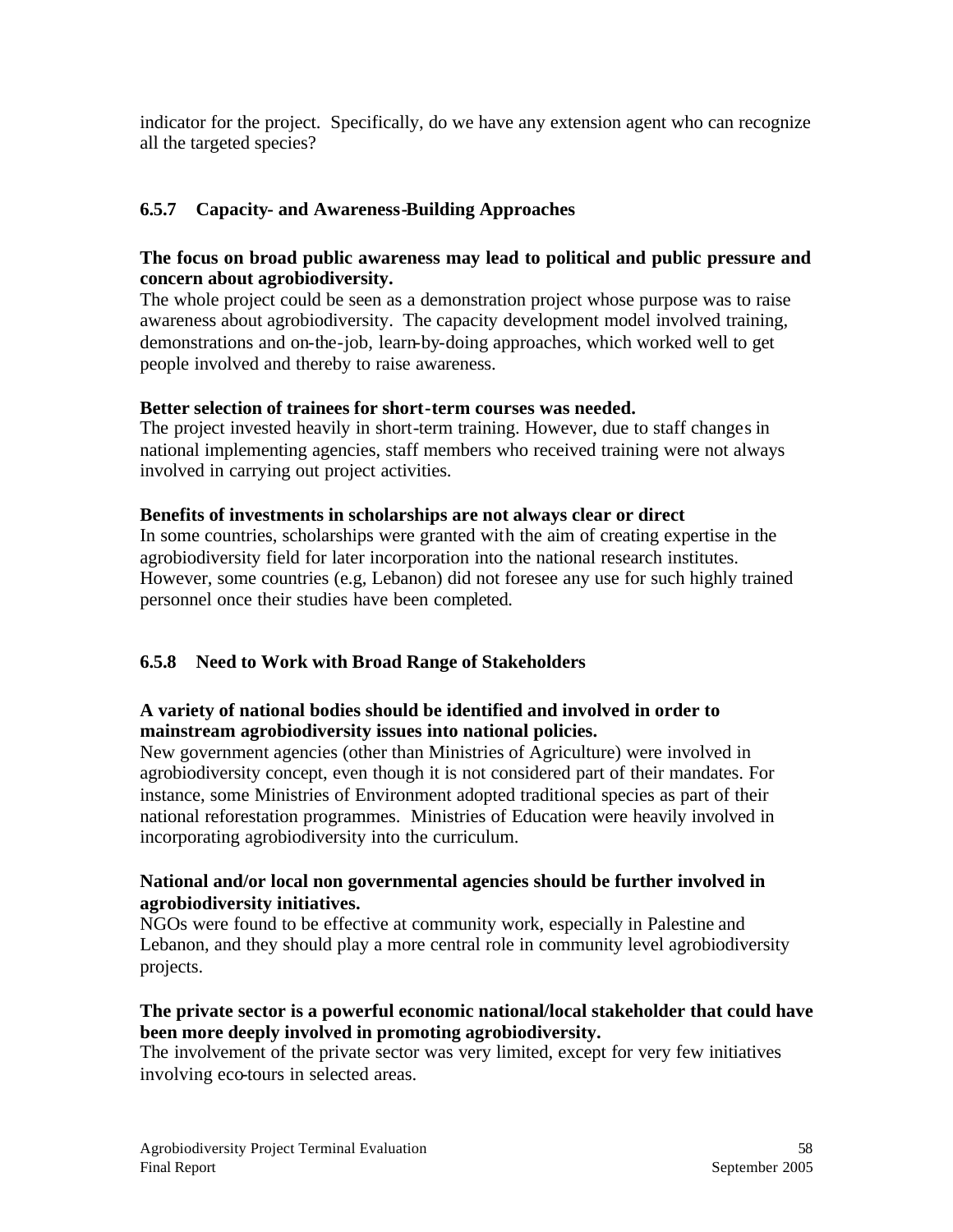# **7. Conclusions and Recommendations**

## **7.1 Conclusions**

## **7.1.1 Overall Achievements**

Progress, generally speaking, has been satisfactory, and the project promises over the long term to have a positive effect on agrobiodiversity in the region. Though not a great deal of concrete progress was made to achieve outputs on the ground, good results in the area of awareness- and capacity-building have created the opportunity to make more substantial progress in the next few years. Specifically, changes have been effected at the organizational level in implementing agencies and in some universities and NGOs that provide an excellent foundation for future work. As well, the interest, enthusiasm and commitment created during the past six years promises to energize and support the agrobiodiversity work in years to come. We estimate that it will take at least five more years of effort to achieve noticeable impacts on the ground in land use and conservation of some target species.

While positive results have been achieved – and more are anticipated if similar project interventions continue – it is important to recognize that the issue of agrobiodiversity is not purely technical in character. It follows that non-technical solutions are needed as well (e.g., solutions that address the issues of benefit sharing, land ownership, development policies and so on). To date, most of the solutions experimented with are at best partial, and they will only continue to be relevant until the prevailing political and socio-economic climate changes.

In the meantime, it is critical to keep working, and to recognize that what has been achieved so far is only the first phase of what should be considered a very long-term program. National governments need to expand the successful demonstration approaches to new areas and to work at a larger scale. They also need to work on making policy changes. The approaches adopted for this project need to be mainstreamed to donors and governments. There is a real need to consolidate, to fill gaps in our knowledge and to share lessons learned about what is being done and with what results. More people need to be involved, including all current partners as well as a new range of interests and expertise. Finally, it is essential to build on the commitment created in the past six years to preserve agrobiodiversity.

# **7.1.2 Building Awareness and Capacity**

The project succeeded well in raising awareness of the complex and important issue of agrobiodiversity among a variety of stakeholders, some of whom have the power to effect important changes at the policy and legislative level. Among researchers as well, there has been a marked deepening of understanding. In academic circles – including researchers, project implementers and students at various levels – there is new knowledge of what agrobiodiversity means and its implications for the region. There is also new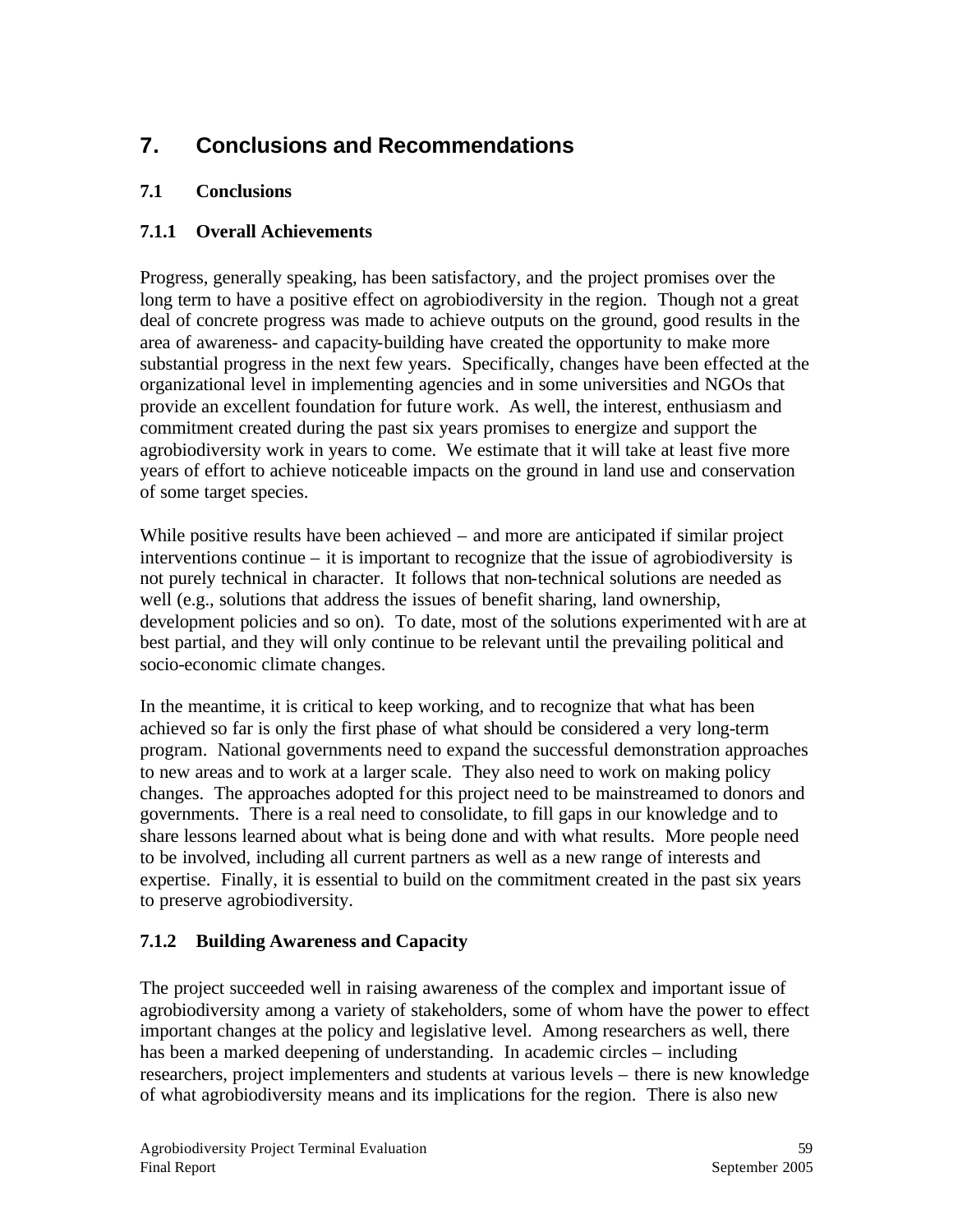awareness of the gaps in knowledge and what is needed to address them. Finally, among those whose concern is primarily with practical solutions on the ground, there is awareness of some of the practical approaches needed to foster agrobiodiversity.

The training aspect of the project was critical and will become even more so as governments in the region require an increasing number of highly trained professionals to undertake policy development. Though numerous staff were trained by the project, it is impossible to predict how many of them will remain directly involved in agrobiodiversity in the future.

# **7.1.3 Mainstreaming Awareness**

It is by no means easy to mainstream awareness of an issue as complex and difficult as agrobiodiversity and the need to conserve it, yet the project has achieved just that. It has engaged a variety of participants – many of them in positions of influence – and has proved to them that the issue is an important one that deserves high-priority recognition in the region. Furthermore, because of the influence exerted by many participants in national politics, that awareness is likely to have important downstream effects in the form of new policies and legislation.

# **7.1.4 Implementation Challenges**

In some areas – notably the building of awareness and capacity – the project went much further than planned. In other areas, it is a long way from accomplishing its objectives. Work was hampered from the beginning by weaknesses in the concept and design, and the character of implementing arrangements made it difficult to achieve regionality. For many partners, this was the first experience with such a project. Thus, it took more time than anticipated to set up procedures and to draft contracts and work plans. In the beginning at least, there was lack of clarity over desired approaches and the various roles and responsibilities of participants. These deficits resulted in delays and fragmentation of effort and, in the final stages, it meant working under severe time pressure in an attempt to complete activities. Finally, during the project, there was excessive emphasis on the science of agrobiodiversity and a corresponding lack of emphasis on multi-disciplinary approaches and on achieving concrete results on the ground (i.e., working with the farmers themselves).

# **7.1.5 Technical Reliability**

Because the project was in large part a learning process – with participants focusing especially in the early years on acquiring new concepts and new ways of working – it is unrealistic to expect a high level of reliability in terms of technical results. Some of the work was very well done; other work, especially in the early stages, is of dubious quality. Before building on past results, therefore, it will be necessary to re-examine the studies undertaken and the information and data collected to determine the level of dependability.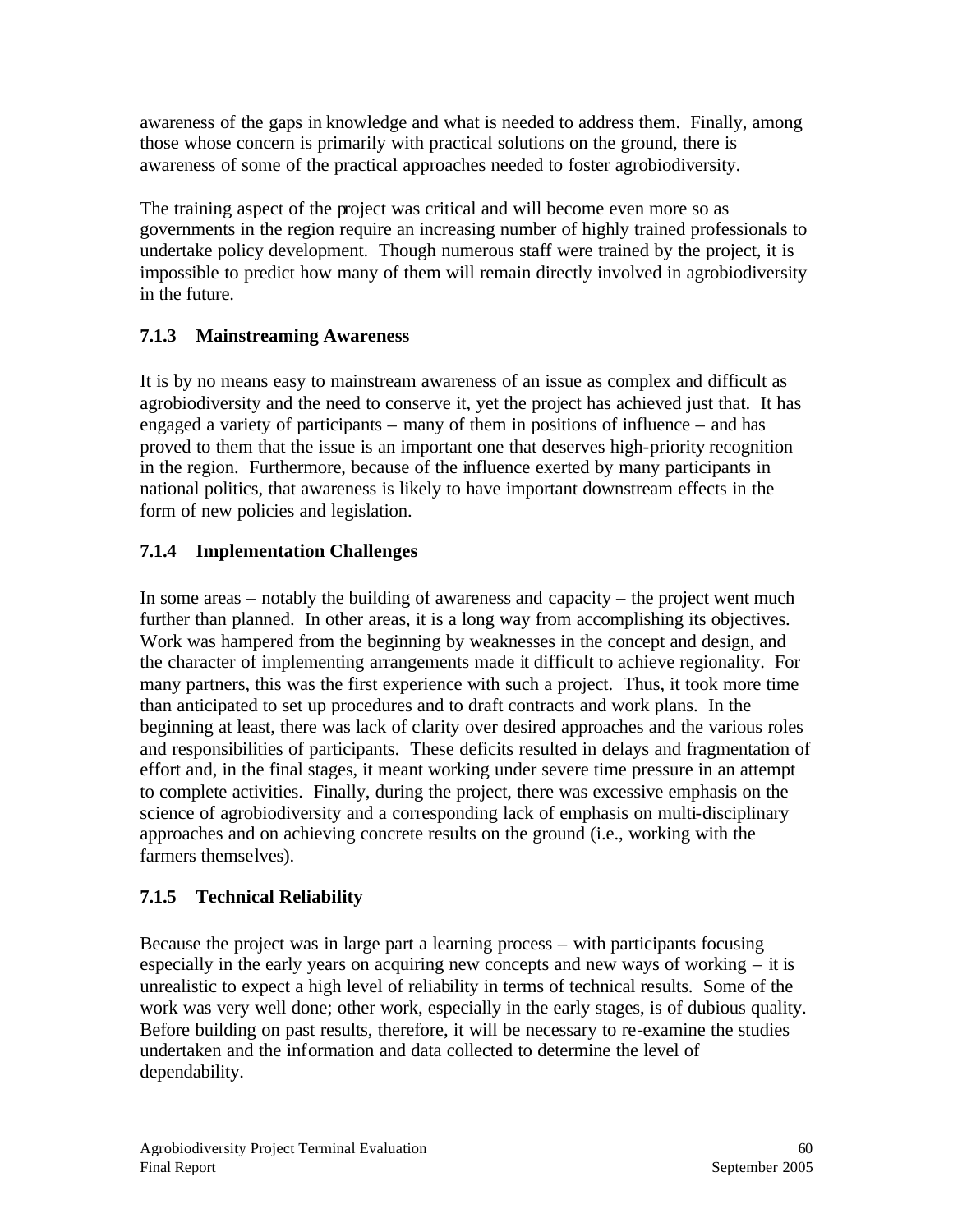## **7.1.6 Sustainability**

The existence of considerable co-financing and the project's success in raising awareness suggest that some of the research, institutional development and policy work will continue. Moreover, staff has been trained and the value in regional networks has been established. In all countries, the concept of agrobiodiversity has been or will soon be introduced to academic programs in schools where it will continue to inform future generations of workers and decision-makers. Also, agrobiodiversity is now being included in some university courses in the region (especially Jordan). Very little of the project's efforts at the community and farm level are likely to be sustainable without continuing support, though there are some encouraging achievements in this area. The demonstrations to promote use of land races of field crops in drought conditions have succeeded in the target areas and have registered with farmers. Some work was done to promote alternative livelihoods (e.g., bee-keeping, nurseries, medicinal plants). However, generally speaking, progress was not sufficient at project's end to support sustainability in that area. Only in a few areas, where very strong markets exist and the products are exceptionally viable, will the new businesses survive without further support.

## **7.1.7 Regional Coordination**

The regional character of this project means that information and lessons should be shared from country to country. In fact, implementation arrangements for this project prevented development of effective regional relationships and mechanisms. Contracting and implementation arrangements for both national and regional activities need to be revised for future projects.

#### **7.1.8 Incentives**

It is widely assumed that the introduction of agrobiodiversity and alternative livelihoods will result in a "win-win" for the nation and farmers alike. In fact, the benefits to farmers are in many cases long-term and indirect. If farmers are to be effectively recruited for these kinds of projects, the governments in question will have to underwrite the projects with effective policies. They will have to pinpoint those demonstration opportunities that are clearly "win-win." They may also have to provide incentives for participating farmers.

#### **7.1.9 Lessons Learned and Success Stories**

The project has the potential to provide lessons and models of success for other areas where GEF is active and to provide guidance for other national governments.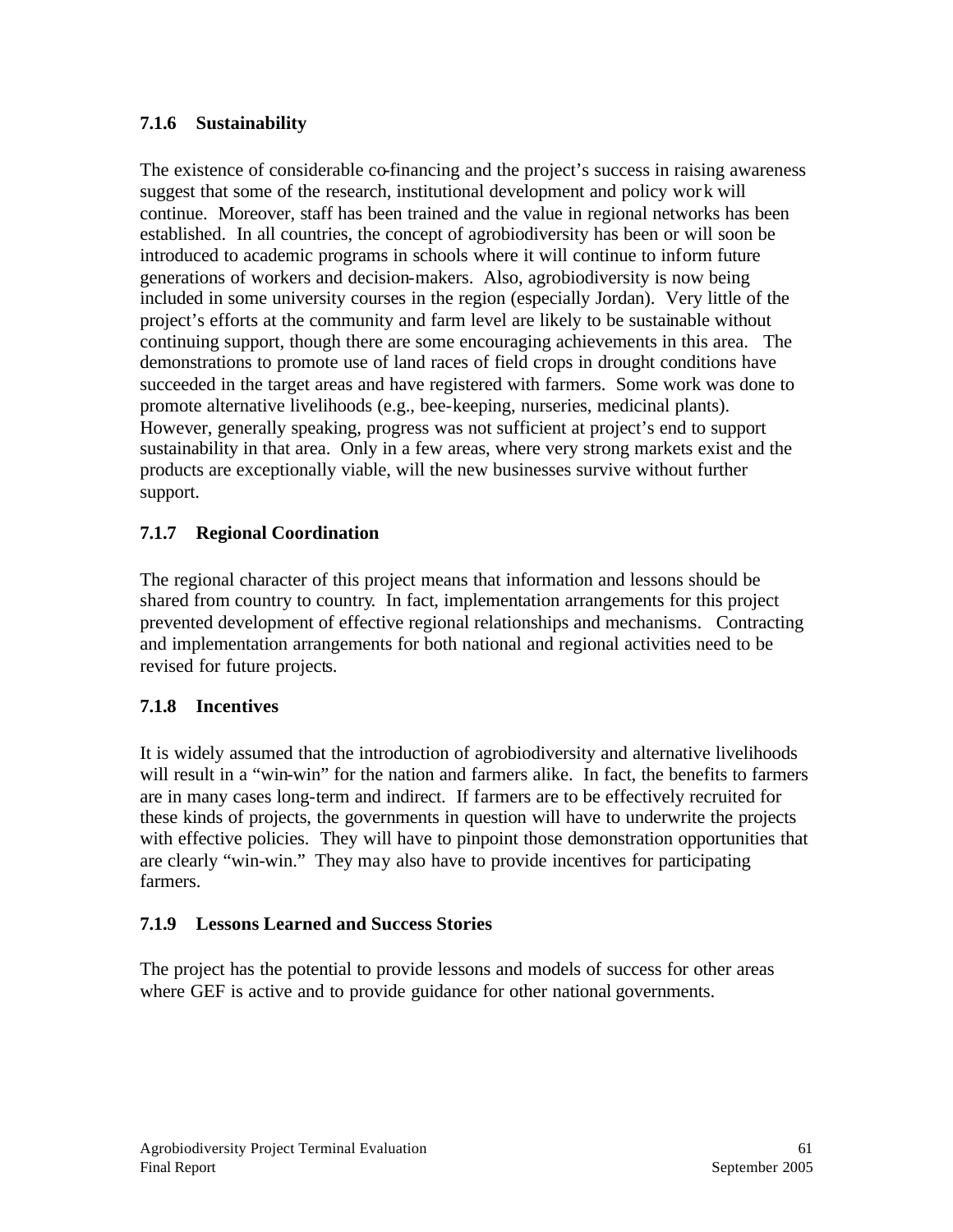#### **7.2 Recommendations**

- 7.2.1 The successful agrobiodiversity initiatives started by the project should continue, the long-term program started by the project is only 1/3 done and it is critical to build on the momentum generated by the project. GEF, UNDP and the national governments all need to continue supporting agrobiodiversity work to achieve long-term benefits from the project.
- 7.2.2 National governments or regional institutions should find ways to continue to support at a low level, and spread demonstrations that show promise. The demonstrations to support and spread nationally include: approaches for increasing use of land races for rain fed field crops, nurseries growing plants for reforestation and alternative livelihood enterprises likely to have market viability (e.g., medicinal and herbal plants businesses targeting local/community markets).
- 7.2.3 Efforts should continue to work and investigate concrete solutions for those agrobiodiversity issues that were not solved by the project. These issues include: degradation of grazing and forestlands and *in situ* conservation of wild relatives of target species. These are complex issues, all project partners need to be involved in developing a modality for continuing this work.
- 7.2.4 The policy work initiated by the project needs to be continued and adopted by National governments. A way must be found for doing the additional work (e.g. implementation planning, legal drafting, etc.) and gaining the political support needed for the National Government's to enact agrobiodiversity policies and legislation.
- 7.2.5 Further investigation of incentives and the link between incentives and agrobiodiversity benefits is needed. Most of the incentives tried by the project were at the farm and field level and caused farmers to participate in the project (e.g. seed exchanges and cleaning, help with construction of water harvesting structures, provision of seedlings). Issues needing investigation include:
	- the agrobiodiversity benefit from different incentives;
	- the incentives needed to encourage changes in practices at the community and larger land-use scale; and
	- likelihood of farmers adopting agrobiodiversity friendly practices without incentives, once the financial benefits are proven.
- 7.2.6 The role of UNDP and the nature of future implementation arrangements should be re-considered. In particular, a way must be found to make UNDP country offices more able to collectively support and benefit from regional projects. For instance, sharing of tasks across the offices could be considered, with different offices taking the lead on issues common to all such as M&E, technical support, or identifying project lessons/approaches for mainstreaming within other UNDP programs and projects. Also, as a priority, the UNDP should develop